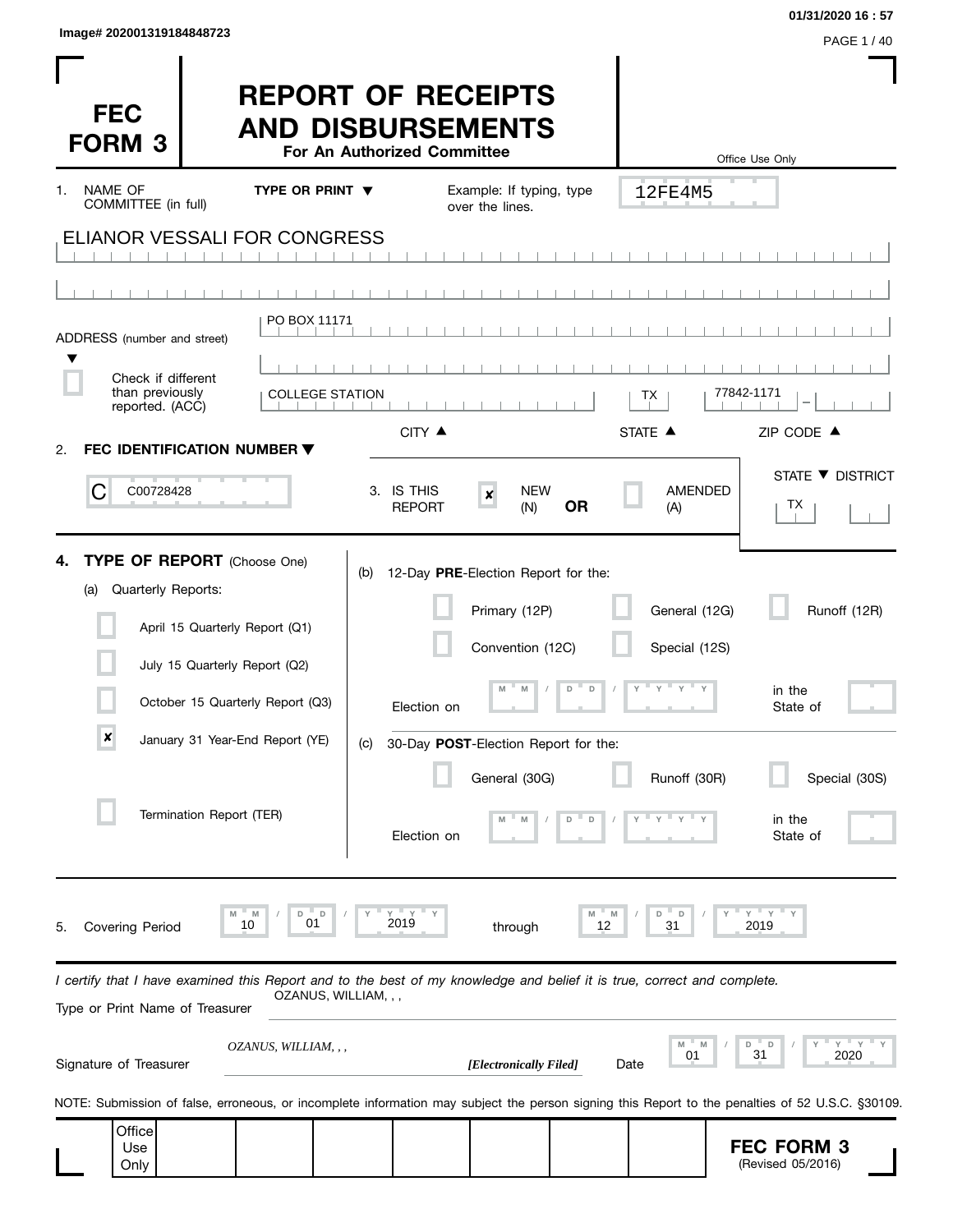$69592.61$  69592.61 69592.6 , , . , , . , , . , , .  $5685.10$  5685.10 5685.1  $\sim$  ,  $\sim$  0.00 and  $\sim$  0.00 and  $\sim$  0.00 and  $\sim$  0.00 and  $\sim$  0.00 and  $\sim$  0.00 and 0.00 and 0.00 and 0.00 and 0.00 and 0.00 and 0.00 and 0.00 and 0.00 and 0.00 and 0.00 and 0.00 and 0.00 and 0.00 and 0.00 and 0.00 , , . , , . , , . 113907.51  **M M / D D / Y Y Y Y M M / D D / Y Y Y Y COLUMN B Election Cycle-to-Date COLUMN A This Period** 6. Net Contributions (other than loans) (a) Total Contributions (other than loans) (from Line 11(e)) .... (b) Total Contribution Refunds (from Line 20(d)) .................................. (c) Net Contributions (other than loans) (subtract Line 6(b) from Line 6(a)) ...... 7. Net Operating Expenditures (a) Total Operating Expenditures (from Line 17) ...................................... (b) Total Offsets to Operating Expenditures (from Line 14)................ (c) Net Operating Expenditures (subtract Line 7(b) from Line 7(a)) ...... 8. Cash on Hand at Close of Reporting Period (from Line 27)................. FEC **Form 3** (Revised 05/2016) **COMPOSE 10** Of Receipts and Disbursements **PAGE 2** / 40 **SUMMARY PAGE** of Receipts and Disbursements Report Covering the Period: From: 10 01 2019 To: Write or Type Committee Name ELIANOR VESSALI FOR CONGRESS Image# 202001319184848724<br>
FEC Form 3 (Revised 05/2016) of Receipts and Disbursements<br>
Write or Type Committee Name<br>
ELIANOR VESSALI FOR CONGRESS<br>
Report Covering the Period: From: Many / Party 2019 You 2019<br>
To: Many 2019 69592.61 69592.61  $0.00$  0.00 69592.61 69592.61 5685.10 5685.10  $0.00$  0.00 5685.10 5685.10

9. Debts and Obligations Owed **TO** the Committee (Itemize all on Schedule C and/or Schedule D) ................

10. Debts and Obligations Owed **BY** the Committee (Itemize all on Schedule C and/or Schedule D) ................

## **For further information contact:**

 $\sim$  0.0

0.00

, , . 50000.00

Federal Election Commission 999 E Street, NW Washington, DC 20463

Toll Free 800-424-9530 Local 202-694-1100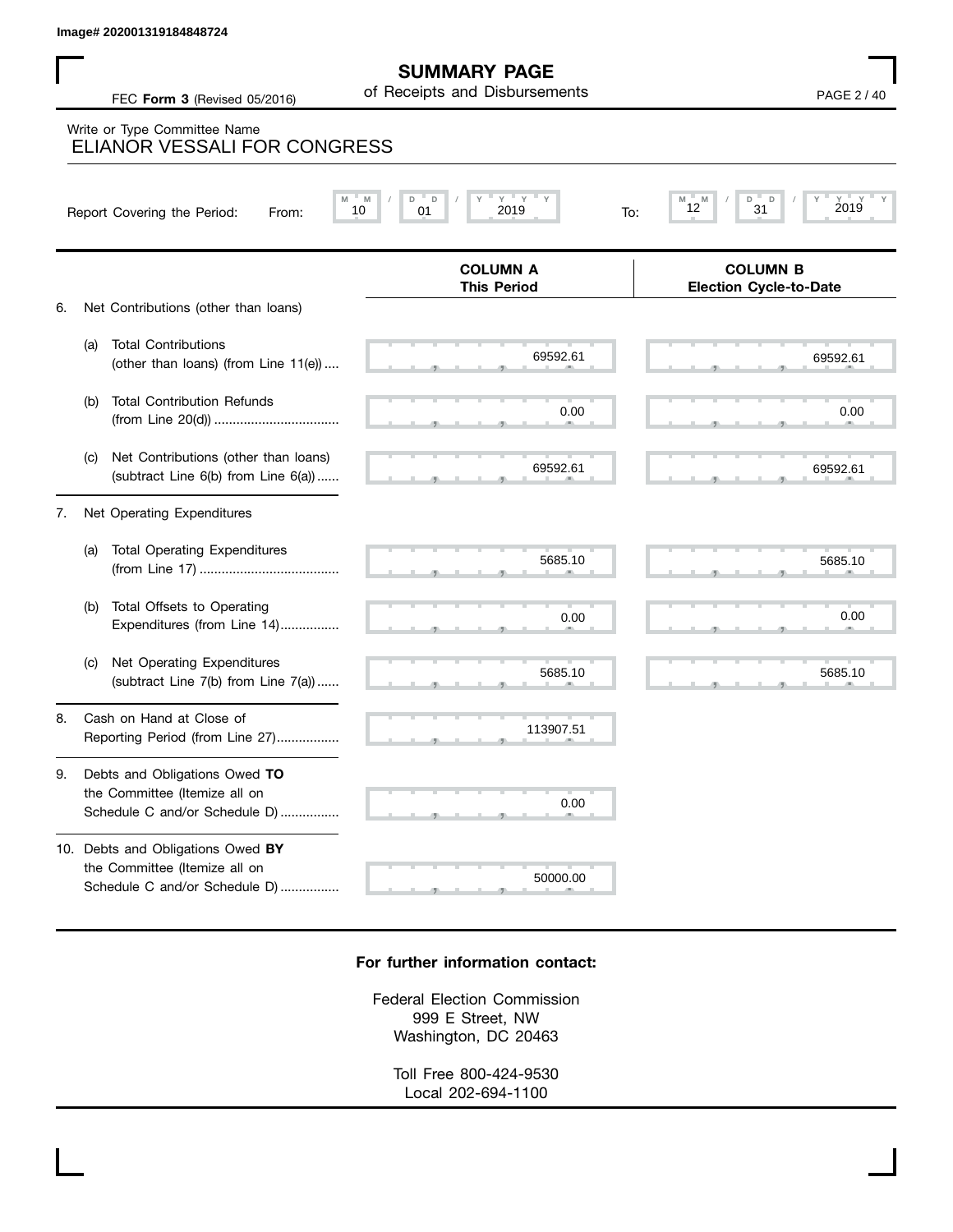$\mathbf I$ 

| PAGE 3/40<br>M<br>$Y = Y$<br>D<br>D<br>31<br>12<br>2019<br>To:<br><b>COLUMN B</b><br><b>Election Cycle-to-Date</b> |
|--------------------------------------------------------------------------------------------------------------------|
|                                                                                                                    |
|                                                                                                                    |
|                                                                                                                    |
|                                                                                                                    |
|                                                                                                                    |
|                                                                                                                    |
|                                                                                                                    |
|                                                                                                                    |
| 60900.00                                                                                                           |
| 5692.61                                                                                                            |
| 66592.61                                                                                                           |
| 0.00                                                                                                               |
| 3000.00                                                                                                            |
| 0.00                                                                                                               |
|                                                                                                                    |
| 69592.61                                                                                                           |
|                                                                                                                    |
| 0.00                                                                                                               |
|                                                                                                                    |
| 50000.00                                                                                                           |
| 0.00                                                                                                               |
|                                                                                                                    |
| 50000.00                                                                                                           |
|                                                                                                                    |
| 0.00                                                                                                               |
|                                                                                                                    |
| 0.00                                                                                                               |
|                                                                                                                    |
| 119592.61                                                                                                          |
|                                                                                                                    |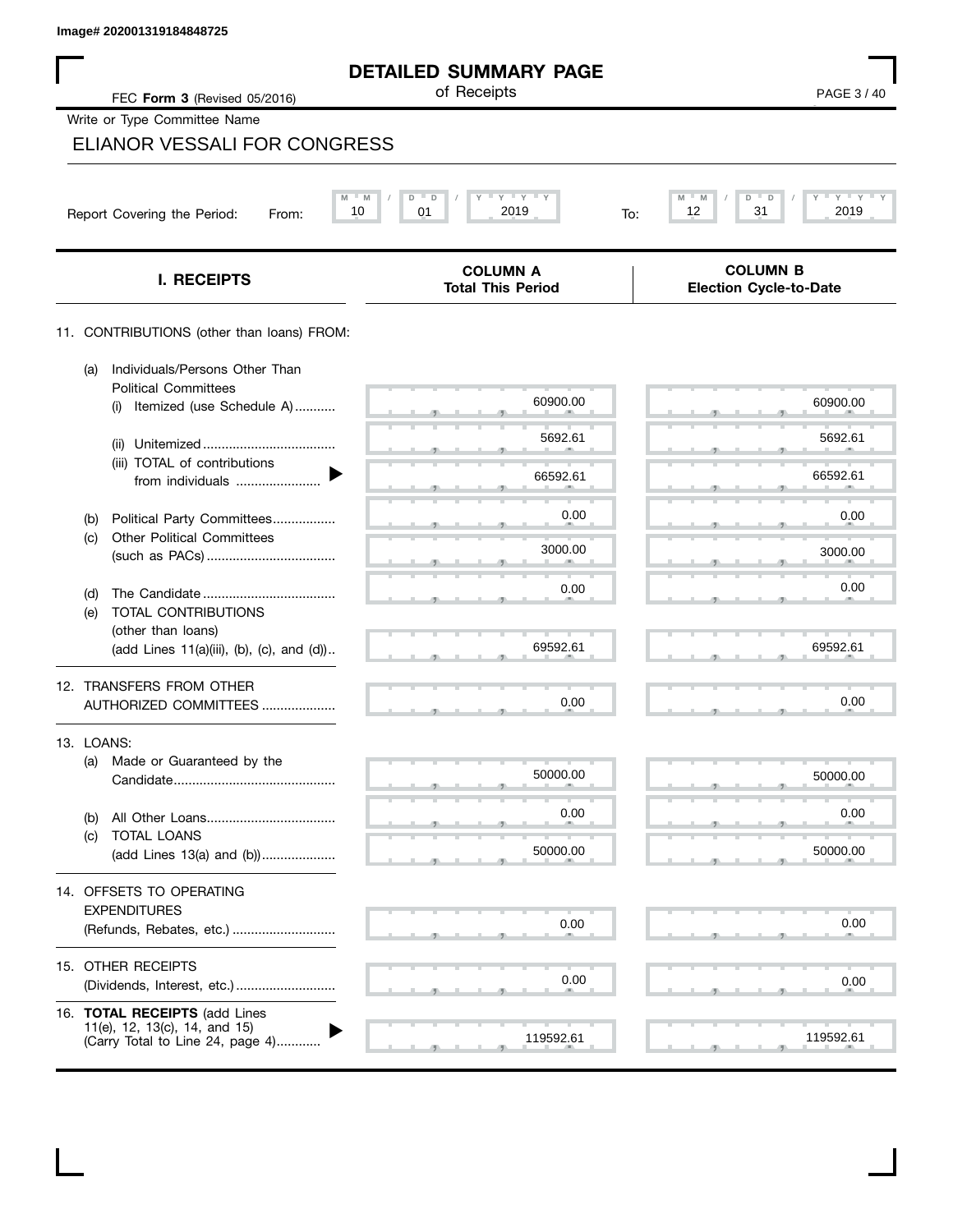**Image# 202001319184848726**

 $\mathbf{L}$ 

| FEC Form 3 (Revised 05/2016)                                                                   | <b>DETAILED SUMMARY PAGE</b><br>of Disbursements | PAGE 4 / 40                                      |
|------------------------------------------------------------------------------------------------|--------------------------------------------------|--------------------------------------------------|
| <b>II. DISBURSEMENTS</b>                                                                       | <b>COLUMN A</b><br><b>Total This Period</b>      | <b>COLUMN B</b><br><b>Election Cycle-to-Date</b> |
| 17. OPERATING EXPENDITURES                                                                     | 5685.10                                          | 5685.10                                          |
| 18. TRANSFERS TO OTHER<br>AUTHORIZED COMMITTEES                                                | 0.00                                             | 0.00                                             |
| 19. LOAN REPAYMENTS:<br>Of Loans Made or Guaranteed<br>(a)<br>by the Candidate                 | 0.00                                             | 0.00                                             |
| (b)<br>TOTAL LOAN REPAYMENTS<br>(C)<br>(add Lines 19(a) and (b))                               | 0.00<br>0.00                                     | 0.00<br>0.00                                     |
| 20. REFUNDS OF CONTRIBUTIONS TO:<br>(a) Individuals/Persons Other<br>Than Political Committees | 0.00                                             | 0.00                                             |
| Political Party Committees<br>(b)<br><b>Other Political Committees</b><br>(c)                  | 0.00<br>0.00                                     | 0.00<br>0.00                                     |
| TOTAL CONTRIBUTION REFUNDS<br>(d)<br>(add Lines 20(a), (b), and (c))                           | 0.00                                             | 0.00                                             |
| 21. OTHER DISBURSEMENTS                                                                        | 0.00                                             | 0.00                                             |
| 22. TOTAL DISBURSEMENTS<br>(add Lines 17, 18, 19(c), 20(d), and 21)                            | 5685.10                                          | 5685.10                                          |

## **III. CASH SUMMARY**

|                                               | 0.00      |
|-----------------------------------------------|-----------|
|                                               | 119592.61 |
|                                               | 119592.61 |
|                                               | 5685.10   |
| 27. CASH ON HAND AT CLOSE OF REPORTING PERIOD | 113907.51 |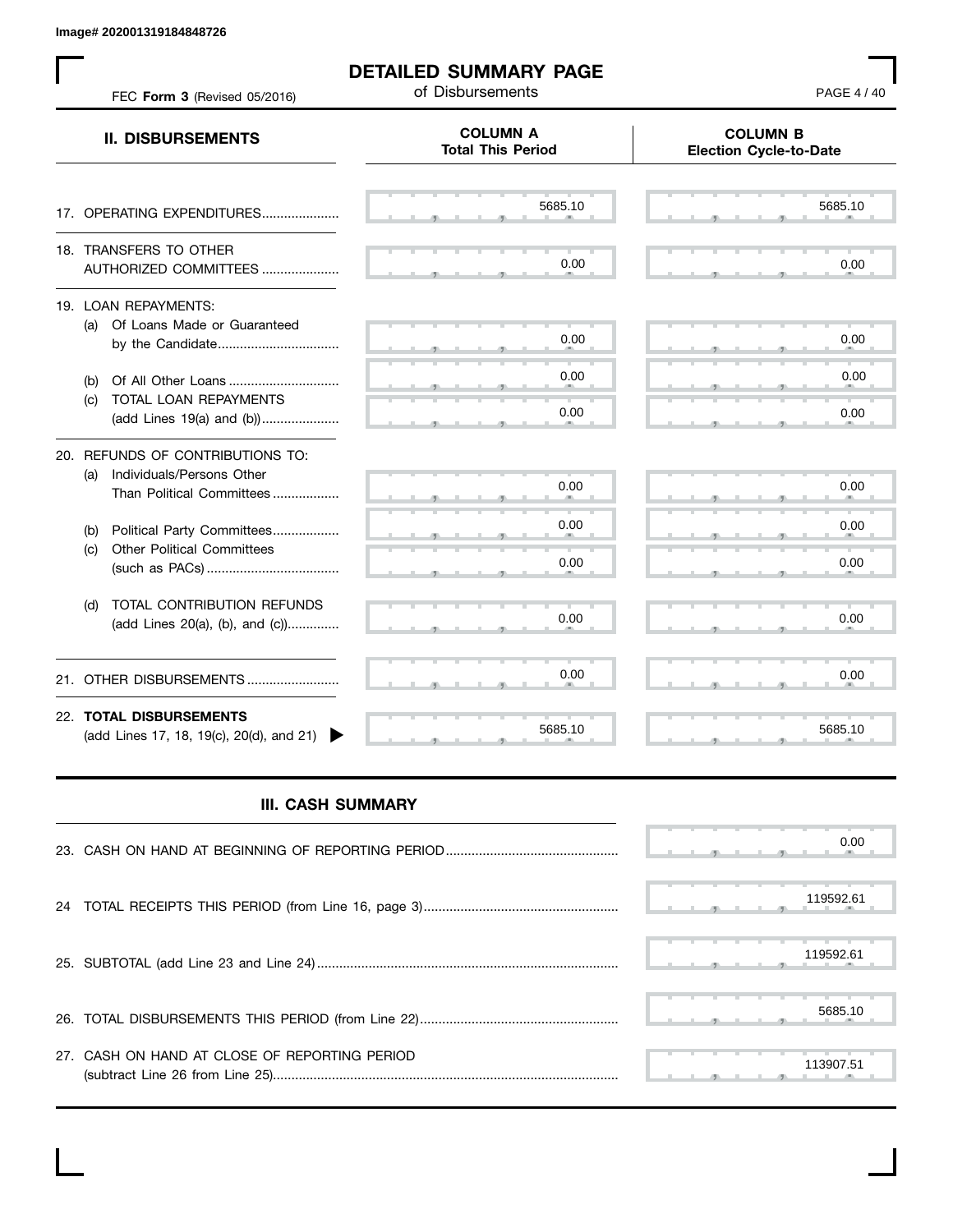| <b>SCHEDULE A (FEC Form 3)</b> |                                                                    |                              | 5<br><b>PAGE</b><br><b>OF</b><br>FOR LINE NUMBER:<br>40 |                                                                                                                                            |  |  |  |
|--------------------------------|--------------------------------------------------------------------|------------------------------|---------------------------------------------------------|--------------------------------------------------------------------------------------------------------------------------------------------|--|--|--|
|                                |                                                                    | Use separate schedule(s)     | (check only one)                                        |                                                                                                                                            |  |  |  |
|                                | <b>ITEMIZED RECEIPTS</b>                                           |                              | for each category of the<br>Detailed Summary Page       | $x _{11a}$<br>11 <sub>b</sub><br>11 <sub>c</sub><br>11d                                                                                    |  |  |  |
|                                |                                                                    |                              |                                                         | 12<br>13a<br>13 <sub>b</sub><br>14<br>15                                                                                                   |  |  |  |
|                                |                                                                    |                              |                                                         | Any information copied from such Reports and Statements may not be sold or used by any person for the purpose of soliciting contributions  |  |  |  |
|                                |                                                                    |                              |                                                         | or for commercial purposes, other than using the name and address of any political committee to solicit contributions from such committee. |  |  |  |
|                                | NAME OF COMMITTEE (In Full)                                        |                              |                                                         |                                                                                                                                            |  |  |  |
|                                | ELIANOR VESSALI FOR CONGRESS                                       |                              |                                                         |                                                                                                                                            |  |  |  |
|                                |                                                                    |                              |                                                         |                                                                                                                                            |  |  |  |
|                                | Full Name (Last, First, Middle Initial)                            |                              |                                                         |                                                                                                                                            |  |  |  |
| А.                             | DUBOIS, HELEN, , ,                                                 |                              |                                                         | Date of Receipt                                                                                                                            |  |  |  |
|                                | Mailing Address 1545 35TH ST NW                                    |                              |                                                         | $M - M$<br>$\vert$ /<br>$D$ $D$<br>$Y - Y - Y - Y - Y$                                                                                     |  |  |  |
|                                |                                                                    |                              |                                                         | 12<br>2019<br>31                                                                                                                           |  |  |  |
|                                | City                                                               | State<br>DC                  | Zip Code                                                | Transaction ID: A07F32E28E3EB4D64A58                                                                                                       |  |  |  |
|                                | <b>WASHINGTON</b>                                                  |                              | 20007-2753                                              |                                                                                                                                            |  |  |  |
|                                | FEC ID number of contributing                                      | C                            |                                                         | Amount of Each Receipt this Period                                                                                                         |  |  |  |
|                                | federal political committee.                                       |                              |                                                         |                                                                                                                                            |  |  |  |
|                                |                                                                    |                              |                                                         | 500.00                                                                                                                                     |  |  |  |
|                                | Name of Employer<br><b>RETIRED</b>                                 | Occupation<br><b>RETIRED</b> |                                                         |                                                                                                                                            |  |  |  |
|                                | Receipt For: 2020                                                  |                              |                                                         | Memo Item                                                                                                                                  |  |  |  |
|                                | General                                                            |                              | Election Cycle-to-Date                                  | <b>CONTRIBUTION</b>                                                                                                                        |  |  |  |
|                                | Primary<br>×                                                       |                              | 500.00                                                  |                                                                                                                                            |  |  |  |
|                                | Other (specify) $\blacktriangledown$                               |                              |                                                         |                                                                                                                                            |  |  |  |
|                                | Full Name (Last, First, Middle Initial)                            |                              |                                                         |                                                                                                                                            |  |  |  |
|                                | BALL, SCOTT, , ,                                                   |                              |                                                         | Date of Receipt                                                                                                                            |  |  |  |
| В.                             |                                                                    |                              |                                                         |                                                                                                                                            |  |  |  |
|                                | Mailing Address 4711 JOHNSON CREEK LOOP                            |                              |                                                         | $Y = Y + Y$<br>$M - M$<br>D<br>$\Box$<br>12<br>13<br>2019                                                                                  |  |  |  |
|                                | City                                                               | State                        | Zip Code                                                |                                                                                                                                            |  |  |  |
|                                | <b>COLLEGE STATION</b>                                             | <b>TX</b>                    | 77845-3890                                              | Transaction ID: AB0FB5D695ACD4B5D9DE                                                                                                       |  |  |  |
|                                |                                                                    |                              |                                                         |                                                                                                                                            |  |  |  |
|                                | FEC ID number of contributing<br>federal political committee.      | C                            |                                                         | Amount of Each Receipt this Period                                                                                                         |  |  |  |
|                                |                                                                    |                              |                                                         |                                                                                                                                            |  |  |  |
|                                | Name of Employer                                                   | Occupation                   |                                                         | 500.00                                                                                                                                     |  |  |  |
|                                | <b>SELF EMPLOYED</b>                                               | <b>REAL ESTATE</b>           |                                                         |                                                                                                                                            |  |  |  |
|                                | Receipt For: 2020                                                  |                              | Election Cycle-to-Date                                  | Memo Item                                                                                                                                  |  |  |  |
|                                | Primary<br>General<br>x                                            |                              |                                                         | <b>CONTRIBUTION</b>                                                                                                                        |  |  |  |
|                                | Other (specify) $\blacktriangledown$                               |                              | 500.00                                                  |                                                                                                                                            |  |  |  |
|                                |                                                                    |                              |                                                         |                                                                                                                                            |  |  |  |
|                                | Full Name (Last, First, Middle Initial)                            |                              |                                                         |                                                                                                                                            |  |  |  |
| C.                             | ANDERSON, JOHN, , ,                                                |                              |                                                         | Date of Receipt                                                                                                                            |  |  |  |
|                                | Mailing Address 200 FIRESIDE CIR                                   |                              |                                                         | $Y = Y + Y$<br>$M - M$<br>D<br>$\blacksquare$                                                                                              |  |  |  |
|                                |                                                                    |                              |                                                         | 12<br>31<br>2019                                                                                                                           |  |  |  |
|                                | City                                                               | State                        | Zip Code                                                | Transaction ID: AF74C8B387E154AAD961                                                                                                       |  |  |  |
|                                | <b>COLLEGE STATION</b>                                             | TX                           | 77840-1877                                              |                                                                                                                                            |  |  |  |
|                                | FEC ID number of contributing                                      |                              |                                                         |                                                                                                                                            |  |  |  |
|                                | federal political committee.                                       | C                            |                                                         | Amount of Each Receipt this Period                                                                                                         |  |  |  |
|                                | Name of Employer<br>Occupation<br><b>RETIRED</b><br><b>RETIRED</b> |                              |                                                         | 250.00                                                                                                                                     |  |  |  |
|                                |                                                                    |                              |                                                         |                                                                                                                                            |  |  |  |
|                                |                                                                    |                              |                                                         | Memo Item                                                                                                                                  |  |  |  |
|                                | Receipt For: 2020                                                  |                              | Election Cycle-to-Date                                  | <b>CONTRIBUTION</b>                                                                                                                        |  |  |  |
|                                | Primary<br>General<br>$\mathbf{x}$                                 |                              |                                                         |                                                                                                                                            |  |  |  |
|                                | Other (specify) $\blacktriangledown$                               |                              | 250.00                                                  |                                                                                                                                            |  |  |  |
|                                |                                                                    |                              |                                                         |                                                                                                                                            |  |  |  |
|                                |                                                                    |                              |                                                         | 1250.00                                                                                                                                    |  |  |  |
|                                |                                                                    |                              |                                                         |                                                                                                                                            |  |  |  |
|                                |                                                                    |                              |                                                         |                                                                                                                                            |  |  |  |
|                                |                                                                    |                              |                                                         |                                                                                                                                            |  |  |  |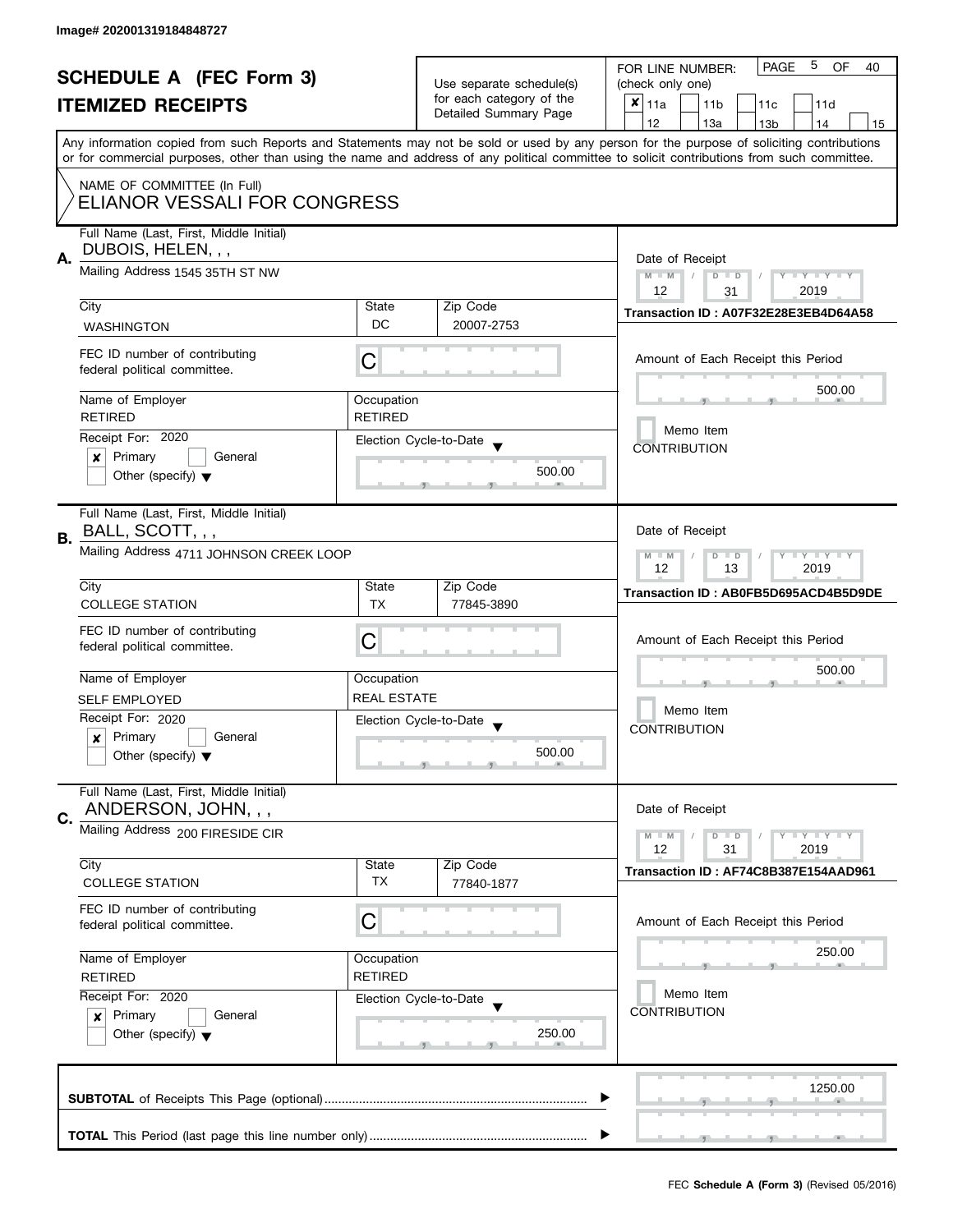|    | <b>SCHEDULE A (FEC Form 3)</b><br><b>ITEMIZED RECEIPTS</b>                                         |                                                                                  | Use separate schedule(s)<br>for each category of the<br>Detailed Summary Page | PAGE<br>6<br><b>OF</b><br>FOR LINE NUMBER:<br>40<br>(check only one)<br>$x _{11a}$<br>11 <sub>b</sub><br>11c<br>11d<br>12<br>13a<br>13 <sub>b</sub><br>14<br>15<br>Any information copied from such Reports and Statements may not be sold or used by any person for the purpose of soliciting contributions |  |  |  |
|----|----------------------------------------------------------------------------------------------------|----------------------------------------------------------------------------------|-------------------------------------------------------------------------------|--------------------------------------------------------------------------------------------------------------------------------------------------------------------------------------------------------------------------------------------------------------------------------------------------------------|--|--|--|
|    | NAME OF COMMITTEE (In Full)<br>ELIANOR VESSALI FOR CONGRESS                                        |                                                                                  |                                                                               | or for commercial purposes, other than using the name and address of any political committee to solicit contributions from such committee.                                                                                                                                                                   |  |  |  |
| А. | Full Name (Last, First, Middle Initial)<br>UMATIYA, ASHIRALI, , ,<br>Mailing Address 2404 CROWN CT | Date of Receipt<br>$Y - Y - Y - Y - Y$<br>$M - M$<br>$D$ $D$<br>12<br>2019<br>24 |                                                                               |                                                                                                                                                                                                                                                                                                              |  |  |  |
|    | City                                                                                               | State                                                                            | Zip Code                                                                      | Transaction ID: AE00C006C1D9841D6B78                                                                                                                                                                                                                                                                         |  |  |  |
|    | <b>COLLEGE STATION</b>                                                                             | TX                                                                               | 77845-2006                                                                    |                                                                                                                                                                                                                                                                                                              |  |  |  |
|    | FEC ID number of contributing<br>federal political committee.                                      | С                                                                                |                                                                               | Amount of Each Receipt this Period                                                                                                                                                                                                                                                                           |  |  |  |
|    | Name of Employer                                                                                   | Occupation                                                                       |                                                                               | 250.00                                                                                                                                                                                                                                                                                                       |  |  |  |
|    | <b>LAMPO'S GROCERY</b>                                                                             | <b>BUSINESS OWNER</b>                                                            |                                                                               | Memo Item                                                                                                                                                                                                                                                                                                    |  |  |  |
|    | Receipt For: 2020                                                                                  |                                                                                  | Election Cycle-to-Date                                                        | <b>CONTRIBUTION</b>                                                                                                                                                                                                                                                                                          |  |  |  |
|    | Primary<br>General<br>x<br>Other (specify) $\blacktriangledown$                                    |                                                                                  | 350.00                                                                        |                                                                                                                                                                                                                                                                                                              |  |  |  |
| В. | Full Name (Last, First, Middle Initial)<br>BRAMWELL, DOUGLAS, , ,                                  |                                                                                  |                                                                               | Date of Receipt                                                                                                                                                                                                                                                                                              |  |  |  |
|    | Mailing Address 1730 CREEKSIDE CIRCLE                                                              | $Y - Y - Y - Y - Y$<br>$M - M$<br>$D$ $D$<br>26<br>2019<br>11                    |                                                                               |                                                                                                                                                                                                                                                                                                              |  |  |  |
|    | City                                                                                               | State                                                                            | Zip Code                                                                      | Transaction ID: A4259ADC5E77B4C798E4                                                                                                                                                                                                                                                                         |  |  |  |
|    | <b>COLLEGE STATION</b>                                                                             | <b>TX</b>                                                                        | 77845                                                                         |                                                                                                                                                                                                                                                                                                              |  |  |  |
|    | FEC ID number of contributing<br>federal political committee.                                      | С                                                                                |                                                                               | Amount of Each Receipt this Period                                                                                                                                                                                                                                                                           |  |  |  |
|    | Name of Employer                                                                                   | Occupation                                                                       |                                                                               | 250.00                                                                                                                                                                                                                                                                                                       |  |  |  |
|    | <b>JONES &amp; CARTER</b>                                                                          | <b>SR VICE PRESIDENT</b>                                                         |                                                                               |                                                                                                                                                                                                                                                                                                              |  |  |  |
|    | Receipt For: 2020                                                                                  |                                                                                  | Election Cycle-to-Date<br>$\overline{\phantom{a}}$                            | Memo Item<br><b>CONTRIBUTION</b>                                                                                                                                                                                                                                                                             |  |  |  |
|    | Primary<br>General<br>$\boldsymbol{x}$<br>Other (specify) $\blacktriangledown$                     |                                                                                  | 250.00                                                                        |                                                                                                                                                                                                                                                                                                              |  |  |  |
|    | Full Name (Last, First, Middle Initial)<br>BRADLEY, RUSSELL, , ,                                   |                                                                                  |                                                                               | Date of Receipt                                                                                                                                                                                                                                                                                              |  |  |  |
| C. | Mailing Address 3401 CHINQUAPIN CT                                                                 |                                                                                  |                                                                               |                                                                                                                                                                                                                                                                                                              |  |  |  |
|    |                                                                                                    |                                                                                  |                                                                               | Y FY FY FY<br>$M - M$<br>$D$ $D$<br>12<br>31<br>2019                                                                                                                                                                                                                                                         |  |  |  |
|    | City<br><b>BRYAN</b>                                                                               | State<br><b>TX</b>                                                               | Zip Code<br>77807-4860                                                        | Transaction ID: AD7B00132D6924FC5923                                                                                                                                                                                                                                                                         |  |  |  |
|    | FEC ID number of contributing<br>federal political committee.                                      | C                                                                                |                                                                               | Amount of Each Receipt this Period                                                                                                                                                                                                                                                                           |  |  |  |
|    | Name of Employer                                                                                   | Occupation                                                                       |                                                                               | 250.00                                                                                                                                                                                                                                                                                                       |  |  |  |
|    | <b>RETIRED</b>                                                                                     | <b>RETIRED</b>                                                                   |                                                                               |                                                                                                                                                                                                                                                                                                              |  |  |  |
|    | Receipt For: 2020                                                                                  |                                                                                  | Election Cycle-to-Date                                                        | Memo Item                                                                                                                                                                                                                                                                                                    |  |  |  |
|    | Primary<br>General<br>$\boldsymbol{x}$<br>Other (specify) $\blacktriangledown$                     |                                                                                  | 250.00                                                                        | <b>CONTRIBUTION</b>                                                                                                                                                                                                                                                                                          |  |  |  |
|    |                                                                                                    |                                                                                  |                                                                               | 750.00                                                                                                                                                                                                                                                                                                       |  |  |  |
|    |                                                                                                    |                                                                                  |                                                                               |                                                                                                                                                                                                                                                                                                              |  |  |  |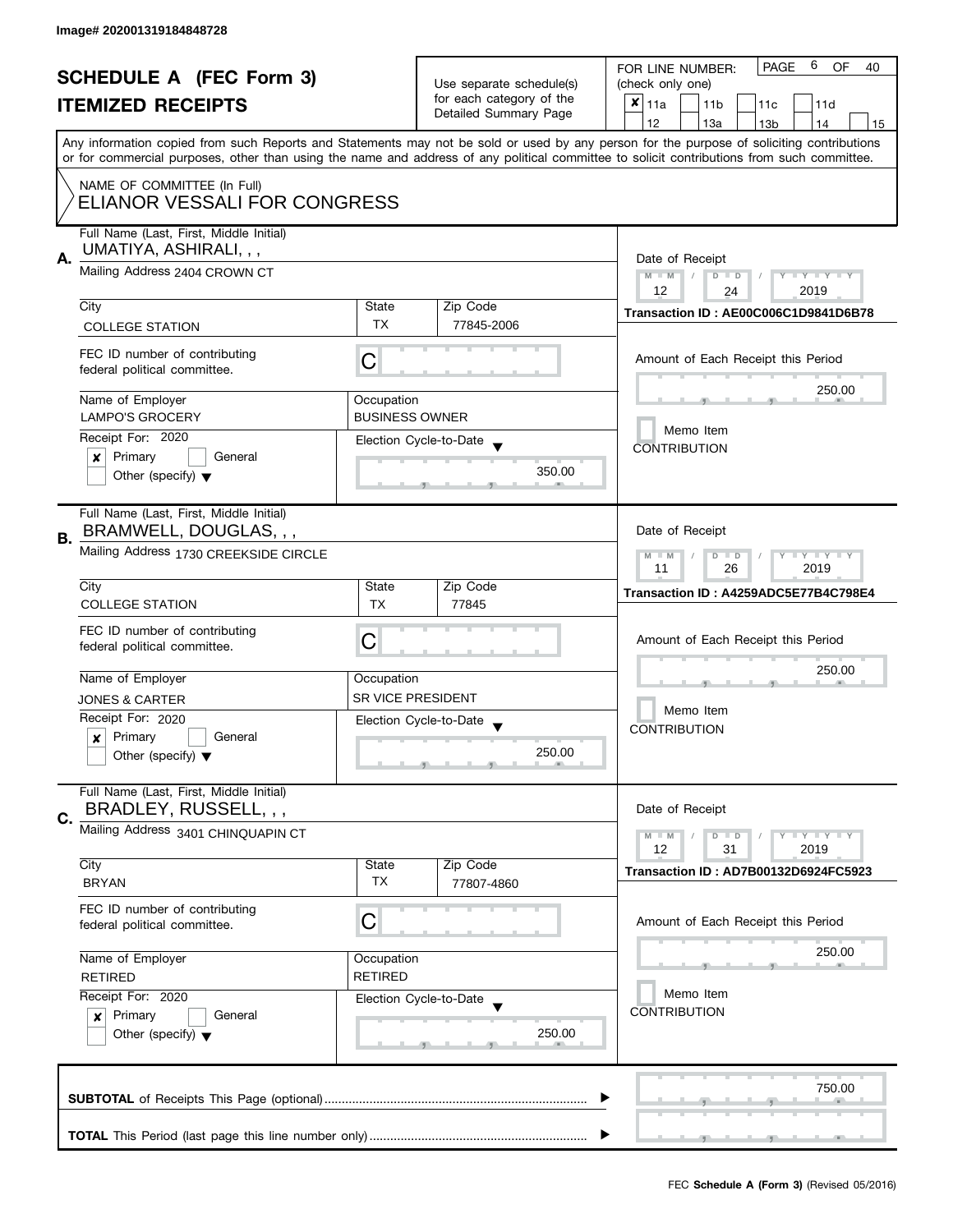|                                                            |                                                                            |                    |                                                      | 7<br><b>PAGE</b><br><b>OF</b><br>FOR LINE NUMBER:<br>40                                                                                    |  |
|------------------------------------------------------------|----------------------------------------------------------------------------|--------------------|------------------------------------------------------|--------------------------------------------------------------------------------------------------------------------------------------------|--|
| <b>SCHEDULE A (FEC Form 3)</b><br><b>ITEMIZED RECEIPTS</b> |                                                                            |                    | Use separate schedule(s)                             | (check only one)                                                                                                                           |  |
|                                                            |                                                                            |                    | for each category of the                             | $x _{11a}$<br>11 <sub>b</sub><br>11d<br>11 <sub>c</sub>                                                                                    |  |
|                                                            |                                                                            |                    | Detailed Summary Page                                | 12<br>13a<br>14<br>13 <sub>b</sub><br>15                                                                                                   |  |
|                                                            |                                                                            |                    |                                                      | Any information copied from such Reports and Statements may not be sold or used by any person for the purpose of soliciting contributions  |  |
|                                                            |                                                                            |                    |                                                      | or for commercial purposes, other than using the name and address of any political committee to solicit contributions from such committee. |  |
|                                                            | NAME OF COMMITTEE (In Full)                                                |                    |                                                      |                                                                                                                                            |  |
|                                                            | ELIANOR VESSALI FOR CONGRESS                                               |                    |                                                      |                                                                                                                                            |  |
|                                                            |                                                                            |                    |                                                      |                                                                                                                                            |  |
|                                                            | Full Name (Last, First, Middle Initial)                                    |                    |                                                      |                                                                                                                                            |  |
| А.                                                         | LERO, BILL, , ,                                                            |                    |                                                      | Date of Receipt                                                                                                                            |  |
|                                                            | Mailing Address 4421 NOTTINGHAM LN                                         |                    |                                                      | $D$ $D$<br>$M - M$<br>$Y - Y - Y - Y - Y$                                                                                                  |  |
|                                                            |                                                                            |                    |                                                      | 12<br>2019<br>16                                                                                                                           |  |
|                                                            | City                                                                       | State<br><b>TX</b> | Zip Code                                             | Transaction ID: A2DAF00CAA4284401AEE                                                                                                       |  |
|                                                            | <b>BRYAN</b>                                                               |                    | 77802-5904                                           |                                                                                                                                            |  |
|                                                            | FEC ID number of contributing                                              | С                  |                                                      | Amount of Each Receipt this Period                                                                                                         |  |
|                                                            | federal political committee.                                               |                    |                                                      |                                                                                                                                            |  |
|                                                            | Name of Employer                                                           | Occupation         |                                                      | 250.00                                                                                                                                     |  |
|                                                            | <b>SELF EMPLOYED</b>                                                       | <b>REALTOR</b>     |                                                      |                                                                                                                                            |  |
|                                                            | Receipt For: 2020                                                          |                    |                                                      | Memo Item                                                                                                                                  |  |
|                                                            | Primary<br>General<br>x                                                    |                    | Election Cycle-to-Date                               | <b>CONTRIBUTION</b>                                                                                                                        |  |
|                                                            | Other (specify) $\blacktriangledown$                                       |                    | 250.00                                               |                                                                                                                                            |  |
|                                                            |                                                                            |                    | -91                                                  |                                                                                                                                            |  |
|                                                            | Full Name (Last, First, Middle Initial)                                    |                    |                                                      |                                                                                                                                            |  |
| <b>B.</b>                                                  | DYSON, PAUL, , ,                                                           |                    |                                                      | Date of Receipt                                                                                                                            |  |
|                                                            | Mailing Address 1016 MUIRFIELD VLG                                         |                    |                                                      | $Y - Y - Y$<br>$M - M$<br>$\overline{D}$<br>$\Box$                                                                                         |  |
|                                                            |                                                                            |                    |                                                      | 12<br>30<br>2019                                                                                                                           |  |
|                                                            | City                                                                       | State              | Zip Code                                             | Transaction ID: AB4588ECBFAFF4FFFAB6                                                                                                       |  |
|                                                            | <b>COLLEGE STATION</b>                                                     | <b>TX</b>          | 77845-8936                                           |                                                                                                                                            |  |
|                                                            | FEC ID number of contributing                                              |                    |                                                      |                                                                                                                                            |  |
|                                                            | federal political committee.                                               | C                  |                                                      | Amount of Each Receipt this Period                                                                                                         |  |
|                                                            |                                                                            |                    |                                                      | 1000.00                                                                                                                                    |  |
|                                                            | Name of Employer                                                           | Occupation         |                                                      | Memo Item                                                                                                                                  |  |
|                                                            | <b>DYSON ENERGY GROUP</b>                                                  | <b>ATTORNEY</b>    |                                                      |                                                                                                                                            |  |
|                                                            | Receipt For: 2020<br>General                                               |                    | Election Cycle-to-Date                               | <b>CONTRIBUTION</b>                                                                                                                        |  |
|                                                            | Primary<br>×<br>Other (specify) $\blacktriangledown$                       |                    | 1000.00                                              |                                                                                                                                            |  |
|                                                            |                                                                            |                    | $\overline{y}$ and $\overline{y}$ and $\overline{y}$ |                                                                                                                                            |  |
|                                                            | Full Name (Last, First, Middle Initial)                                    |                    |                                                      |                                                                                                                                            |  |
| C.                                                         | COHEN, AARON, , ,                                                          |                    |                                                      | Date of Receipt                                                                                                                            |  |
|                                                            | Mailing Address 2414 PLEASANT ROSE CIR                                     |                    |                                                      | $\bot$ $\gamma$ $\bot$ $\gamma$ $\bot$ $\gamma$<br>$M - M$<br>D<br>$\blacksquare$                                                          |  |
|                                                            |                                                                            |                    |                                                      | 2019<br>12<br>31                                                                                                                           |  |
|                                                            | City                                                                       | State              | Zip Code                                             | Transaction ID: A4CEB62F2930B4EEABB5                                                                                                       |  |
|                                                            | <b>BRYAN</b>                                                               | <b>TX</b>          | 77808-2222                                           |                                                                                                                                            |  |
|                                                            | FEC ID number of contributing                                              |                    |                                                      |                                                                                                                                            |  |
|                                                            | federal political committee.                                               | C                  |                                                      | Amount of Each Receipt this Period                                                                                                         |  |
|                                                            | Name of Employer<br>Occupation<br><b>BROKER</b><br><b>STAFFORD BARRETT</b> |                    |                                                      | 250.00                                                                                                                                     |  |
|                                                            |                                                                            |                    |                                                      |                                                                                                                                            |  |
|                                                            |                                                                            |                    |                                                      | Memo Item                                                                                                                                  |  |
|                                                            | Receipt For: 2020<br>Election Cycle-to-Date<br>Primary<br>General          |                    |                                                      | <b>CONTRIBUTION</b>                                                                                                                        |  |
|                                                            | ×<br>Other (specify) $\blacktriangledown$                                  |                    | 250.00                                               |                                                                                                                                            |  |
|                                                            |                                                                            |                    |                                                      |                                                                                                                                            |  |
|                                                            |                                                                            |                    |                                                      |                                                                                                                                            |  |
|                                                            |                                                                            |                    |                                                      | 1500.00                                                                                                                                    |  |
|                                                            |                                                                            |                    |                                                      |                                                                                                                                            |  |
|                                                            |                                                                            |                    |                                                      |                                                                                                                                            |  |
|                                                            |                                                                            |                    |                                                      |                                                                                                                                            |  |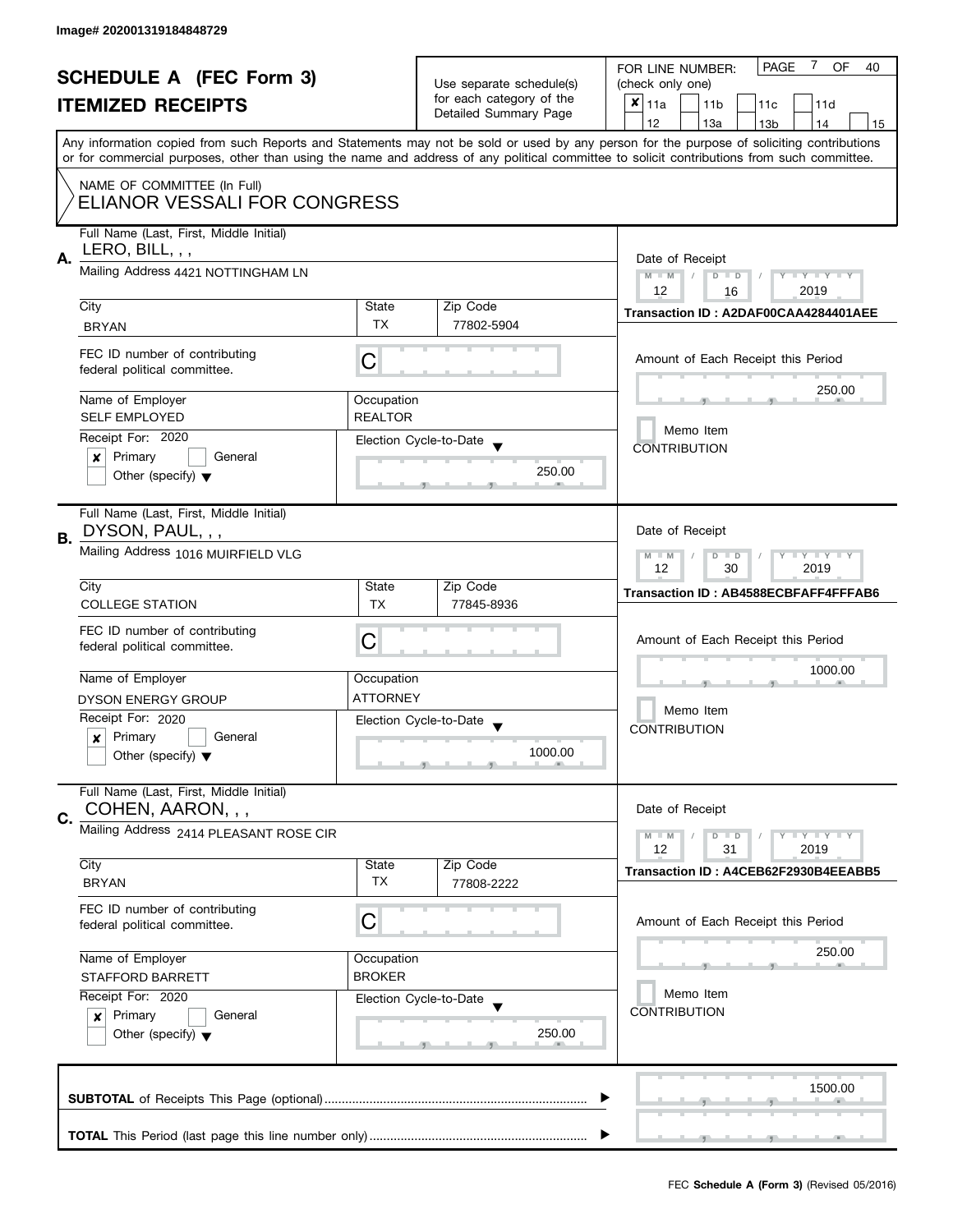|    | <b>SCHEDULE A (FEC Form 3)</b>                                                                                                                                                                                                    |                                                                                       |                        | 8<br><b>PAGE</b><br>OF<br>FOR LINE NUMBER:<br>40                                                                                                                                                                                                                                        |  |  |
|----|-----------------------------------------------------------------------------------------------------------------------------------------------------------------------------------------------------------------------------------|---------------------------------------------------------------------------------------|------------------------|-----------------------------------------------------------------------------------------------------------------------------------------------------------------------------------------------------------------------------------------------------------------------------------------|--|--|
|    |                                                                                                                                                                                                                                   | Use separate schedule(s)<br>for each category of the                                  | (check only one)       |                                                                                                                                                                                                                                                                                         |  |  |
|    | <b>ITEMIZED RECEIPTS</b>                                                                                                                                                                                                          |                                                                                       | Detailed Summary Page  | $x _{11a}$<br>11 <sub>b</sub><br>11c<br>11d                                                                                                                                                                                                                                             |  |  |
|    |                                                                                                                                                                                                                                   |                                                                                       |                        | 12<br>13a<br>14<br>13 <sub>b</sub><br>15                                                                                                                                                                                                                                                |  |  |
|    |                                                                                                                                                                                                                                   |                                                                                       |                        | Any information copied from such Reports and Statements may not be sold or used by any person for the purpose of soliciting contributions<br>or for commercial purposes, other than using the name and address of any political committee to solicit contributions from such committee. |  |  |
|    | NAME OF COMMITTEE (In Full)<br>ELIANOR VESSALI FOR CONGRESS                                                                                                                                                                       |                                                                                       |                        |                                                                                                                                                                                                                                                                                         |  |  |
|    | Full Name (Last, First, Middle Initial)                                                                                                                                                                                           |                                                                                       |                        |                                                                                                                                                                                                                                                                                         |  |  |
|    | KALAOUZE, FADI, , ,                                                                                                                                                                                                               |                                                                                       |                        |                                                                                                                                                                                                                                                                                         |  |  |
| А. | Mailing Address 360 GRAHAM RD                                                                                                                                                                                                     | Date of Receipt<br>Y TY TY TY<br>$M - M$<br>$\sqrt{2}$<br>$D$ $D$<br>2019<br>11<br>26 |                        |                                                                                                                                                                                                                                                                                         |  |  |
|    | City                                                                                                                                                                                                                              | State                                                                                 | Zip Code               |                                                                                                                                                                                                                                                                                         |  |  |
|    | <b>COLLEGE STATION</b>                                                                                                                                                                                                            | <b>TX</b>                                                                             | 77845-9657             | <b>Transaction ID: A1507F8262C6C450780E</b>                                                                                                                                                                                                                                             |  |  |
|    |                                                                                                                                                                                                                                   |                                                                                       |                        |                                                                                                                                                                                                                                                                                         |  |  |
|    | FEC ID number of contributing<br>federal political committee.                                                                                                                                                                     | С                                                                                     |                        | Amount of Each Receipt this Period                                                                                                                                                                                                                                                      |  |  |
|    | Name of Employer                                                                                                                                                                                                                  | Occupation                                                                            |                        | 250.00                                                                                                                                                                                                                                                                                  |  |  |
|    | <b>KALCORP</b>                                                                                                                                                                                                                    | CEO                                                                                   |                        | Memo Item                                                                                                                                                                                                                                                                               |  |  |
|    | Receipt For: 2020<br>Primary<br>General                                                                                                                                                                                           |                                                                                       | Election Cycle-to-Date | <b>CONTRIBUTION</b>                                                                                                                                                                                                                                                                     |  |  |
|    | ×<br>Other (specify) $\blacktriangledown$                                                                                                                                                                                         |                                                                                       | 250.00                 |                                                                                                                                                                                                                                                                                         |  |  |
|    |                                                                                                                                                                                                                                   |                                                                                       |                        |                                                                                                                                                                                                                                                                                         |  |  |
| В. | Full Name (Last, First, Middle Initial)<br>VESSALI, CHANTAL, , ,                                                                                                                                                                  |                                                                                       |                        | Date of Receipt                                                                                                                                                                                                                                                                         |  |  |
|    | Mailing Address 110 PERSHING AVE                                                                                                                                                                                                  | $T$ $Y$ $T$ $Y$ $T$ $Y$<br>$D$ $D$<br>$M - M$<br>12<br>28<br>2019                     |                        |                                                                                                                                                                                                                                                                                         |  |  |
|    | City                                                                                                                                                                                                                              | State                                                                                 | Zip Code               | Transaction ID: AEE1456A1B90D4A55AB9                                                                                                                                                                                                                                                    |  |  |
|    | <b>COLLEGE STATION</b>                                                                                                                                                                                                            | <b>TX</b>                                                                             | 77840-3010             |                                                                                                                                                                                                                                                                                         |  |  |
|    | FEC ID number of contributing                                                                                                                                                                                                     |                                                                                       |                        |                                                                                                                                                                                                                                                                                         |  |  |
|    | federal political committee.                                                                                                                                                                                                      | C                                                                                     |                        | Amount of Each Receipt this Period                                                                                                                                                                                                                                                      |  |  |
|    | Name of Employer                                                                                                                                                                                                                  | Occupation                                                                            |                        | 2800.00<br>Memo Item                                                                                                                                                                                                                                                                    |  |  |
|    | <b>RETIRED</b>                                                                                                                                                                                                                    | <b>RETIRED</b>                                                                        |                        |                                                                                                                                                                                                                                                                                         |  |  |
|    | Receipt For: 2020                                                                                                                                                                                                                 |                                                                                       |                        |                                                                                                                                                                                                                                                                                         |  |  |
|    | Primary<br>$\boldsymbol{x}$<br>General                                                                                                                                                                                            |                                                                                       | Election Cycle-to-Date | <b>CONTRIBUTION</b>                                                                                                                                                                                                                                                                     |  |  |
|    | Other (specify) $\blacktriangledown$                                                                                                                                                                                              |                                                                                       | 2800.00                |                                                                                                                                                                                                                                                                                         |  |  |
|    | Full Name (Last, First, Middle Initial)<br>ELLIOTT, LYNN, , ,                                                                                                                                                                     |                                                                                       |                        | Date of Receipt                                                                                                                                                                                                                                                                         |  |  |
| C. | Mailing Address 1010 LOMETA LN                                                                                                                                                                                                    |                                                                                       |                        | <b>LYLYLY</b><br>$M - M$                                                                                                                                                                                                                                                                |  |  |
|    |                                                                                                                                                                                                                                   |                                                                                       |                        | $D$ $D$<br>12<br>31<br>2019                                                                                                                                                                                                                                                             |  |  |
|    | City                                                                                                                                                                                                                              | State                                                                                 | Zip Code               | Transaction ID: AB0A14396C3F042D5AAB                                                                                                                                                                                                                                                    |  |  |
|    | <b>NAVASOTA</b>                                                                                                                                                                                                                   | <b>TX</b>                                                                             | 77868-7142             |                                                                                                                                                                                                                                                                                         |  |  |
|    | FEC ID number of contributing<br>C<br>federal political committee.<br>Name of Employer<br>Occupation<br><b>RETIRED</b><br><b>RETIRED</b><br>Receipt For: 2020<br>Election Cycle-to-Date<br>Primary<br>General<br>$\boldsymbol{x}$ |                                                                                       |                        | Amount of Each Receipt this Period                                                                                                                                                                                                                                                      |  |  |
|    |                                                                                                                                                                                                                                   |                                                                                       |                        | 500.00                                                                                                                                                                                                                                                                                  |  |  |
|    |                                                                                                                                                                                                                                   |                                                                                       |                        |                                                                                                                                                                                                                                                                                         |  |  |
|    |                                                                                                                                                                                                                                   |                                                                                       |                        | Memo Item                                                                                                                                                                                                                                                                               |  |  |
|    |                                                                                                                                                                                                                                   |                                                                                       |                        | <b>CONTRIBUTION</b>                                                                                                                                                                                                                                                                     |  |  |
|    | Other (specify) $\blacktriangledown$                                                                                                                                                                                              |                                                                                       | 500.00                 |                                                                                                                                                                                                                                                                                         |  |  |
|    |                                                                                                                                                                                                                                   |                                                                                       |                        |                                                                                                                                                                                                                                                                                         |  |  |
|    |                                                                                                                                                                                                                                   |                                                                                       |                        | 3550.00                                                                                                                                                                                                                                                                                 |  |  |
|    |                                                                                                                                                                                                                                   |                                                                                       |                        |                                                                                                                                                                                                                                                                                         |  |  |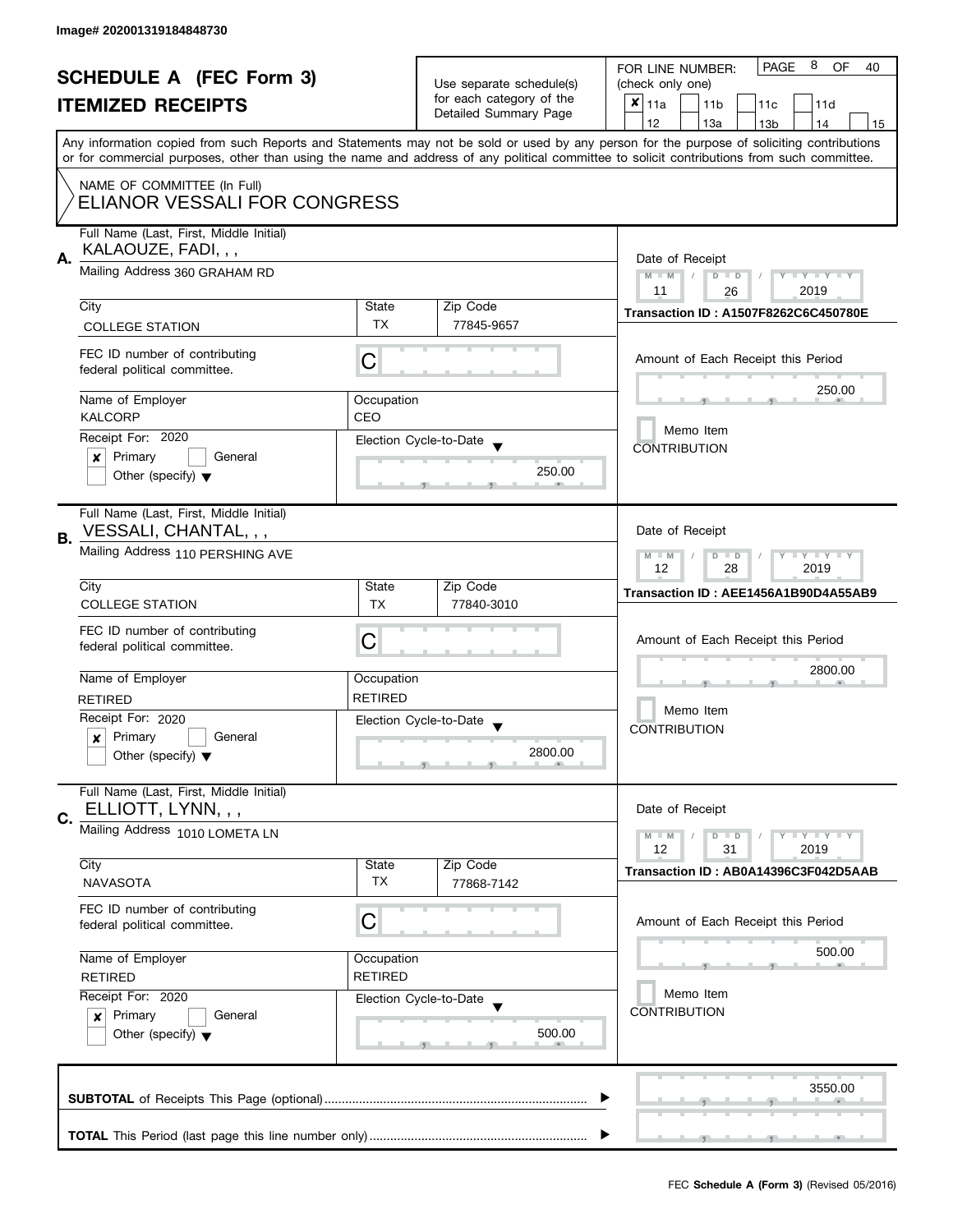| <b>SCHEDULE A (FEC Form 3)</b> |                                                                                                                                            |                                                        | Use separate schedule(s) | 9<br>PAGE<br>OF<br>FOR LINE NUMBER:<br>40<br>(check only one)                                                                             |  |  |
|--------------------------------|--------------------------------------------------------------------------------------------------------------------------------------------|--------------------------------------------------------|--------------------------|-------------------------------------------------------------------------------------------------------------------------------------------|--|--|
|                                |                                                                                                                                            |                                                        | for each category of the | $\boldsymbol{x}$                                                                                                                          |  |  |
|                                | <b>ITEMIZED RECEIPTS</b>                                                                                                                   |                                                        | Detailed Summary Page    | 11a<br>11 <sub>b</sub><br>11d<br>11c                                                                                                      |  |  |
|                                |                                                                                                                                            |                                                        |                          | 12<br>13a<br>13 <sub>b</sub><br>14<br>15                                                                                                  |  |  |
|                                | or for commercial purposes, other than using the name and address of any political committee to solicit contributions from such committee. |                                                        |                          | Any information copied from such Reports and Statements may not be sold or used by any person for the purpose of soliciting contributions |  |  |
|                                | NAME OF COMMITTEE (In Full)                                                                                                                |                                                        |                          |                                                                                                                                           |  |  |
|                                | ELIANOR VESSALI FOR CONGRESS                                                                                                               |                                                        |                          |                                                                                                                                           |  |  |
|                                | Full Name (Last, First, Middle Initial)                                                                                                    |                                                        |                          |                                                                                                                                           |  |  |
| А.                             | ELLISON, CHARLES, , ,                                                                                                                      | Date of Receipt                                        |                          |                                                                                                                                           |  |  |
|                                | Mailing Address PO BOX 10103                                                                                                               | $M - M$<br>$\vert$ /<br>$D$ $D$<br>$Y - Y - Y - Y - Y$ |                          |                                                                                                                                           |  |  |
|                                | City                                                                                                                                       | State                                                  | Zip Code                 | 12<br>2019<br>12                                                                                                                          |  |  |
|                                | <b>COLLEGE STATION</b>                                                                                                                     | <b>TX</b>                                              | 77842-0103               | Transaction ID: A2F997F853AEE430DB94                                                                                                      |  |  |
|                                |                                                                                                                                            |                                                        |                          |                                                                                                                                           |  |  |
|                                | FEC ID number of contributing<br>federal political committee.                                                                              | C                                                      |                          | Amount of Each Receipt this Period                                                                                                        |  |  |
|                                | Name of Employer                                                                                                                           | Occupation                                             |                          | 2800.00                                                                                                                                   |  |  |
|                                | <b>ELLISON FIRM</b>                                                                                                                        | <b>ATTORNEY</b>                                        |                          |                                                                                                                                           |  |  |
|                                | Receipt For: 2020                                                                                                                          |                                                        | Election Cycle-to-Date   | Memo Item                                                                                                                                 |  |  |
|                                | Primary<br>General<br>x                                                                                                                    |                                                        |                          | <b>CONTRIBUTION</b>                                                                                                                       |  |  |
|                                | Other (specify) $\blacktriangledown$                                                                                                       |                                                        | 2800.00                  |                                                                                                                                           |  |  |
|                                | Full Name (Last, First, Middle Initial)                                                                                                    |                                                        |                          |                                                                                                                                           |  |  |
| В.                             | HODGES, LAWRENCE, B,, JR.                                                                                                                  |                                                        |                          | Date of Receipt                                                                                                                           |  |  |
|                                | Mailing Address 5301 WOODALL CT                                                                                                            |                                                        |                          | $\bot$ $\gamma$ $\bot$ $\gamma$ $\bot$ $\gamma$<br>$M - M$<br>$D$ $D$<br>2019<br>12<br>31                                                 |  |  |
|                                | City                                                                                                                                       | State                                                  | Zip Code                 | Transaction ID: AACBD836FB1004B0A91B                                                                                                      |  |  |
|                                | <b>COLLEGE STATION</b>                                                                                                                     | <b>TX</b>                                              | 77845-4167               |                                                                                                                                           |  |  |
|                                | FEC ID number of contributing                                                                                                              | C                                                      |                          |                                                                                                                                           |  |  |
|                                | federal political committee.                                                                                                               |                                                        |                          | Amount of Each Receipt this Period<br>2800.00                                                                                             |  |  |
|                                | Name of Employer                                                                                                                           | Occupation                                             |                          |                                                                                                                                           |  |  |
|                                | <b>SELF EMPLOYED</b>                                                                                                                       | <b>BUSINESS OWNER</b>                                  |                          | Memo Item                                                                                                                                 |  |  |
|                                | Receipt For: 2020                                                                                                                          |                                                        | Election Cycle-to-Date   |                                                                                                                                           |  |  |
|                                | Primary<br>General<br>x                                                                                                                    |                                                        |                          | <b>CONTRIBUTION</b>                                                                                                                       |  |  |
|                                | Other (specify) $\blacktriangledown$                                                                                                       |                                                        | 2800.00                  |                                                                                                                                           |  |  |
|                                |                                                                                                                                            |                                                        |                          |                                                                                                                                           |  |  |
|                                | Full Name (Last, First, Middle Initial)<br>OSBORNE, JEREMY, , ,                                                                            |                                                        |                          | Date of Receipt                                                                                                                           |  |  |
| C.                             | Mailing Address 4240 ROCK BEND DR                                                                                                          |                                                        |                          |                                                                                                                                           |  |  |
|                                |                                                                                                                                            |                                                        |                          | $M - M$<br>$\bot$ $\gamma$ $\bot$ $\gamma$ $\bot$ $\gamma$<br>$D$ $D$<br>12<br>12<br>2019                                                 |  |  |
|                                | City                                                                                                                                       | State                                                  | Zip Code                 | Transaction ID: AA8CCB8EEF0A2449DBEC                                                                                                      |  |  |
|                                | <b>COLLEGE STATION</b>                                                                                                                     | TX                                                     | 77845-6149               |                                                                                                                                           |  |  |
|                                | FEC ID number of contributing                                                                                                              |                                                        |                          |                                                                                                                                           |  |  |
|                                | federal political committee.                                                                                                               | C                                                      |                          | Amount of Each Receipt this Period                                                                                                        |  |  |
|                                | Name of Employer                                                                                                                           | Occupation                                             |                          | 2800.00                                                                                                                                   |  |  |
|                                | <b>PEGASUS</b>                                                                                                                             | <b>ATTORNEY</b>                                        |                          |                                                                                                                                           |  |  |
|                                | Receipt For: 2020<br>Election Cycle-to-Date<br>Primary<br>General<br>$\pmb{\times}$<br>Other (specify) $\blacktriangledown$                |                                                        |                          | Memo Item                                                                                                                                 |  |  |
|                                |                                                                                                                                            |                                                        |                          | <b>CONTRIBUTION</b>                                                                                                                       |  |  |
|                                |                                                                                                                                            |                                                        | 2800.00                  |                                                                                                                                           |  |  |
|                                |                                                                                                                                            |                                                        |                          |                                                                                                                                           |  |  |
|                                |                                                                                                                                            |                                                        |                          |                                                                                                                                           |  |  |
|                                |                                                                                                                                            |                                                        |                          | 8400.00                                                                                                                                   |  |  |
|                                |                                                                                                                                            |                                                        |                          |                                                                                                                                           |  |  |
|                                |                                                                                                                                            |                                                        |                          |                                                                                                                                           |  |  |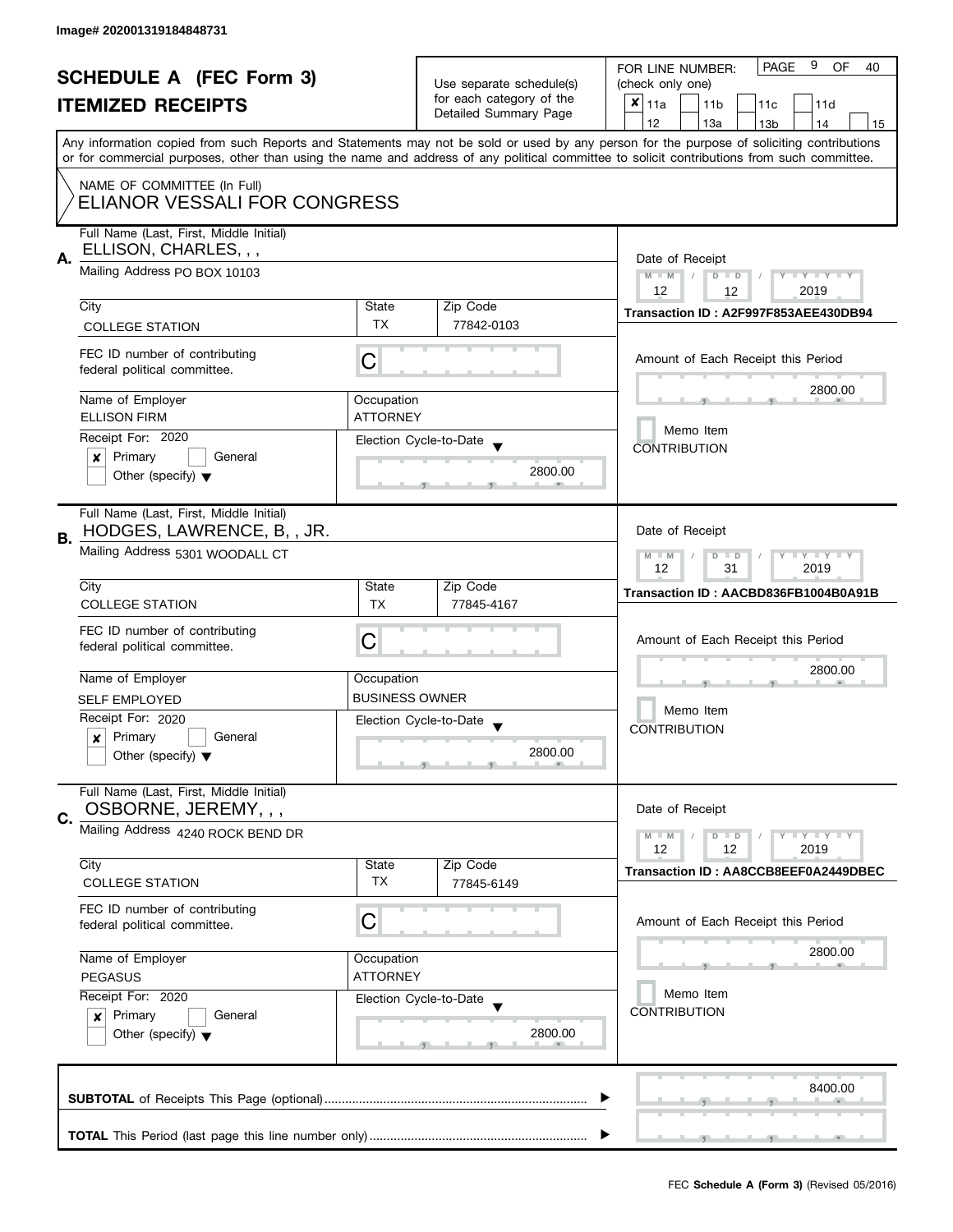|                                                            |                                                                    |                                                        |                          | PAGE 10<br>OF<br>FOR LINE NUMBER:<br>40                                                                                                    |  |  |
|------------------------------------------------------------|--------------------------------------------------------------------|--------------------------------------------------------|--------------------------|--------------------------------------------------------------------------------------------------------------------------------------------|--|--|
| <b>SCHEDULE A (FEC Form 3)</b><br><b>ITEMIZED RECEIPTS</b> |                                                                    | Use separate schedule(s)                               | (check only one)         |                                                                                                                                            |  |  |
|                                                            |                                                                    |                                                        | for each category of the | $x _{11a}$<br>11 <sub>b</sub><br>11d<br>11c                                                                                                |  |  |
|                                                            |                                                                    |                                                        | Detailed Summary Page    | 12<br>13a<br>14<br>13 <sub>b</sub><br>15                                                                                                   |  |  |
|                                                            |                                                                    |                                                        |                          | Any information copied from such Reports and Statements may not be sold or used by any person for the purpose of soliciting contributions  |  |  |
|                                                            |                                                                    |                                                        |                          | or for commercial purposes, other than using the name and address of any political committee to solicit contributions from such committee. |  |  |
|                                                            | NAME OF COMMITTEE (In Full)                                        |                                                        |                          |                                                                                                                                            |  |  |
|                                                            | ELIANOR VESSALI FOR CONGRESS                                       |                                                        |                          |                                                                                                                                            |  |  |
|                                                            |                                                                    |                                                        |                          |                                                                                                                                            |  |  |
|                                                            | Full Name (Last, First, Middle Initial)                            |                                                        |                          |                                                                                                                                            |  |  |
| А.                                                         | KREBS, ARNO, , ,                                                   |                                                        |                          | Date of Receipt                                                                                                                            |  |  |
|                                                            | Mailing Address 3235 WALNUT CREEK CT                               | $M - M$<br>$D$ $D$<br>$\vert$ /<br>$Y - Y - Y - Y - Y$ |                          |                                                                                                                                            |  |  |
|                                                            |                                                                    | 12<br>2019<br>12                                       |                          |                                                                                                                                            |  |  |
|                                                            | City                                                               | State                                                  | Zip Code                 | Transaction ID: A25D7BE950A49481DAA7                                                                                                       |  |  |
|                                                            | <b>BRYAN</b>                                                       | <b>TX</b>                                              | 77807-4852               |                                                                                                                                            |  |  |
|                                                            |                                                                    |                                                        |                          |                                                                                                                                            |  |  |
|                                                            | FEC ID number of contributing                                      | C                                                      |                          | Amount of Each Receipt this Period                                                                                                         |  |  |
|                                                            | federal political committee.                                       |                                                        |                          |                                                                                                                                            |  |  |
|                                                            | Name of Employer                                                   | Occupation                                             |                          | 250.00                                                                                                                                     |  |  |
|                                                            | <b>RETIRED</b>                                                     | <b>RETIRED</b>                                         |                          |                                                                                                                                            |  |  |
|                                                            | Receipt For: 2020                                                  |                                                        | Election Cycle-to-Date   | Memo Item                                                                                                                                  |  |  |
|                                                            | Primary<br>General<br>$\boldsymbol{x}$                             |                                                        |                          | <b>CONTRIBUTION</b>                                                                                                                        |  |  |
|                                                            | Other (specify) $\blacktriangledown$                               |                                                        | 250.00                   |                                                                                                                                            |  |  |
|                                                            |                                                                    |                                                        |                          |                                                                                                                                            |  |  |
|                                                            | Full Name (Last, First, Middle Initial)                            |                                                        |                          |                                                                                                                                            |  |  |
|                                                            | PITMAN, JIMMY, , ,                                                 |                                                        |                          | Date of Receipt                                                                                                                            |  |  |
| В.                                                         | Mailing Address 2291 ARRINGTON RD                                  |                                                        |                          |                                                                                                                                            |  |  |
|                                                            |                                                                    |                                                        |                          | $\bot$ $\gamma$ $\bot$ $\gamma$ $\bot$ $\gamma$<br>$M - M$<br>D<br>$\blacksquare$<br>10<br>2019<br>12                                      |  |  |
|                                                            | City                                                               | State                                                  | Zip Code                 |                                                                                                                                            |  |  |
|                                                            | <b>COLLEGE STATION</b>                                             | TX                                                     | 77845                    | Transaction ID: A9937130A27B64DFA8E9                                                                                                       |  |  |
|                                                            |                                                                    |                                                        |                          |                                                                                                                                            |  |  |
|                                                            | FEC ID number of contributing                                      | С                                                      |                          | Amount of Each Receipt this Period                                                                                                         |  |  |
|                                                            | federal political committee.                                       |                                                        |                          |                                                                                                                                            |  |  |
|                                                            | Name of Employer                                                   | Occupation                                             |                          | 250.00                                                                                                                                     |  |  |
|                                                            | PITMAN CUSTOM HOMES                                                | <b>HOME BUILDER</b>                                    |                          |                                                                                                                                            |  |  |
|                                                            | Receipt For: 2020                                                  |                                                        | Election Cycle-to-Date   | Memo Item                                                                                                                                  |  |  |
|                                                            | Primary<br>General<br>X                                            |                                                        |                          | <b>CONTRIBUTION</b>                                                                                                                        |  |  |
|                                                            | Other (specify) $\blacktriangledown$                               |                                                        | 250.00                   |                                                                                                                                            |  |  |
|                                                            |                                                                    |                                                        |                          |                                                                                                                                            |  |  |
|                                                            | Full Name (Last, First, Middle Initial)                            |                                                        |                          |                                                                                                                                            |  |  |
|                                                            | BERRY, NANCY, , ,                                                  |                                                        |                          | Date of Receipt                                                                                                                            |  |  |
| C.                                                         | Mailing Address 202 LAMPWICK CIR                                   |                                                        |                          |                                                                                                                                            |  |  |
|                                                            |                                                                    |                                                        |                          | $\bot$ $\gamma$ $\bot$ $\gamma$ $\bot$ $\gamma$<br>$M - M$<br>$D$ $D$<br>12<br>2019<br>12                                                  |  |  |
|                                                            | City                                                               | State                                                  | Zip Code                 | Transaction ID: A96C35955E7794B908A8                                                                                                       |  |  |
|                                                            | <b>COLLEGE STATION</b>                                             | TX                                                     | 77840-1853               |                                                                                                                                            |  |  |
|                                                            | FEC ID number of contributing                                      |                                                        |                          |                                                                                                                                            |  |  |
|                                                            | federal political committee.                                       | C                                                      |                          | Amount of Each Receipt this Period                                                                                                         |  |  |
|                                                            |                                                                    |                                                        |                          |                                                                                                                                            |  |  |
|                                                            | Name of Employer<br>Occupation<br><b>RETIRED</b><br><b>RETIRED</b> |                                                        |                          | 500.00                                                                                                                                     |  |  |
|                                                            |                                                                    |                                                        |                          |                                                                                                                                            |  |  |
|                                                            | Receipt For: 2020                                                  |                                                        | Election Cycle-to-Date   | Memo Item                                                                                                                                  |  |  |
|                                                            | Primary<br>General<br>×                                            |                                                        |                          | <b>CONTRIBUTION</b>                                                                                                                        |  |  |
|                                                            | Other (specify) $\blacktriangledown$                               |                                                        | 500.00                   |                                                                                                                                            |  |  |
|                                                            |                                                                    |                                                        |                          |                                                                                                                                            |  |  |
|                                                            |                                                                    |                                                        |                          |                                                                                                                                            |  |  |
|                                                            |                                                                    |                                                        |                          | 1000.00                                                                                                                                    |  |  |
|                                                            |                                                                    |                                                        |                          |                                                                                                                                            |  |  |
|                                                            |                                                                    |                                                        |                          |                                                                                                                                            |  |  |
|                                                            |                                                                    |                                                        |                          | $\overline{1}$ and $\overline{1}$ and $\overline{1}$ and $\overline{1}$                                                                    |  |  |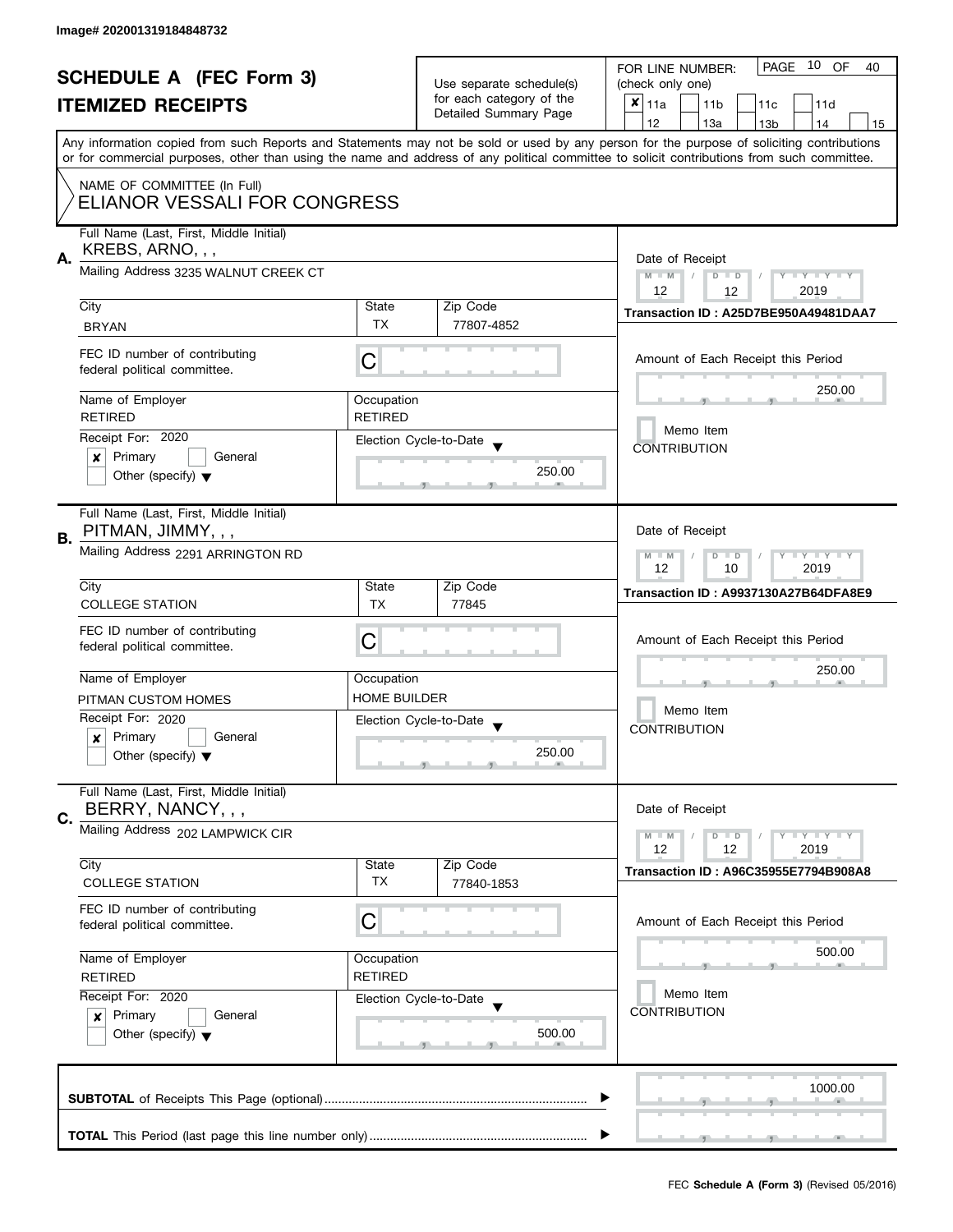|                                                                                  | <b>SCHEDULE A (FEC Form 3)</b><br><b>ITEMIZED RECEIPTS</b>                                               |                    | Use separate schedule(s)<br>for each category of the<br>Detailed Summary Page | PAGE 11 OF<br>FOR LINE NUMBER:<br>40<br>(check only one)<br>$x _{11a}$<br>11 <sub>b</sub><br>11 <sub>c</sub><br>11d<br>12<br>13a<br>14<br>13 <sub>b</sub><br>15<br>Any information copied from such Reports and Statements may not be sold or used by any person for the purpose of soliciting contributions |  |
|----------------------------------------------------------------------------------|----------------------------------------------------------------------------------------------------------|--------------------|-------------------------------------------------------------------------------|--------------------------------------------------------------------------------------------------------------------------------------------------------------------------------------------------------------------------------------------------------------------------------------------------------------|--|
|                                                                                  | NAME OF COMMITTEE (In Full)<br>ELIANOR VESSALI FOR CONGRESS                                              |                    |                                                                               | or for commercial purposes, other than using the name and address of any political committee to solicit contributions from such committee.                                                                                                                                                                   |  |
| А.                                                                               | Full Name (Last, First, Middle Initial)<br>BUTLER, ALLYSON, , ,<br>Mailing Address 6010 THOROUGHBRED RDG |                    | Zip Code                                                                      | Date of Receipt<br>$M - M$<br>$D$ $D$<br>$Y - Y - Y - Y - Y$<br>12<br>2019<br>24                                                                                                                                                                                                                             |  |
|                                                                                  | City                                                                                                     | State<br><b>TX</b> | 77845-2324                                                                    | <b>Transaction ID: A602F87472B8D492EA41</b>                                                                                                                                                                                                                                                                  |  |
|                                                                                  | <b>COLLEGE STATION</b><br>FEC ID number of contributing<br>federal political committee.                  | С                  |                                                                               | Amount of Each Receipt this Period                                                                                                                                                                                                                                                                           |  |
|                                                                                  | Name of Employer                                                                                         | Occupation         |                                                                               | 500.00                                                                                                                                                                                                                                                                                                       |  |
|                                                                                  | <b>SELF EMPLOYED</b>                                                                                     | <b>RANCHER</b>     |                                                                               |                                                                                                                                                                                                                                                                                                              |  |
|                                                                                  | Receipt For: 2020                                                                                        |                    | Election Cycle-to-Date                                                        | Memo Item                                                                                                                                                                                                                                                                                                    |  |
|                                                                                  | Primary<br>General<br>$\mathsf{x}$                                                                       |                    |                                                                               | <b>CONTRIBUTION</b>                                                                                                                                                                                                                                                                                          |  |
|                                                                                  | Other (specify) $\blacktriangledown$                                                                     |                    | 500.00<br>an.                                                                 |                                                                                                                                                                                                                                                                                                              |  |
| В.                                                                               | Full Name (Last, First, Middle Initial)<br>JONES, DONALD, , ,                                            |                    |                                                                               | Date of Receipt                                                                                                                                                                                                                                                                                              |  |
|                                                                                  | Mailing Address 804 BERRY CRK                                                                            |                    |                                                                               | $Y - Y - Y$<br>$M - M$<br>$\overline{D}$<br>$\Box$<br>12<br>31<br>2019                                                                                                                                                                                                                                       |  |
|                                                                                  | City                                                                                                     | State              | Zip Code                                                                      | Transaction ID: AA565070C31CD4FD580E                                                                                                                                                                                                                                                                         |  |
|                                                                                  | <b>COLLEGE STATION</b>                                                                                   | <b>TX</b>          | 77845-4433                                                                    |                                                                                                                                                                                                                                                                                                              |  |
|                                                                                  | FEC ID number of contributing<br>federal political committee.                                            | C                  |                                                                               | Amount of Each Receipt this Period                                                                                                                                                                                                                                                                           |  |
|                                                                                  | Name of Employer                                                                                         | Occupation         |                                                                               | 500.00                                                                                                                                                                                                                                                                                                       |  |
|                                                                                  | <b>SELF EMPLOYED</b>                                                                                     | <b>REAL ESTATE</b> |                                                                               |                                                                                                                                                                                                                                                                                                              |  |
|                                                                                  | Receipt For: 2020                                                                                        |                    | Election Cycle-to-Date                                                        | Memo Item                                                                                                                                                                                                                                                                                                    |  |
|                                                                                  | Primary<br>General<br>×                                                                                  |                    |                                                                               | <b>CONTRIBUTION</b>                                                                                                                                                                                                                                                                                          |  |
|                                                                                  | Other (specify) $\blacktriangledown$                                                                     |                    | 500.00<br>$\overline{1}$ and $\overline{1}$ and $\overline{1}$                |                                                                                                                                                                                                                                                                                                              |  |
| C.                                                                               | Full Name (Last, First, Middle Initial)<br>OSBORNE, JEREMY, , ,                                          |                    |                                                                               | Date of Receipt                                                                                                                                                                                                                                                                                              |  |
|                                                                                  | Mailing Address 4240 ROCK BEND DR                                                                        |                    |                                                                               | $Y - Y - Y$<br>$M - M$<br>D<br>$\blacksquare$<br>12<br>2019<br>16                                                                                                                                                                                                                                            |  |
|                                                                                  | City                                                                                                     | <b>State</b>       | Zip Code                                                                      | Transaction ID: A96D5A675C8444C84B51                                                                                                                                                                                                                                                                         |  |
|                                                                                  | <b>COLLEGE STATION</b>                                                                                   | <b>TX</b>          | 77845-6149                                                                    |                                                                                                                                                                                                                                                                                                              |  |
|                                                                                  | FEC ID number of contributing<br>federal political committee.                                            | С                  |                                                                               | Amount of Each Receipt this Period                                                                                                                                                                                                                                                                           |  |
|                                                                                  | Name of Employer<br>Occupation<br><b>ATTORNEY</b><br><b>PEGASUS</b><br>Receipt For: 2020                 |                    |                                                                               | 2800.00                                                                                                                                                                                                                                                                                                      |  |
|                                                                                  |                                                                                                          |                    | Election Cycle-to-Date                                                        | Memo Item                                                                                                                                                                                                                                                                                                    |  |
| Primary<br>General<br>x<br>Other (specify) $\blacktriangledown$<br><b>RUNOFF</b> |                                                                                                          | 5600.00            | <b>CONTRIBUTION</b>                                                           |                                                                                                                                                                                                                                                                                                              |  |
|                                                                                  |                                                                                                          |                    |                                                                               | 3800.00                                                                                                                                                                                                                                                                                                      |  |
|                                                                                  |                                                                                                          |                    |                                                                               |                                                                                                                                                                                                                                                                                                              |  |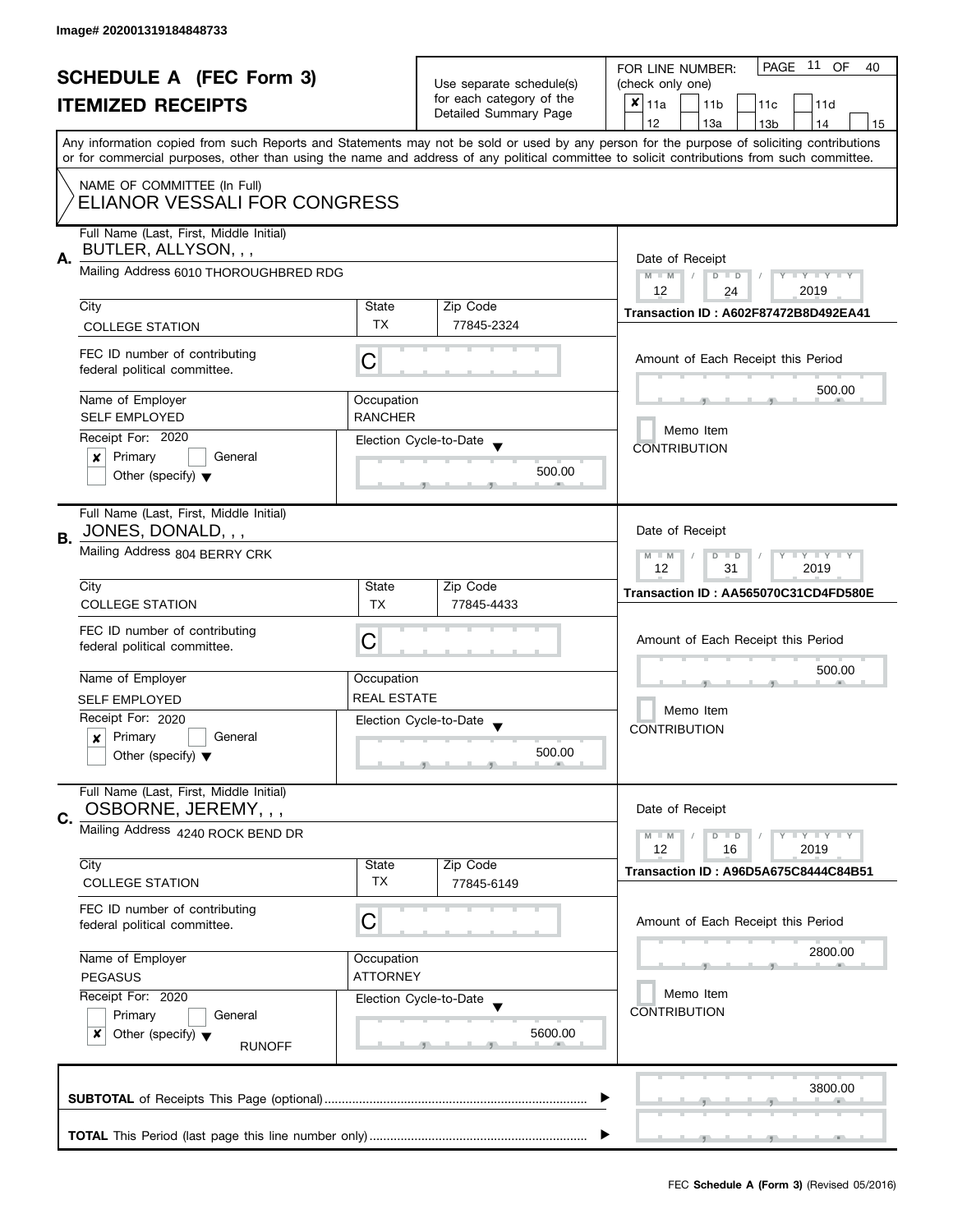|    |                                                                                                                                               |                       |                                                      | PAGE 12 OF<br>FOR LINE NUMBER:<br>40                                                                                                                                                                                                                                                    |  |  |  |  |
|----|-----------------------------------------------------------------------------------------------------------------------------------------------|-----------------------|------------------------------------------------------|-----------------------------------------------------------------------------------------------------------------------------------------------------------------------------------------------------------------------------------------------------------------------------------------|--|--|--|--|
|    | <b>SCHEDULE A (FEC Form 3)</b>                                                                                                                |                       | Use separate schedule(s)<br>for each category of the | (check only one)                                                                                                                                                                                                                                                                        |  |  |  |  |
|    | <b>ITEMIZED RECEIPTS</b>                                                                                                                      |                       | Detailed Summary Page                                | $x _{11a}$<br>11 <sub>b</sub><br>11c<br>11d                                                                                                                                                                                                                                             |  |  |  |  |
|    |                                                                                                                                               |                       |                                                      | 12<br>13a<br>13 <sub>b</sub><br>14<br>15                                                                                                                                                                                                                                                |  |  |  |  |
|    |                                                                                                                                               |                       |                                                      | Any information copied from such Reports and Statements may not be sold or used by any person for the purpose of soliciting contributions<br>or for commercial purposes, other than using the name and address of any political committee to solicit contributions from such committee. |  |  |  |  |
|    | NAME OF COMMITTEE (In Full)<br>ELIANOR VESSALI FOR CONGRESS                                                                                   |                       |                                                      |                                                                                                                                                                                                                                                                                         |  |  |  |  |
|    | Full Name (Last, First, Middle Initial)<br>SCHULTZ, JULIE, , ,<br>А.<br>Mailing Address 3208 INNSBRUCK CIR                                    |                       |                                                      | Date of Receipt                                                                                                                                                                                                                                                                         |  |  |  |  |
|    |                                                                                                                                               |                       |                                                      | $M - M$<br>$\frac{1}{2}$<br>$D$ $D$<br>Y I Y I Y I Y<br>12<br>2019<br>16                                                                                                                                                                                                                |  |  |  |  |
|    | City                                                                                                                                          | State                 | Zip Code                                             | Transaction ID: A1AD3D10E8E2548C9A9F                                                                                                                                                                                                                                                    |  |  |  |  |
|    | <b>COLLEGE STATION</b>                                                                                                                        | TX                    | 77845-6305                                           |                                                                                                                                                                                                                                                                                         |  |  |  |  |
|    | FEC ID number of contributing<br>federal political committee.                                                                                 | C                     |                                                      | Amount of Each Receipt this Period                                                                                                                                                                                                                                                      |  |  |  |  |
|    | Name of Employer                                                                                                                              | Occupation            |                                                      | 1000.00                                                                                                                                                                                                                                                                                 |  |  |  |  |
|    | <b>SCHULTZ ENGINEERING</b>                                                                                                                    | <b>BUSINESS OWNER</b> |                                                      |                                                                                                                                                                                                                                                                                         |  |  |  |  |
|    | Receipt For: 2020                                                                                                                             |                       | Election Cycle-to-Date                               | Memo Item                                                                                                                                                                                                                                                                               |  |  |  |  |
|    | Primary<br>General<br>X                                                                                                                       |                       |                                                      | <b>CONTRIBUTION</b>                                                                                                                                                                                                                                                                     |  |  |  |  |
|    | Other (specify) $\blacktriangledown$                                                                                                          |                       | 1000.00                                              |                                                                                                                                                                                                                                                                                         |  |  |  |  |
| В. | Full Name (Last, First, Middle Initial)<br>BOENIGK, REBECCA, , ,                                                                              |                       |                                                      | Date of Receipt                                                                                                                                                                                                                                                                         |  |  |  |  |
|    | Mailing Address 4104 LAKELAND                                                                                                                 |                       |                                                      | $\bot$ $\gamma$ $\bot$ $\gamma$ $\bot$ $\gamma$<br>$M - M$<br>D<br>$\Box$<br>31<br>12<br>2019                                                                                                                                                                                           |  |  |  |  |
|    | City                                                                                                                                          | State                 | Zip Code                                             | Transaction ID: A1A6EB126533B48E798D                                                                                                                                                                                                                                                    |  |  |  |  |
|    | <b>COLLEGE STATION</b>                                                                                                                        | <b>TX</b>             | 77845-9655                                           |                                                                                                                                                                                                                                                                                         |  |  |  |  |
|    | FEC ID number of contributing<br>federal political committee.                                                                                 | C                     |                                                      | Amount of Each Receipt this Period<br>250.00                                                                                                                                                                                                                                            |  |  |  |  |
|    | Name of Employer                                                                                                                              | Occupation            |                                                      |                                                                                                                                                                                                                                                                                         |  |  |  |  |
|    | <b>NEUTRAL POSTURE</b>                                                                                                                        | CEO                   |                                                      |                                                                                                                                                                                                                                                                                         |  |  |  |  |
|    | Receipt For: 2020                                                                                                                             |                       | Election Cycle-to-Date                               | Memo Item                                                                                                                                                                                                                                                                               |  |  |  |  |
|    | Primary<br>General<br>×                                                                                                                       |                       |                                                      | <b>CONTRIBUTION</b>                                                                                                                                                                                                                                                                     |  |  |  |  |
|    | Other (specify) $\blacktriangledown$                                                                                                          |                       | 250.00                                               |                                                                                                                                                                                                                                                                                         |  |  |  |  |
| C. | Full Name (Last, First, Middle Initial)<br>HANCOCK, J, SCOTT, ,                                                                               |                       |                                                      | Date of Receipt                                                                                                                                                                                                                                                                         |  |  |  |  |
|    | Mailing Address 15675 WHITES CREEK LN                                                                                                         |                       |                                                      | $M - M$<br>$Y - Y - Y$<br>$D$ $D$<br>12<br>28<br>2019                                                                                                                                                                                                                                   |  |  |  |  |
|    | City                                                                                                                                          | State                 | Zip Code                                             | Transaction ID: A9864A733AEBE4A54B8F                                                                                                                                                                                                                                                    |  |  |  |  |
|    | <b>COLLEGE STATION</b>                                                                                                                        | TX                    | 77845-8911                                           |                                                                                                                                                                                                                                                                                         |  |  |  |  |
|    | FEC ID number of contributing<br>federal political committee.                                                                                 | C                     |                                                      | Amount of Each Receipt this Period                                                                                                                                                                                                                                                      |  |  |  |  |
|    | Name of Employer<br>Occupation<br><b>HANCOCK HOMES</b><br>Receipt For: 2020<br>Election Cycle-to-Date<br>Primary<br>General<br>$\pmb{\times}$ |                       | <b>GENERAL CONTRACTOR</b>                            | 1000.00                                                                                                                                                                                                                                                                                 |  |  |  |  |
|    |                                                                                                                                               |                       |                                                      | Memo Item                                                                                                                                                                                                                                                                               |  |  |  |  |
|    |                                                                                                                                               |                       |                                                      |                                                                                                                                                                                                                                                                                         |  |  |  |  |
|    | Other (specify) $\blacktriangledown$                                                                                                          |                       | 1000.00                                              |                                                                                                                                                                                                                                                                                         |  |  |  |  |
|    | 2250.00                                                                                                                                       |                       |                                                      |                                                                                                                                                                                                                                                                                         |  |  |  |  |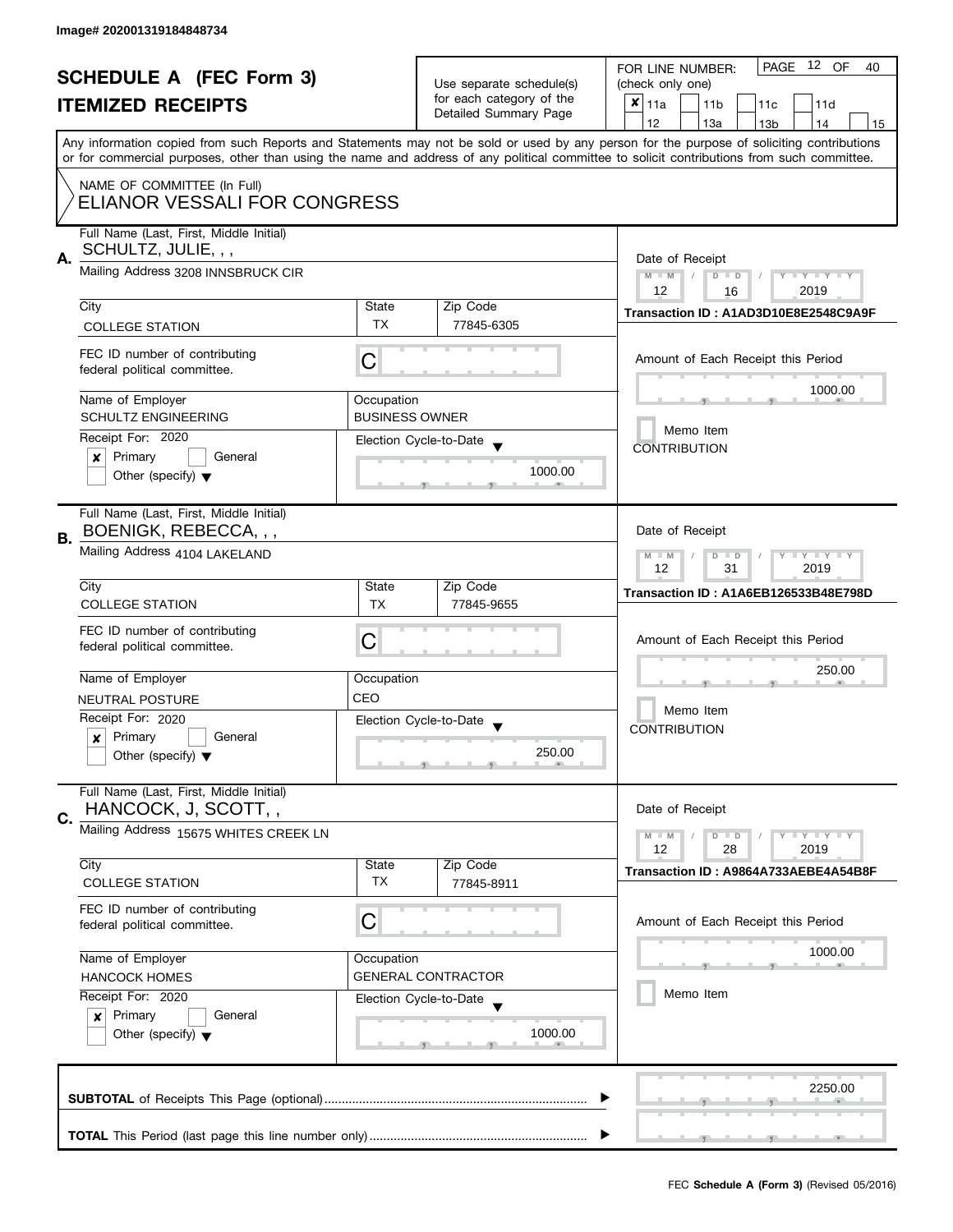| <b>SCHEDULE A (FEC Form 3)</b> |                                                                 |                  | Use separate schedule(s) | PAGE 13 OF<br>FOR LINE NUMBER:<br>40<br>(check only one)                                                                                                                                                                                                                                |
|--------------------------------|-----------------------------------------------------------------|------------------|--------------------------|-----------------------------------------------------------------------------------------------------------------------------------------------------------------------------------------------------------------------------------------------------------------------------------------|
|                                |                                                                 |                  | for each category of the |                                                                                                                                                                                                                                                                                         |
|                                | <b>ITEMIZED RECEIPTS</b>                                        |                  | Detailed Summary Page    | $x _{11a}$<br>11 <sub>b</sub><br>11 <sub>c</sub><br>11d                                                                                                                                                                                                                                 |
|                                |                                                                 |                  |                          | 12<br>13a<br>14<br>13 <sub>b</sub><br>15                                                                                                                                                                                                                                                |
|                                |                                                                 |                  |                          | Any information copied from such Reports and Statements may not be sold or used by any person for the purpose of soliciting contributions<br>or for commercial purposes, other than using the name and address of any political committee to solicit contributions from such committee. |
|                                |                                                                 |                  |                          |                                                                                                                                                                                                                                                                                         |
|                                | NAME OF COMMITTEE (In Full)<br>ELIANOR VESSALI FOR CONGRESS     |                  |                          |                                                                                                                                                                                                                                                                                         |
|                                | Full Name (Last, First, Middle Initial)                         |                  |                          |                                                                                                                                                                                                                                                                                         |
|                                | HUSSEIN, MICHAEL, , ,                                           |                  |                          |                                                                                                                                                                                                                                                                                         |
| А.                             |                                                                 |                  |                          | Date of Receipt                                                                                                                                                                                                                                                                         |
|                                | Mailing Address 3021 PLAZA CENTRE CT                            |                  |                          | $D$ $D$<br>$M - M$<br>$Y - Y - Y - Y - Y$                                                                                                                                                                                                                                               |
|                                |                                                                 |                  |                          | 12<br>2019<br>24                                                                                                                                                                                                                                                                        |
|                                | City                                                            | State            | Zip Code                 | <b>Transaction ID: A14760C2B5D5A489982C</b>                                                                                                                                                                                                                                             |
|                                | <b>BRYAN</b>                                                    | <b>TX</b>        | 77802-1429               |                                                                                                                                                                                                                                                                                         |
|                                |                                                                 |                  |                          |                                                                                                                                                                                                                                                                                         |
|                                | FEC ID number of contributing                                   | C                |                          | Amount of Each Receipt this Period                                                                                                                                                                                                                                                      |
|                                | federal political committee.                                    |                  |                          |                                                                                                                                                                                                                                                                                         |
|                                | Name of Employer                                                | Occupation       |                          | 250.00                                                                                                                                                                                                                                                                                  |
|                                | CANDLE WOOD SUITES ALINA HOSPITALITY                            | <b>OWNER</b>     |                          |                                                                                                                                                                                                                                                                                         |
|                                |                                                                 |                  |                          | Memo Item                                                                                                                                                                                                                                                                               |
|                                | Receipt For: 2020                                               |                  | Election Cycle-to-Date   | IN-KIND:IN KIND-FACILITY RENTAL                                                                                                                                                                                                                                                         |
|                                | Primary<br>General<br>X                                         |                  |                          |                                                                                                                                                                                                                                                                                         |
|                                | Other (specify) $\blacktriangledown$                            |                  | 500.00                   |                                                                                                                                                                                                                                                                                         |
|                                |                                                                 |                  |                          |                                                                                                                                                                                                                                                                                         |
|                                | Full Name (Last, First, Middle Initial)                         |                  |                          |                                                                                                                                                                                                                                                                                         |
|                                | MAYNE, W, HOWARD,,                                              |                  |                          | Date of Receipt                                                                                                                                                                                                                                                                         |
| В.                             |                                                                 |                  |                          |                                                                                                                                                                                                                                                                                         |
|                                | Mailing Address 5005 COMMONWEALTH CT                            |                  |                          | $+Y+Y+Y$<br>$M - M$<br>D<br>$\Box$                                                                                                                                                                                                                                                      |
|                                |                                                                 |                  |                          | 12<br>31<br>2019                                                                                                                                                                                                                                                                        |
|                                | City                                                            | State            | Zip Code                 | Transaction ID: A860D89761B7F4034951                                                                                                                                                                                                                                                    |
|                                | <b>COLLEGE STATION</b>                                          | <b>TX</b>        | 77845-8950               |                                                                                                                                                                                                                                                                                         |
|                                | FEC ID number of contributing                                   |                  |                          |                                                                                                                                                                                                                                                                                         |
|                                | federal political committee.                                    | С                |                          | Amount of Each Receipt this Period                                                                                                                                                                                                                                                      |
|                                |                                                                 |                  |                          |                                                                                                                                                                                                                                                                                         |
|                                | Name of Employer                                                | Occupation       |                          | 250.00                                                                                                                                                                                                                                                                                  |
|                                | <b>CLARK-ISENHOUR REAL ESTATE</b>                               | <b>REALTOR</b>   |                          |                                                                                                                                                                                                                                                                                         |
|                                |                                                                 |                  |                          | Memo Item                                                                                                                                                                                                                                                                               |
|                                | Receipt For: 2020                                               |                  | Election Cycle-to-Date   | <b>CONTRIBUTION</b>                                                                                                                                                                                                                                                                     |
|                                | Primary<br>General<br>×                                         |                  |                          |                                                                                                                                                                                                                                                                                         |
|                                | Other (specify) $\blacktriangledown$                            |                  | 250.00<br>$-$            |                                                                                                                                                                                                                                                                                         |
|                                |                                                                 |                  |                          |                                                                                                                                                                                                                                                                                         |
|                                | Full Name (Last, First, Middle Initial)                         |                  |                          |                                                                                                                                                                                                                                                                                         |
|                                | REKTORIK, DIANE, , ,                                            |                  |                          | Date of Receipt                                                                                                                                                                                                                                                                         |
| C.                             | Mailing Address 437 CHIMNEY HILL DR                             |                  |                          |                                                                                                                                                                                                                                                                                         |
|                                |                                                                 |                  |                          | $\bot$ $\gamma$ $\bot$ $\gamma$ $\bot$ $\gamma$<br>$M - M$<br>$D$ $D$<br>2019<br>11<br>29                                                                                                                                                                                               |
|                                | City                                                            | State            | Zip Code                 |                                                                                                                                                                                                                                                                                         |
|                                | <b>COLLEGE STATION</b>                                          | <b>TX</b>        | 77840-5800               | Transaction ID: ACE19DA622479497DACD                                                                                                                                                                                                                                                    |
|                                |                                                                 |                  |                          |                                                                                                                                                                                                                                                                                         |
|                                | FEC ID number of contributing                                   |                  |                          |                                                                                                                                                                                                                                                                                         |
|                                | federal political committee.                                    | C                |                          | Amount of Each Receipt this Period                                                                                                                                                                                                                                                      |
|                                |                                                                 |                  |                          | 2800.00                                                                                                                                                                                                                                                                                 |
|                                | Name of Employer                                                | Occupation       |                          |                                                                                                                                                                                                                                                                                         |
|                                | <b>HOMEMAKER</b>                                                | <b>HOMEMAKER</b> |                          |                                                                                                                                                                                                                                                                                         |
|                                | Receipt For: 2020                                               |                  | Election Cycle-to-Date   | Memo Item                                                                                                                                                                                                                                                                               |
|                                | Primary<br>General<br>×<br>Other (specify) $\blacktriangledown$ |                  |                          | <b>CONTRIBUTION</b>                                                                                                                                                                                                                                                                     |
|                                |                                                                 |                  | 2800.00                  |                                                                                                                                                                                                                                                                                         |
|                                |                                                                 |                  |                          |                                                                                                                                                                                                                                                                                         |
|                                |                                                                 |                  |                          |                                                                                                                                                                                                                                                                                         |
|                                |                                                                 |                  |                          |                                                                                                                                                                                                                                                                                         |
|                                |                                                                 | 3300.00          |                          |                                                                                                                                                                                                                                                                                         |
|                                |                                                                 |                  |                          |                                                                                                                                                                                                                                                                                         |
|                                |                                                                 |                  |                          |                                                                                                                                                                                                                                                                                         |
|                                |                                                                 |                  |                          | $-1$                                                                                                                                                                                                                                                                                    |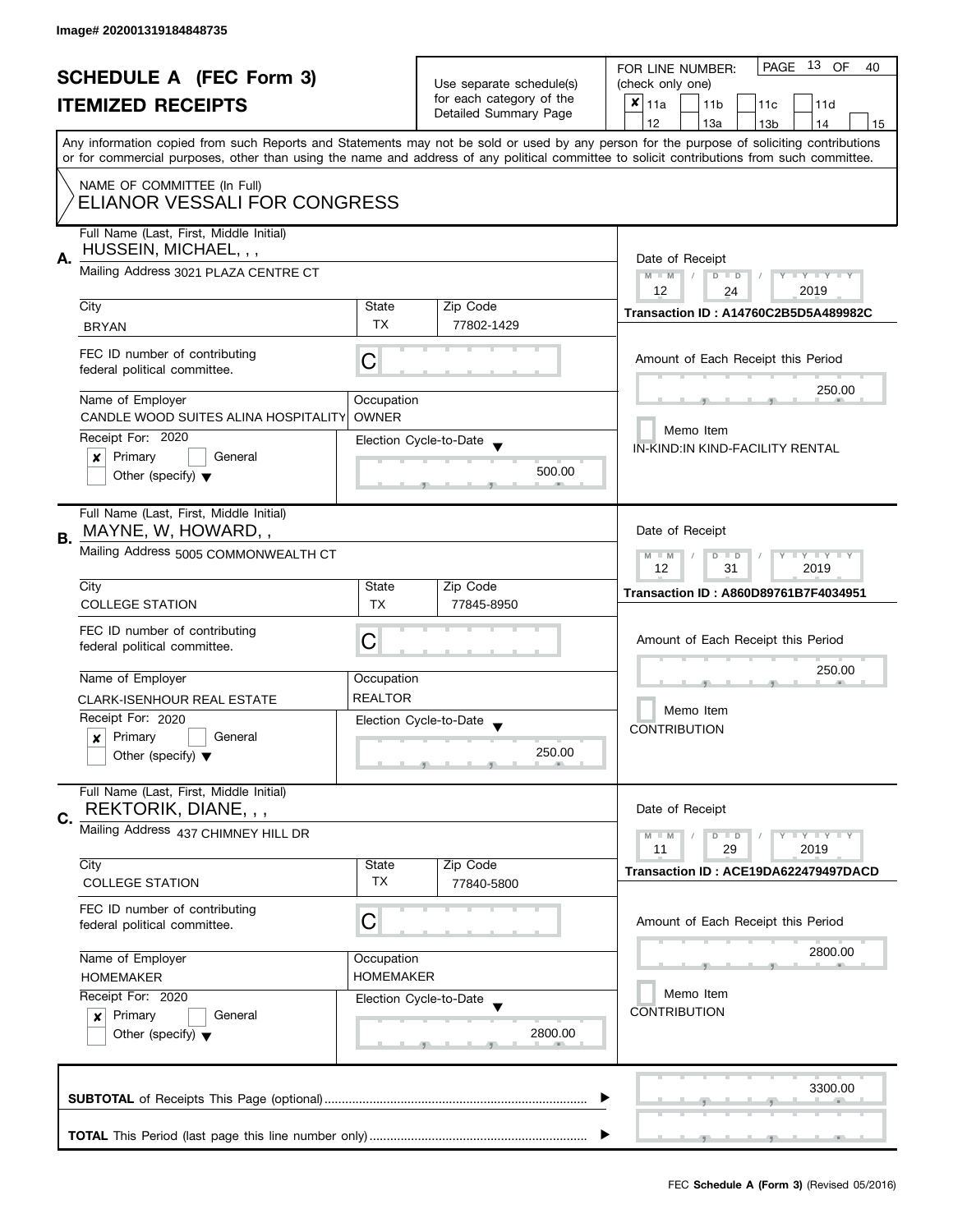|                  | <b>SCHEDULE A (FEC Form 3)</b><br><b>ITEMIZED RECEIPTS</b>                                       |                        | Use separate schedule(s)<br>for each category of the<br>Detailed Summary Page | PAGE 14 OF<br>FOR LINE NUMBER:<br>40<br>(check only one)<br>$\pmb{\times}$<br>11a<br>11 <sub>b</sub><br>11c<br>11d<br>12<br>13a<br>14<br>13 <sub>b</sub><br>15<br>Any information copied from such Reports and Statements may not be sold or used by any person for the purpose of soliciting contributions |  |  |  |
|------------------|--------------------------------------------------------------------------------------------------|------------------------|-------------------------------------------------------------------------------|-------------------------------------------------------------------------------------------------------------------------------------------------------------------------------------------------------------------------------------------------------------------------------------------------------------|--|--|--|
|                  | NAME OF COMMITTEE (In Full)<br>ELIANOR VESSALI FOR CONGRESS                                      |                        |                                                                               | or for commercial purposes, other than using the name and address of any political committee to solicit contributions from such committee.                                                                                                                                                                  |  |  |  |
| А.               | Full Name (Last, First, Middle Initial)<br>LEVERIDGE, AUTUMN, , ,<br>Mailing Address PO BOX 1278 |                        |                                                                               | Date of Receipt<br>Y FYLY FY<br>$M - M$<br>$D$ $D$<br>2019<br>11<br>25                                                                                                                                                                                                                                      |  |  |  |
|                  | City                                                                                             | State<br><b>MD</b>     | Zip Code<br>21702-0278                                                        | Transaction ID: A53CBE173992E4E14BAE                                                                                                                                                                                                                                                                        |  |  |  |
|                  | <b>FREDERICK</b><br>FEC ID number of contributing<br>federal political committee.                | С                      |                                                                               | Amount of Each Receipt this Period                                                                                                                                                                                                                                                                          |  |  |  |
|                  | Name of Employer                                                                                 | Occupation             |                                                                               | 500.00                                                                                                                                                                                                                                                                                                      |  |  |  |
|                  | <b>USG</b>                                                                                       | <b>PLANNER</b>         |                                                                               | Memo Item                                                                                                                                                                                                                                                                                                   |  |  |  |
|                  | Receipt For: 2020<br>General                                                                     |                        | Election Cycle-to-Date                                                        | <b>CONTRIBUTION</b>                                                                                                                                                                                                                                                                                         |  |  |  |
|                  | Primary<br>×<br>Other (specify) $\blacktriangledown$                                             |                        | 500.00                                                                        |                                                                                                                                                                                                                                                                                                             |  |  |  |
| В.               | Full Name (Last, First, Middle Initial)<br>DHOSANI, SIKANDER, , ,                                |                        |                                                                               | Date of Receipt                                                                                                                                                                                                                                                                                             |  |  |  |
|                  | Mailing Address 2513 HAILES LN                                                                   |                        |                                                                               | Y I Y I Y I Y<br>$M - M$<br>$D$ $D$<br>12<br>24<br>2019                                                                                                                                                                                                                                                     |  |  |  |
|                  | City                                                                                             | State                  | Zip Code                                                                      | Transaction ID: A2D582B4FE72247B3B86                                                                                                                                                                                                                                                                        |  |  |  |
|                  | <b>COLLEGE STATION</b>                                                                           | <b>TX</b>              | 77845-1205                                                                    |                                                                                                                                                                                                                                                                                                             |  |  |  |
|                  | FEC ID number of contributing<br>federal political committee.                                    | С                      |                                                                               | Amount of Each Receipt this Period                                                                                                                                                                                                                                                                          |  |  |  |
|                  | Name of Employer                                                                                 | Occupation             |                                                                               | 250.00                                                                                                                                                                                                                                                                                                      |  |  |  |
|                  | SAFENET INSURANCE AGENCY                                                                         | <b>INSURANCE AGENT</b> |                                                                               | Memo Item                                                                                                                                                                                                                                                                                                   |  |  |  |
|                  | Receipt For: 2020                                                                                |                        | Election Cycle-to-Date                                                        | <b>CONTRIBUTION</b>                                                                                                                                                                                                                                                                                         |  |  |  |
|                  | Primary<br>General<br>$\boldsymbol{x}$<br>Other (specify) $\blacktriangledown$                   |                        | 250.00                                                                        |                                                                                                                                                                                                                                                                                                             |  |  |  |
| C.               | Full Name (Last, First, Middle Initial)<br>MAREDIA, SHAMSUDDIN, , ,                              |                        |                                                                               | Date of Receipt                                                                                                                                                                                                                                                                                             |  |  |  |
|                  | Mailing Address 2909 W HIGHWAY 21                                                                |                        |                                                                               | Y FY FY FY<br>$M - M$<br>$D$ $D$<br>12<br>2019<br>24                                                                                                                                                                                                                                                        |  |  |  |
|                  | City<br><b>BRYAN</b>                                                                             | State<br>TX            | Zip Code<br>77803-1238                                                        | Transaction ID: A2D9B4986B4584EB7BD8                                                                                                                                                                                                                                                                        |  |  |  |
|                  | FEC ID number of contributing<br>federal political committee.                                    | С                      |                                                                               | Amount of Each Receipt this Period                                                                                                                                                                                                                                                                          |  |  |  |
| Name of Employer |                                                                                                  | Occupation             |                                                                               | 500.00                                                                                                                                                                                                                                                                                                      |  |  |  |
|                  | <b>RETAILER</b><br>SNF FAMILY CORPORATION                                                        |                        |                                                                               |                                                                                                                                                                                                                                                                                                             |  |  |  |
|                  | Receipt For: 2020                                                                                |                        | Election Cycle-to-Date                                                        | Memo Item<br><b>CONTRIBUTION</b>                                                                                                                                                                                                                                                                            |  |  |  |
|                  | Primary<br>General<br>×<br>Other (specify) $\blacktriangledown$                                  |                        | 600.00                                                                        |                                                                                                                                                                                                                                                                                                             |  |  |  |
|                  |                                                                                                  |                        |                                                                               | 1250.00                                                                                                                                                                                                                                                                                                     |  |  |  |
|                  |                                                                                                  |                        |                                                                               |                                                                                                                                                                                                                                                                                                             |  |  |  |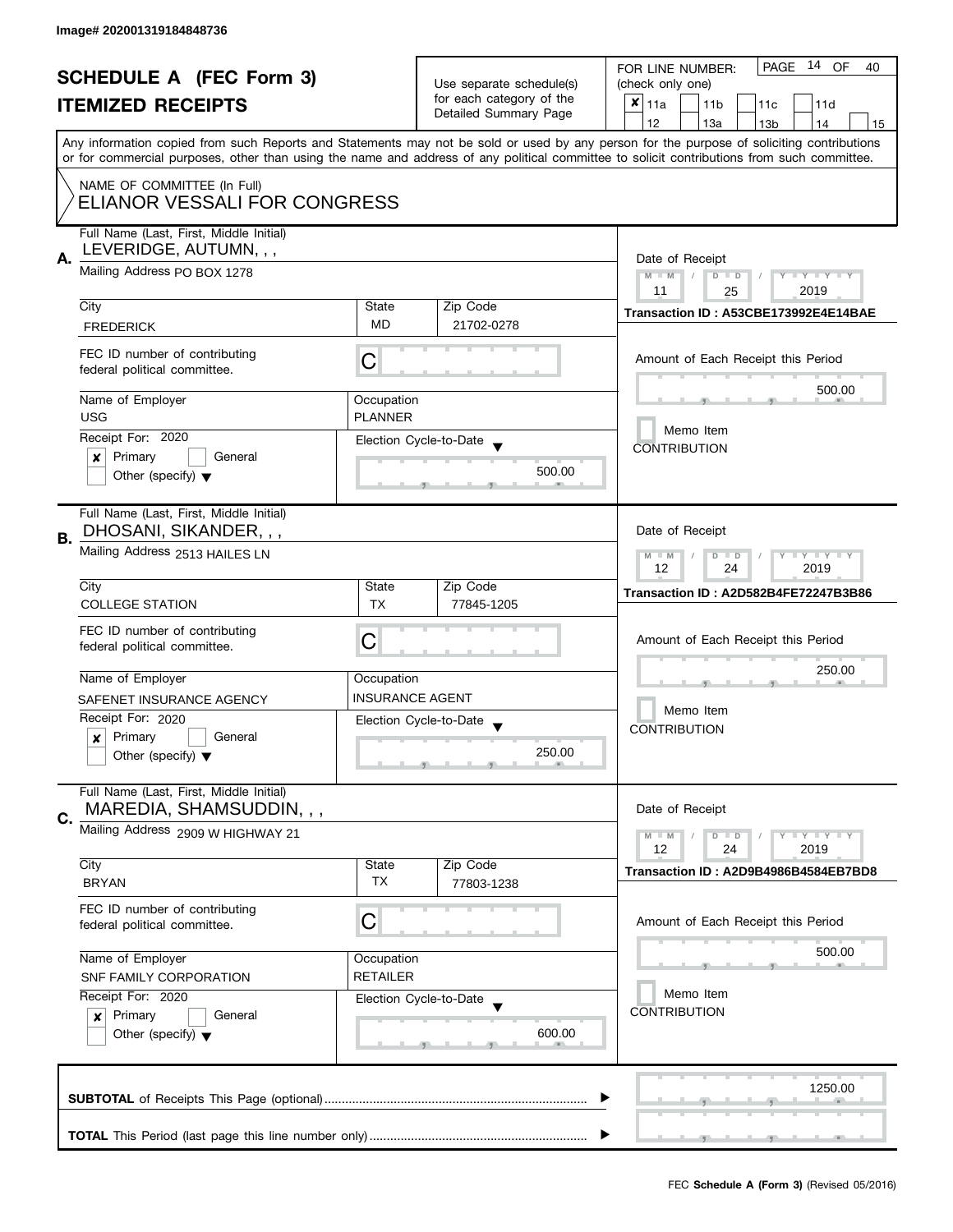| <b>SCHEDULE A (FEC Form 3)</b> |                                                                                                                                                                                                                                                                             | Use separate schedule(s)<br>for each category of the | PAGE 15 OF<br>FOR LINE NUMBER:<br>40<br>(check only one) |                                                                                                                                           |  |
|--------------------------------|-----------------------------------------------------------------------------------------------------------------------------------------------------------------------------------------------------------------------------------------------------------------------------|------------------------------------------------------|----------------------------------------------------------|-------------------------------------------------------------------------------------------------------------------------------------------|--|
|                                | <b>ITEMIZED RECEIPTS</b>                                                                                                                                                                                                                                                    |                                                      | Detailed Summary Page                                    | $x _{11a}$<br>11 <sub>b</sub><br>11d<br>11 <sub>c</sub>                                                                                   |  |
|                                |                                                                                                                                                                                                                                                                             |                                                      |                                                          | 12<br>14<br>13a<br>13 <sub>b</sub><br>15                                                                                                  |  |
|                                | or for commercial purposes, other than using the name and address of any political committee to solicit contributions from such committee.                                                                                                                                  |                                                      |                                                          | Any information copied from such Reports and Statements may not be sold or used by any person for the purpose of soliciting contributions |  |
|                                | NAME OF COMMITTEE (In Full)<br>ELIANOR VESSALI FOR CONGRESS                                                                                                                                                                                                                 |                                                      |                                                          |                                                                                                                                           |  |
|                                | Full Name (Last, First, Middle Initial)<br>KALAOUZE, FADI, , ,<br>А.<br>Mailing Address 360 GRAHAM RD                                                                                                                                                                       |                                                      |                                                          | Date of Receipt                                                                                                                           |  |
|                                |                                                                                                                                                                                                                                                                             |                                                      |                                                          | $M - M$<br>$\vert$ /<br>$D$ $D$<br>$Y - Y - Y - Y - Y$<br>12<br>2019<br>27                                                                |  |
|                                | City                                                                                                                                                                                                                                                                        | State                                                | Zip Code                                                 | Transaction ID: A60F771D77EC64F63BF0                                                                                                      |  |
|                                | <b>COLLEGE STATION</b>                                                                                                                                                                                                                                                      | <b>TX</b>                                            | 77845-9657                                               |                                                                                                                                           |  |
|                                | FEC ID number of contributing<br>federal political committee.                                                                                                                                                                                                               | C                                                    |                                                          | Amount of Each Receipt this Period                                                                                                        |  |
|                                | Name of Employer<br><b>KALCORP</b>                                                                                                                                                                                                                                          | Occupation<br>CEO                                    |                                                          | 250.00                                                                                                                                    |  |
|                                | Receipt For: 2020                                                                                                                                                                                                                                                           |                                                      | Election Cycle-to-Date                                   | Memo Item                                                                                                                                 |  |
|                                | Primary<br>General<br>$\boldsymbol{x}$                                                                                                                                                                                                                                      |                                                      |                                                          | <b>CONTRIBUTION</b>                                                                                                                       |  |
|                                | Other (specify) $\blacktriangledown$                                                                                                                                                                                                                                        |                                                      | 500.00                                                   |                                                                                                                                           |  |
| В.                             | Full Name (Last, First, Middle Initial)<br>MAREDIA, RIZWAN, , ,                                                                                                                                                                                                             |                                                      |                                                          | Date of Receipt                                                                                                                           |  |
|                                | Mailing Address 18435 INDIAN LAKES DR                                                                                                                                                                                                                                       |                                                      |                                                          | $T - Y = T - Y$<br>$M - M$<br>D<br>$\blacksquare$<br>24<br>12<br>2019                                                                     |  |
|                                | City<br><b>COLLEGE STATION</b>                                                                                                                                                                                                                                              | State<br><b>TX</b>                                   | Zip Code<br>77845-5777                                   | Transaction ID: AFBD5E3470FCD41D5B55                                                                                                      |  |
|                                |                                                                                                                                                                                                                                                                             |                                                      |                                                          |                                                                                                                                           |  |
|                                | FEC ID number of contributing<br>federal political committee.                                                                                                                                                                                                               | C                                                    |                                                          | Amount of Each Receipt this Period                                                                                                        |  |
|                                | Name of Employer                                                                                                                                                                                                                                                            | Occupation                                           |                                                          | 500.00                                                                                                                                    |  |
|                                | <b>GIBBONS CREEK STORE</b>                                                                                                                                                                                                                                                  | <b>OWNER</b>                                         |                                                          | Memo Item                                                                                                                                 |  |
|                                | Receipt For: 2020                                                                                                                                                                                                                                                           |                                                      | Election Cycle-to-Date                                   | <b>CONTRIBUTION</b>                                                                                                                       |  |
|                                | Primary<br>General<br>×<br>Other (specify) $\blacktriangledown$                                                                                                                                                                                                             |                                                      | 500.00                                                   |                                                                                                                                           |  |
|                                | Full Name (Last, First, Middle Initial)<br>MAKNOJIA, SAMIRALI, , ,                                                                                                                                                                                                          |                                                      |                                                          | Date of Receipt                                                                                                                           |  |
| C.                             | Mailing Address 163 FOREST DR                                                                                                                                                                                                                                               |                                                      |                                                          | $\mathbf{I}$ $\mathbf{Y}$ $\mathbf{I}$ $\mathbf{Y}$ $\mathbf{I}$ $\mathbf{Y}$<br>$M - M$<br>$D$ $D$<br>12<br>2019<br>24                   |  |
|                                | City                                                                                                                                                                                                                                                                        | State                                                | Zip Code                                                 | Transaction ID: A18C20C5407EA4D88AEF                                                                                                      |  |
|                                | <b>COLLEGE STATION</b>                                                                                                                                                                                                                                                      | TX                                                   | 77840-2344                                               |                                                                                                                                           |  |
|                                | FEC ID number of contributing<br>C<br>federal political committee.<br>Name of Employer<br>Occupation<br><b>MANAGER</b><br>KANWAL INVESTMENTS<br>Receipt For: 2020<br>Election Cycle-to-Date<br>Primary<br>General<br>$\pmb{\times}$<br>Other (specify) $\blacktriangledown$ |                                                      |                                                          | Amount of Each Receipt this Period                                                                                                        |  |
|                                |                                                                                                                                                                                                                                                                             |                                                      |                                                          | 1000.00                                                                                                                                   |  |
|                                |                                                                                                                                                                                                                                                                             |                                                      |                                                          | Memo Item                                                                                                                                 |  |
|                                |                                                                                                                                                                                                                                                                             |                                                      |                                                          | <b>CONTRIBUTION</b>                                                                                                                       |  |
|                                |                                                                                                                                                                                                                                                                             |                                                      | 1250.00                                                  |                                                                                                                                           |  |
|                                |                                                                                                                                                                                                                                                                             |                                                      |                                                          | 1750.00                                                                                                                                   |  |
|                                |                                                                                                                                                                                                                                                                             |                                                      |                                                          |                                                                                                                                           |  |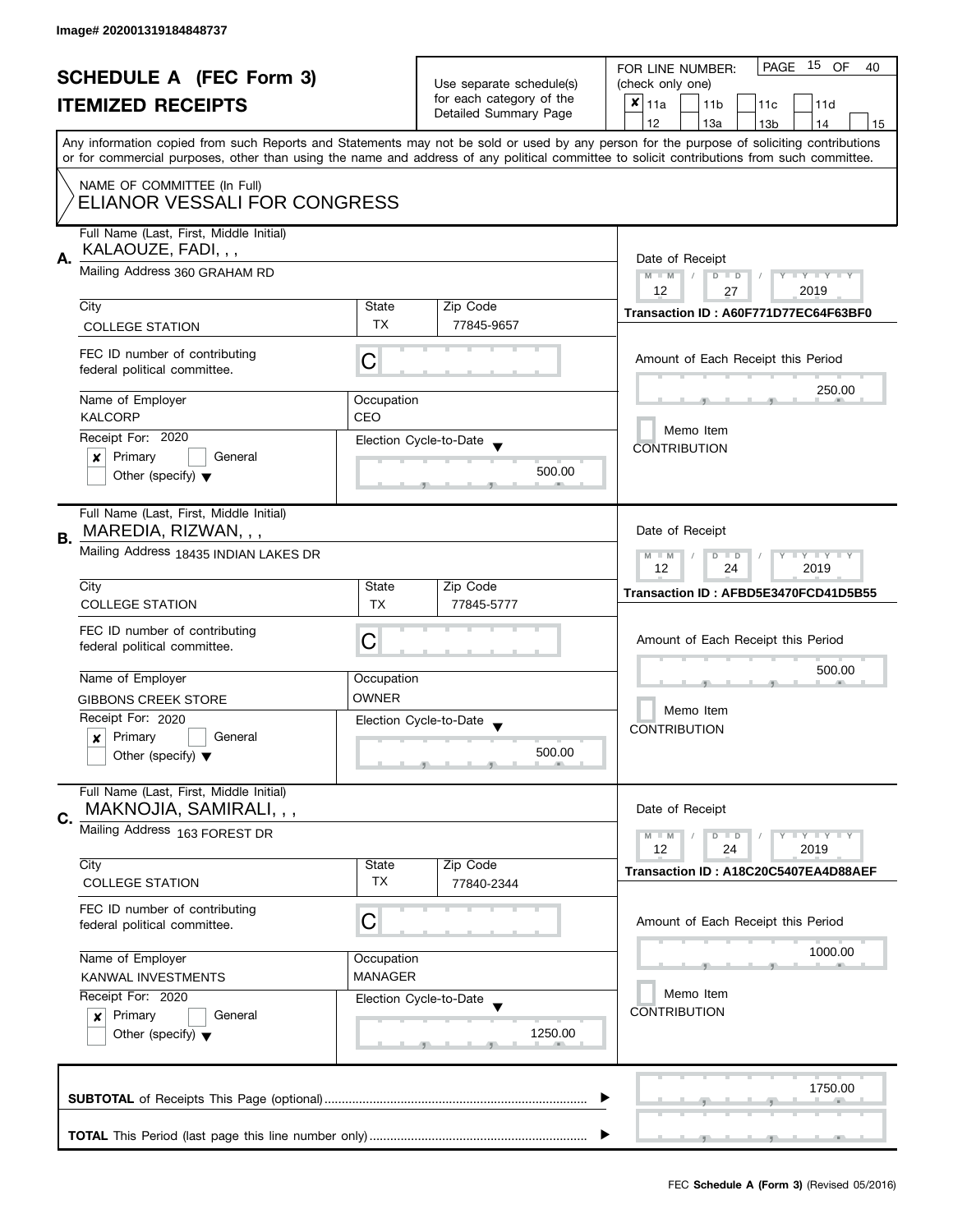| <b>SCHEDULE A (FEC Form 3)</b> |                                                                                                                                                                                                                               |                                                                                  | 16 OF<br>PAGE<br>FOR LINE NUMBER:<br>40                                       |                                                                                                                                                                                                                                                                                         |  |  |
|--------------------------------|-------------------------------------------------------------------------------------------------------------------------------------------------------------------------------------------------------------------------------|----------------------------------------------------------------------------------|-------------------------------------------------------------------------------|-----------------------------------------------------------------------------------------------------------------------------------------------------------------------------------------------------------------------------------------------------------------------------------------|--|--|
|                                |                                                                                                                                                                                                                               |                                                                                  | Use separate schedule(s)<br>for each category of the<br>Detailed Summary Page | (check only one)                                                                                                                                                                                                                                                                        |  |  |
|                                | <b>ITEMIZED RECEIPTS</b>                                                                                                                                                                                                      |                                                                                  |                                                                               | $x _{11a}$<br>11 <sub>b</sub><br>11 <sub>c</sub><br>11d                                                                                                                                                                                                                                 |  |  |
|                                |                                                                                                                                                                                                                               |                                                                                  |                                                                               | 12<br>13a<br>13 <sub>b</sub><br>14<br>15                                                                                                                                                                                                                                                |  |  |
|                                |                                                                                                                                                                                                                               |                                                                                  |                                                                               | Any information copied from such Reports and Statements may not be sold or used by any person for the purpose of soliciting contributions<br>or for commercial purposes, other than using the name and address of any political committee to solicit contributions from such committee. |  |  |
|                                |                                                                                                                                                                                                                               |                                                                                  |                                                                               |                                                                                                                                                                                                                                                                                         |  |  |
|                                | NAME OF COMMITTEE (In Full)<br>ELIANOR VESSALI FOR CONGRESS                                                                                                                                                                   |                                                                                  |                                                                               |                                                                                                                                                                                                                                                                                         |  |  |
|                                | Full Name (Last, First, Middle Initial)<br>SWEARINGEN, ROBERT, , ,                                                                                                                                                            |                                                                                  |                                                                               |                                                                                                                                                                                                                                                                                         |  |  |
| А.                             | Mailing Address 3717 STILLMEADOW DR                                                                                                                                                                                           | Date of Receipt<br>$M - M$<br>$D$ $D$<br>$Y - Y - Y - Y - Y$<br>12<br>2019<br>28 |                                                                               |                                                                                                                                                                                                                                                                                         |  |  |
|                                | City                                                                                                                                                                                                                          | State                                                                            | Zip Code                                                                      | <b>Transaction ID: AD72B45C8B1464815915</b>                                                                                                                                                                                                                                             |  |  |
|                                | <b>BRYAN</b>                                                                                                                                                                                                                  | <b>TX</b>                                                                        | 77802-3914                                                                    |                                                                                                                                                                                                                                                                                         |  |  |
|                                | FEC ID number of contributing<br>federal political committee.                                                                                                                                                                 | C                                                                                |                                                                               | Amount of Each Receipt this Period                                                                                                                                                                                                                                                      |  |  |
|                                | Name of Employer                                                                                                                                                                                                              | Occupation                                                                       |                                                                               | 500.00                                                                                                                                                                                                                                                                                  |  |  |
|                                | <b>SWEARINGEN LAW</b>                                                                                                                                                                                                         | <b>ATTORNEY</b>                                                                  |                                                                               |                                                                                                                                                                                                                                                                                         |  |  |
|                                | Receipt For: 2020                                                                                                                                                                                                             |                                                                                  | Election Cycle-to-Date                                                        | Memo Item                                                                                                                                                                                                                                                                               |  |  |
|                                | Primary<br>General<br>x                                                                                                                                                                                                       |                                                                                  |                                                                               | <b>CONTRIBUTION</b>                                                                                                                                                                                                                                                                     |  |  |
|                                | Other (specify) $\blacktriangledown$                                                                                                                                                                                          |                                                                                  | 500.00                                                                        |                                                                                                                                                                                                                                                                                         |  |  |
|                                |                                                                                                                                                                                                                               |                                                                                  |                                                                               |                                                                                                                                                                                                                                                                                         |  |  |
| В.                             | Full Name (Last, First, Middle Initial)<br>PRINGLE, STEPHEN, , ,                                                                                                                                                              |                                                                                  |                                                                               | Date of Receipt                                                                                                                                                                                                                                                                         |  |  |
|                                | Mailing Address 3216 ELM CREEK CT                                                                                                                                                                                             | $Y = Y = Y$<br>$M - M$<br>D<br>$\Box$<br>12<br>2019<br>13                        |                                                                               |                                                                                                                                                                                                                                                                                         |  |  |
|                                | City                                                                                                                                                                                                                          | State                                                                            | Zip Code                                                                      | Transaction ID: A9891C77C7C1D44DFA87                                                                                                                                                                                                                                                    |  |  |
|                                | <b>BRYAN</b>                                                                                                                                                                                                                  | <b>TX</b>                                                                        | 77807-4855                                                                    |                                                                                                                                                                                                                                                                                         |  |  |
|                                | FEC ID number of contributing                                                                                                                                                                                                 | С                                                                                |                                                                               | Amount of Each Receipt this Period                                                                                                                                                                                                                                                      |  |  |
|                                | federal political committee.                                                                                                                                                                                                  |                                                                                  |                                                                               |                                                                                                                                                                                                                                                                                         |  |  |
|                                | Name of Employer                                                                                                                                                                                                              | Occupation                                                                       |                                                                               | 250.00                                                                                                                                                                                                                                                                                  |  |  |
|                                | <b>RETIRED</b>                                                                                                                                                                                                                | <b>RETIRED</b>                                                                   |                                                                               |                                                                                                                                                                                                                                                                                         |  |  |
|                                | Receipt For: 2020                                                                                                                                                                                                             |                                                                                  | Election Cycle-to-Date                                                        | Memo Item                                                                                                                                                                                                                                                                               |  |  |
|                                | Primary<br>General<br>x                                                                                                                                                                                                       |                                                                                  |                                                                               | <b>CONTRIBUTION</b>                                                                                                                                                                                                                                                                     |  |  |
|                                | Other (specify) $\blacktriangledown$                                                                                                                                                                                          |                                                                                  | 250.00                                                                        |                                                                                                                                                                                                                                                                                         |  |  |
| C.                             | Full Name (Last, First, Middle Initial)<br>MCKINNEY, MICHAEL, , ,                                                                                                                                                             |                                                                                  |                                                                               | Date of Receipt                                                                                                                                                                                                                                                                         |  |  |
|                                | Mailing Address 3313 EMORY OAK DR                                                                                                                                                                                             |                                                                                  |                                                                               | $Y = Y + Y$<br>$M - M$<br>$D$ $D$                                                                                                                                                                                                                                                       |  |  |
|                                |                                                                                                                                                                                                                               |                                                                                  |                                                                               | 12<br>2019<br>16                                                                                                                                                                                                                                                                        |  |  |
|                                | City<br><b>BRYAN</b>                                                                                                                                                                                                          | State<br>TX                                                                      | Zip Code<br>77807-4001                                                        | Transaction ID: A38B7D78BE01B4AD2865                                                                                                                                                                                                                                                    |  |  |
|                                | FEC ID number of contributing<br>C<br>federal political committee.<br>Name of Employer<br>Occupation<br><b>RETIRED</b><br><b>RETIRED</b><br>Receipt For: 2020<br>Election Cycle-to-Date<br>Primary<br>General<br>$\mathbf{x}$ |                                                                                  |                                                                               | Amount of Each Receipt this Period                                                                                                                                                                                                                                                      |  |  |
|                                |                                                                                                                                                                                                                               |                                                                                  |                                                                               | 2000.00                                                                                                                                                                                                                                                                                 |  |  |
|                                |                                                                                                                                                                                                                               |                                                                                  |                                                                               |                                                                                                                                                                                                                                                                                         |  |  |
|                                |                                                                                                                                                                                                                               |                                                                                  |                                                                               | Memo Item                                                                                                                                                                                                                                                                               |  |  |
|                                |                                                                                                                                                                                                                               |                                                                                  |                                                                               | <b>CONTRIBUTION</b>                                                                                                                                                                                                                                                                     |  |  |
|                                | Other (specify) $\blacktriangledown$                                                                                                                                                                                          |                                                                                  | 2000.00                                                                       |                                                                                                                                                                                                                                                                                         |  |  |
|                                |                                                                                                                                                                                                                               |                                                                                  |                                                                               | 2750.00                                                                                                                                                                                                                                                                                 |  |  |
|                                |                                                                                                                                                                                                                               |                                                                                  |                                                                               |                                                                                                                                                                                                                                                                                         |  |  |
|                                |                                                                                                                                                                                                                               |                                                                                  |                                                                               |                                                                                                                                                                                                                                                                                         |  |  |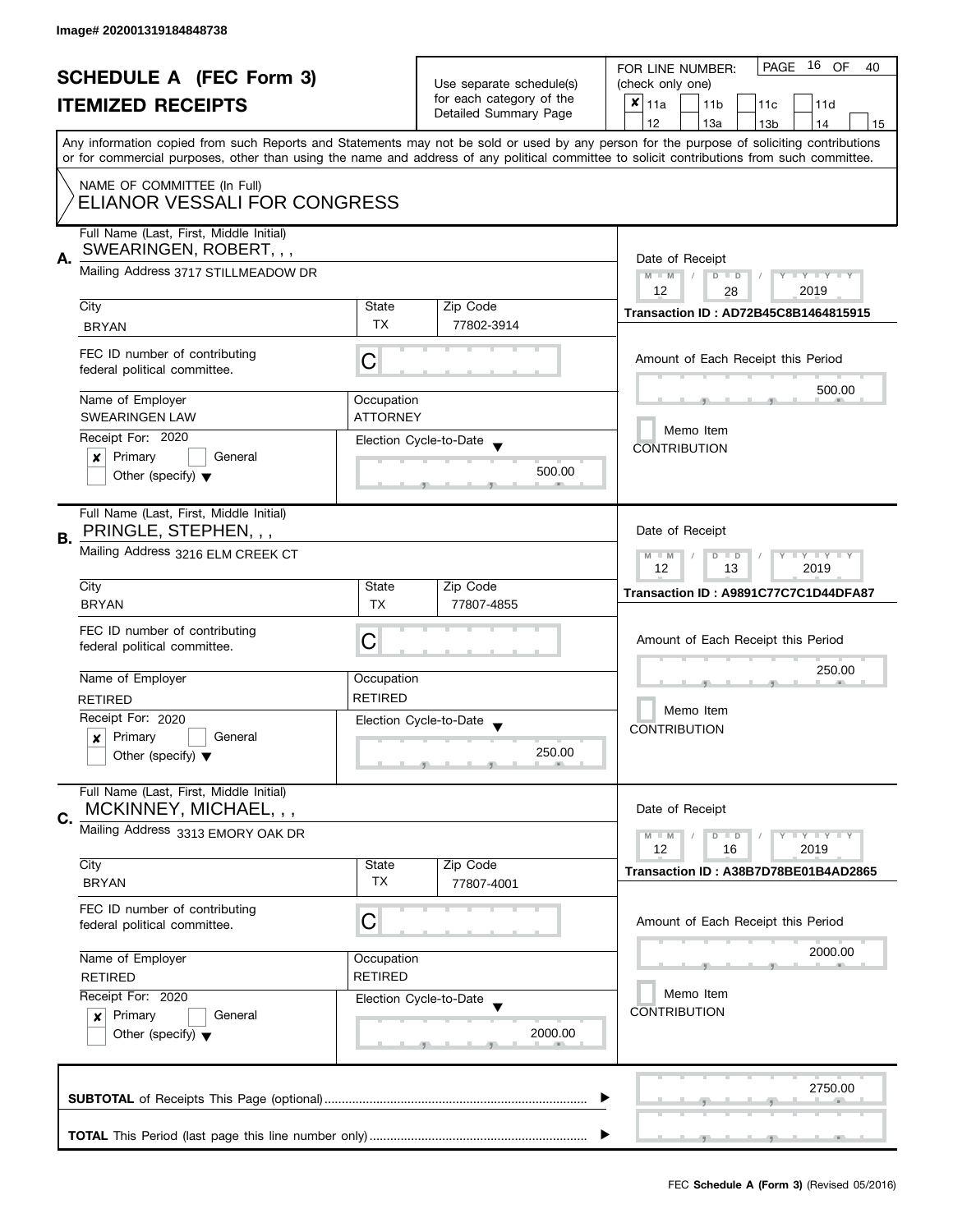| <b>SCHEDULE A (FEC Form 3)</b><br><b>ITEMIZED RECEIPTS</b> |                                                               |                                                                               | PAGE 17 OF<br>FOR LINE NUMBER:<br>40                                 |                                                                                                                                            |
|------------------------------------------------------------|---------------------------------------------------------------|-------------------------------------------------------------------------------|----------------------------------------------------------------------|--------------------------------------------------------------------------------------------------------------------------------------------|
|                                                            |                                                               | Use separate schedule(s)<br>for each category of the<br>Detailed Summary Page | (check only one)                                                     |                                                                                                                                            |
|                                                            |                                                               |                                                                               | $\boldsymbol{x}$<br>11a<br>11 <sub>b</sub><br>11 <sub>c</sub><br>11d |                                                                                                                                            |
|                                                            |                                                               |                                                                               |                                                                      | 12<br>14<br>13a<br>13 <sub>b</sub><br>15                                                                                                   |
|                                                            |                                                               |                                                                               |                                                                      | Any information copied from such Reports and Statements may not be sold or used by any person for the purpose of soliciting contributions  |
|                                                            |                                                               |                                                                               |                                                                      | or for commercial purposes, other than using the name and address of any political committee to solicit contributions from such committee. |
|                                                            | NAME OF COMMITTEE (In Full)                                   |                                                                               |                                                                      |                                                                                                                                            |
|                                                            | ELIANOR VESSALI FOR CONGRESS                                  |                                                                               |                                                                      |                                                                                                                                            |
|                                                            |                                                               |                                                                               |                                                                      |                                                                                                                                            |
|                                                            | Full Name (Last, First, Middle Initial)                       |                                                                               |                                                                      |                                                                                                                                            |
| А.                                                         | MAKNOJIA, SAMIRALI, , ,                                       | Date of Receipt                                                               |                                                                      |                                                                                                                                            |
|                                                            | Mailing Address 163 FOREST DR                                 |                                                                               |                                                                      | $M - M$<br>$D$ $D$<br>$\vert \vert$ /<br>Y I Y I Y I Y                                                                                     |
|                                                            |                                                               |                                                                               |                                                                      | 11<br>2019<br>30                                                                                                                           |
|                                                            | City                                                          | State                                                                         | Zip Code                                                             | Transaction ID: AFF7660213B2E448A9B9                                                                                                       |
|                                                            | <b>COLLEGE STATION</b>                                        | <b>TX</b>                                                                     | 77840-2344                                                           |                                                                                                                                            |
|                                                            |                                                               |                                                                               |                                                                      |                                                                                                                                            |
|                                                            | FEC ID number of contributing<br>federal political committee. | C                                                                             |                                                                      | Amount of Each Receipt this Period                                                                                                         |
|                                                            |                                                               |                                                                               |                                                                      | 250.00                                                                                                                                     |
|                                                            | Name of Employer                                              | Occupation                                                                    |                                                                      |                                                                                                                                            |
|                                                            | <b>KANWAL INVESTMENTS</b>                                     | <b>MANAGER</b>                                                                |                                                                      |                                                                                                                                            |
|                                                            | Receipt For: 2020                                             |                                                                               | Election Cycle-to-Date                                               | Memo Item                                                                                                                                  |
|                                                            | General<br>Primary<br>X                                       |                                                                               |                                                                      | <b>CONTRIBUTION</b>                                                                                                                        |
|                                                            | Other (specify) $\blacktriangledown$                          |                                                                               | 250.00                                                               |                                                                                                                                            |
|                                                            |                                                               |                                                                               |                                                                      |                                                                                                                                            |
|                                                            | Full Name (Last, First, Middle Initial)                       |                                                                               |                                                                      |                                                                                                                                            |
| В.                                                         | JOHNSON, DAVID, , ,                                           |                                                                               |                                                                      | Date of Receipt                                                                                                                            |
|                                                            | Mailing Address 2 WYNDEN OAKS CT                              |                                                                               |                                                                      | $\bot$ $\gamma$ $\bot$ $\gamma$ $\bot$ $\gamma$<br>$M - M$<br>D<br>$\blacksquare$                                                          |
|                                                            |                                                               |                                                                               |                                                                      | 20<br>2019<br>12                                                                                                                           |
|                                                            | City                                                          | State                                                                         | Zip Code                                                             | Transaction ID: A1E0297CF7E7A42E9BFE                                                                                                       |
|                                                            | <b>HOUSTON</b>                                                | TX.                                                                           | 77056-2500                                                           |                                                                                                                                            |
|                                                            | FEC ID number of contributing                                 |                                                                               |                                                                      |                                                                                                                                            |
|                                                            | federal political committee.                                  | C                                                                             |                                                                      | Amount of Each Receipt this Period                                                                                                         |
|                                                            |                                                               |                                                                               |                                                                      | 500.00                                                                                                                                     |
|                                                            | Name of Employer                                              | Occupation                                                                    |                                                                      |                                                                                                                                            |
|                                                            | <b>HARRISON INTERESTS</b>                                     | <b>CHIEF PILOT</b>                                                            |                                                                      |                                                                                                                                            |
|                                                            | Receipt For: 2020                                             |                                                                               | Election Cycle-to-Date                                               | Memo Item                                                                                                                                  |
|                                                            | Primary<br>General<br>$\pmb{\times}$                          |                                                                               |                                                                      | <b>CONTRIBUTION</b>                                                                                                                        |
|                                                            | Other (specify) $\blacktriangledown$                          |                                                                               | 500.00<br>-91                                                        |                                                                                                                                            |
|                                                            |                                                               |                                                                               |                                                                      |                                                                                                                                            |
|                                                            | Full Name (Last, First, Middle Initial)                       |                                                                               |                                                                      |                                                                                                                                            |
| C.                                                         | EASTERLY, TERRY, , ,                                          |                                                                               |                                                                      | Date of Receipt                                                                                                                            |
|                                                            | Mailing Address 2110 QUAIL HOLLOW DR                          |                                                                               |                                                                      | $\bot$ $\gamma$ $\bot$ $\gamma$ $\bot$ $\gamma$<br>$M - M$<br>$D$ $D$                                                                      |
|                                                            |                                                               |                                                                               |                                                                      | 12<br>2019<br>12                                                                                                                           |
|                                                            | City                                                          | State                                                                         | Zip Code                                                             | Transaction ID: A7C05D6F25E1D4B60A0C                                                                                                       |
|                                                            | <b>BRYAN</b>                                                  | TX                                                                            | 77802-2917                                                           |                                                                                                                                            |
|                                                            | FEC ID number of contributing                                 |                                                                               |                                                                      |                                                                                                                                            |
|                                                            | federal political committee.                                  | C                                                                             |                                                                      | Amount of Each Receipt this Period                                                                                                         |
|                                                            |                                                               |                                                                               |                                                                      | 500.00                                                                                                                                     |
|                                                            | Name of Employer                                              | Occupation                                                                    |                                                                      |                                                                                                                                            |
|                                                            | <b>TEXASS A&amp;M AGRILIFE</b>                                |                                                                               | <b>RETAIL &amp; SUPPLY MANAGER</b>                                   |                                                                                                                                            |
|                                                            | Receipt For: 2020                                             |                                                                               | Election Cycle-to-Date                                               | Memo Item<br><b>CONTRIBUTION</b>                                                                                                           |
|                                                            | Primary<br>General<br>×                                       |                                                                               |                                                                      |                                                                                                                                            |
|                                                            | Other (specify) $\blacktriangledown$                          |                                                                               | 500.00                                                               |                                                                                                                                            |
|                                                            |                                                               |                                                                               |                                                                      |                                                                                                                                            |
|                                                            |                                                               |                                                                               |                                                                      |                                                                                                                                            |
|                                                            |                                                               |                                                                               |                                                                      | 1250.00                                                                                                                                    |
|                                                            |                                                               |                                                                               |                                                                      |                                                                                                                                            |
|                                                            |                                                               |                                                                               |                                                                      | المستحق المستنقذ                                                                                                                           |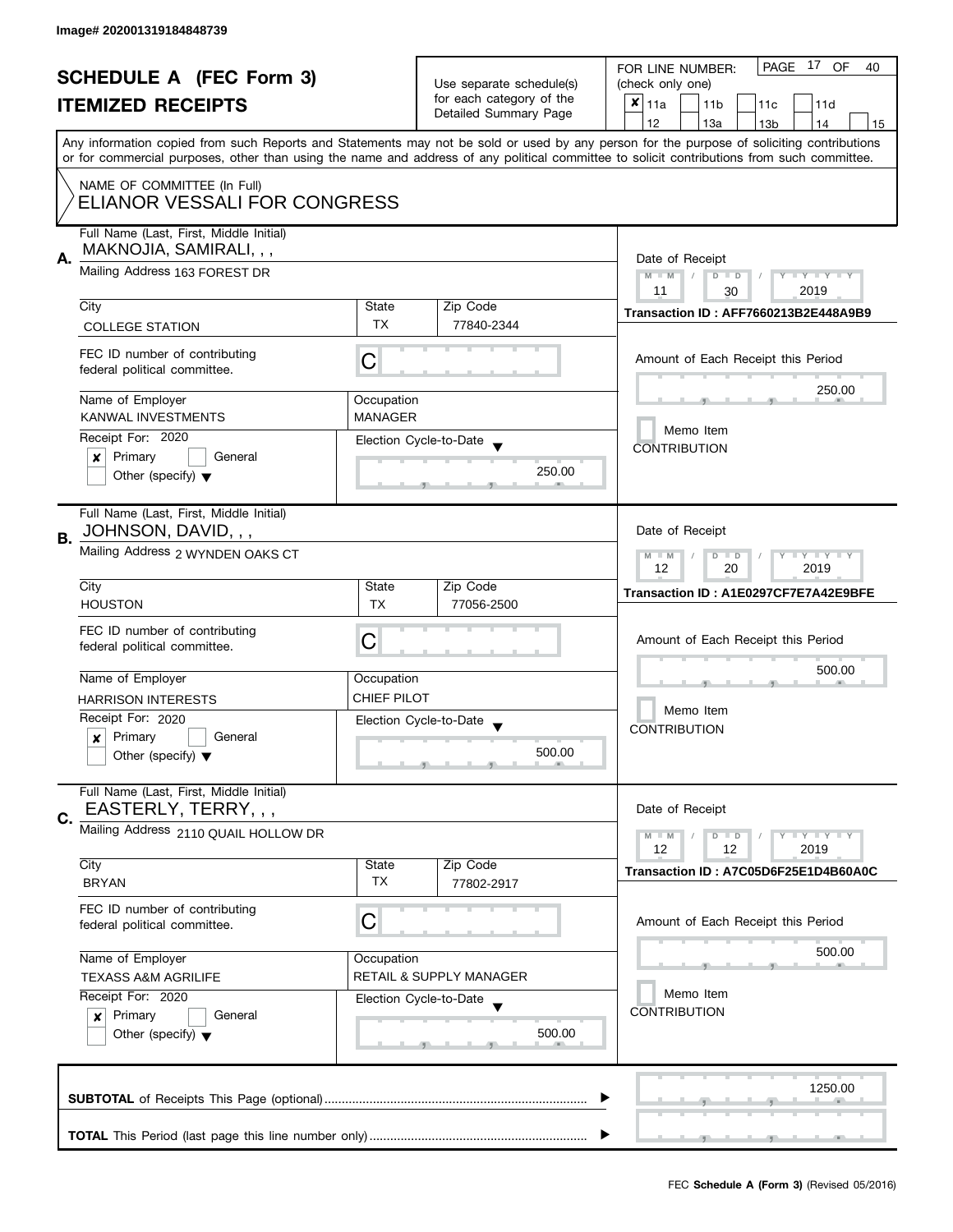| <b>SCHEDULE A (FEC Form 3)</b> |                                                                                                                                                                           |                                                                                                                                            | PAGE 18 OF<br>FOR LINE NUMBER:<br>40              |                                                                                                                                           |
|--------------------------------|---------------------------------------------------------------------------------------------------------------------------------------------------------------------------|--------------------------------------------------------------------------------------------------------------------------------------------|---------------------------------------------------|-------------------------------------------------------------------------------------------------------------------------------------------|
|                                |                                                                                                                                                                           | Use separate schedule(s)                                                                                                                   | (check only one)                                  |                                                                                                                                           |
|                                | <b>ITEMIZED RECEIPTS</b>                                                                                                                                                  |                                                                                                                                            | for each category of the<br>Detailed Summary Page | $x _{11a}$<br>11 <sub>b</sub><br>11 <sub>c</sub><br>11d                                                                                   |
|                                |                                                                                                                                                                           |                                                                                                                                            |                                                   | 12<br>13a<br>13 <sub>b</sub><br>14<br>15                                                                                                  |
|                                |                                                                                                                                                                           |                                                                                                                                            |                                                   | Any information copied from such Reports and Statements may not be sold or used by any person for the purpose of soliciting contributions |
|                                |                                                                                                                                                                           | or for commercial purposes, other than using the name and address of any political committee to solicit contributions from such committee. |                                                   |                                                                                                                                           |
|                                | NAME OF COMMITTEE (In Full)                                                                                                                                               |                                                                                                                                            |                                                   |                                                                                                                                           |
|                                | ELIANOR VESSALI FOR CONGRESS                                                                                                                                              |                                                                                                                                            |                                                   |                                                                                                                                           |
|                                |                                                                                                                                                                           |                                                                                                                                            |                                                   |                                                                                                                                           |
|                                | Full Name (Last, First, Middle Initial)                                                                                                                                   |                                                                                                                                            |                                                   |                                                                                                                                           |
| Α.                             | BAYLISS, JAMES, FRED, ,                                                                                                                                                   |                                                                                                                                            |                                                   | Date of Receipt                                                                                                                           |
|                                | Mailing Address 7610 RIVER RIDGE                                                                                                                                          |                                                                                                                                            |                                                   | $M - M$<br>$\sqrt{ }$<br>$D$ $D$<br>$Y - Y - Y - Y - Y$                                                                                   |
|                                |                                                                                                                                                                           |                                                                                                                                            |                                                   | 12<br>2019<br>16                                                                                                                          |
|                                | City                                                                                                                                                                      | State<br><b>TX</b>                                                                                                                         | Zip Code                                          | Transaction ID: ADF92DDEB453D4F22BF7                                                                                                      |
|                                | <b>COLLEGE STATION</b>                                                                                                                                                    |                                                                                                                                            | 77845                                             |                                                                                                                                           |
|                                | FEC ID number of contributing                                                                                                                                             | C                                                                                                                                          |                                                   | Amount of Each Receipt this Period                                                                                                        |
|                                | federal political committee.                                                                                                                                              |                                                                                                                                            |                                                   |                                                                                                                                           |
|                                |                                                                                                                                                                           |                                                                                                                                            |                                                   | 500.00                                                                                                                                    |
|                                | Name of Employer<br><b>FRED BAYLISS PC</b>                                                                                                                                | Occupation<br><b>ATTORNEY</b>                                                                                                              |                                                   |                                                                                                                                           |
|                                |                                                                                                                                                                           |                                                                                                                                            |                                                   | Memo Item                                                                                                                                 |
|                                | Receipt For: 2020                                                                                                                                                         |                                                                                                                                            | Election Cycle-to-Date                            | <b>CONTRIBUTION</b>                                                                                                                       |
|                                | General<br>Primary<br>×<br>Other (specify) $\blacktriangledown$                                                                                                           |                                                                                                                                            | 500.00                                            |                                                                                                                                           |
|                                |                                                                                                                                                                           |                                                                                                                                            |                                                   |                                                                                                                                           |
|                                | Full Name (Last, First, Middle Initial)                                                                                                                                   |                                                                                                                                            |                                                   |                                                                                                                                           |
|                                | OLDHAM, CASEY, , ,                                                                                                                                                        |                                                                                                                                            |                                                   | Date of Receipt                                                                                                                           |
| В.                             |                                                                                                                                                                           |                                                                                                                                            |                                                   |                                                                                                                                           |
|                                | Mailing Address 2003 MOSES CREEK CT                                                                                                                                       |                                                                                                                                            |                                                   | $Y = Y = Y$<br>$M - M$<br>D<br>$\Box$<br>12<br>31<br>2019                                                                                 |
|                                | City                                                                                                                                                                      | State                                                                                                                                      | Zip Code                                          |                                                                                                                                           |
|                                | <b>COLLEGE STATION</b>                                                                                                                                                    | <b>TX</b>                                                                                                                                  | 77845-3867                                        | Transaction ID: ADD984ACA4B294F95A28                                                                                                      |
|                                |                                                                                                                                                                           |                                                                                                                                            |                                                   |                                                                                                                                           |
|                                | FEC ID number of contributing<br>federal political committee.                                                                                                             | C                                                                                                                                          |                                                   | Amount of Each Receipt this Period                                                                                                        |
|                                |                                                                                                                                                                           |                                                                                                                                            |                                                   | 500.00                                                                                                                                    |
|                                | Name of Employer                                                                                                                                                          | Occupation                                                                                                                                 |                                                   |                                                                                                                                           |
|                                | OLDHAM GOODWIN GROUP LLC                                                                                                                                                  |                                                                                                                                            | <b>COMMERCIAL REAL ESTATE</b>                     |                                                                                                                                           |
|                                | Receipt For: 2020                                                                                                                                                         |                                                                                                                                            | Election Cycle-to-Date                            | Memo Item                                                                                                                                 |
|                                | Primary<br>General<br>x                                                                                                                                                   |                                                                                                                                            |                                                   | <b>CONTRIBUTION</b>                                                                                                                       |
|                                | Other (specify) $\blacktriangledown$                                                                                                                                      |                                                                                                                                            | 500.00                                            |                                                                                                                                           |
|                                |                                                                                                                                                                           |                                                                                                                                            |                                                   |                                                                                                                                           |
|                                | Full Name (Last, First, Middle Initial)                                                                                                                                   |                                                                                                                                            |                                                   |                                                                                                                                           |
| C.                             | BRUMBAUGH, ADAM, , ,                                                                                                                                                      |                                                                                                                                            |                                                   | Date of Receipt                                                                                                                           |
|                                | Mailing Address 9321 GREEN BRANCH LOOP                                                                                                                                    |                                                                                                                                            |                                                   | $Y = Y + Y$<br>$M - M$<br>D<br>$\blacksquare$                                                                                             |
|                                |                                                                                                                                                                           |                                                                                                                                            |                                                   | 12<br>30<br>2019                                                                                                                          |
|                                | City<br><b>BRYAN</b>                                                                                                                                                      | State<br><b>TX</b>                                                                                                                         | Zip Code<br>77808-4920                            | Transaction ID: A4B9C6EFE8D624D0DB04                                                                                                      |
|                                |                                                                                                                                                                           |                                                                                                                                            |                                                   |                                                                                                                                           |
|                                | FEC ID number of contributing                                                                                                                                             | C                                                                                                                                          |                                                   | Amount of Each Receipt this Period                                                                                                        |
|                                | federal political committee.                                                                                                                                              |                                                                                                                                            |                                                   |                                                                                                                                           |
|                                | Name of Employer                                                                                                                                                          | Occupation                                                                                                                                 |                                                   | 500.00                                                                                                                                    |
|                                | <b>VICE PRESIDENT</b><br><b>JONES CARTER</b><br>Receipt For: 2020<br>Election Cycle-to-Date<br>Primary<br>General<br>$\mathsf{x}$<br>Other (specify) $\blacktriangledown$ |                                                                                                                                            |                                                   |                                                                                                                                           |
|                                |                                                                                                                                                                           |                                                                                                                                            |                                                   | Memo Item                                                                                                                                 |
|                                |                                                                                                                                                                           |                                                                                                                                            |                                                   | <b>CONTRIBUTION</b>                                                                                                                       |
|                                |                                                                                                                                                                           |                                                                                                                                            | 500.00                                            |                                                                                                                                           |
|                                |                                                                                                                                                                           |                                                                                                                                            |                                                   |                                                                                                                                           |
|                                |                                                                                                                                                                           |                                                                                                                                            |                                                   |                                                                                                                                           |
|                                |                                                                                                                                                                           |                                                                                                                                            |                                                   | 1500.00                                                                                                                                   |
|                                |                                                                                                                                                                           |                                                                                                                                            |                                                   |                                                                                                                                           |
|                                |                                                                                                                                                                           |                                                                                                                                            |                                                   |                                                                                                                                           |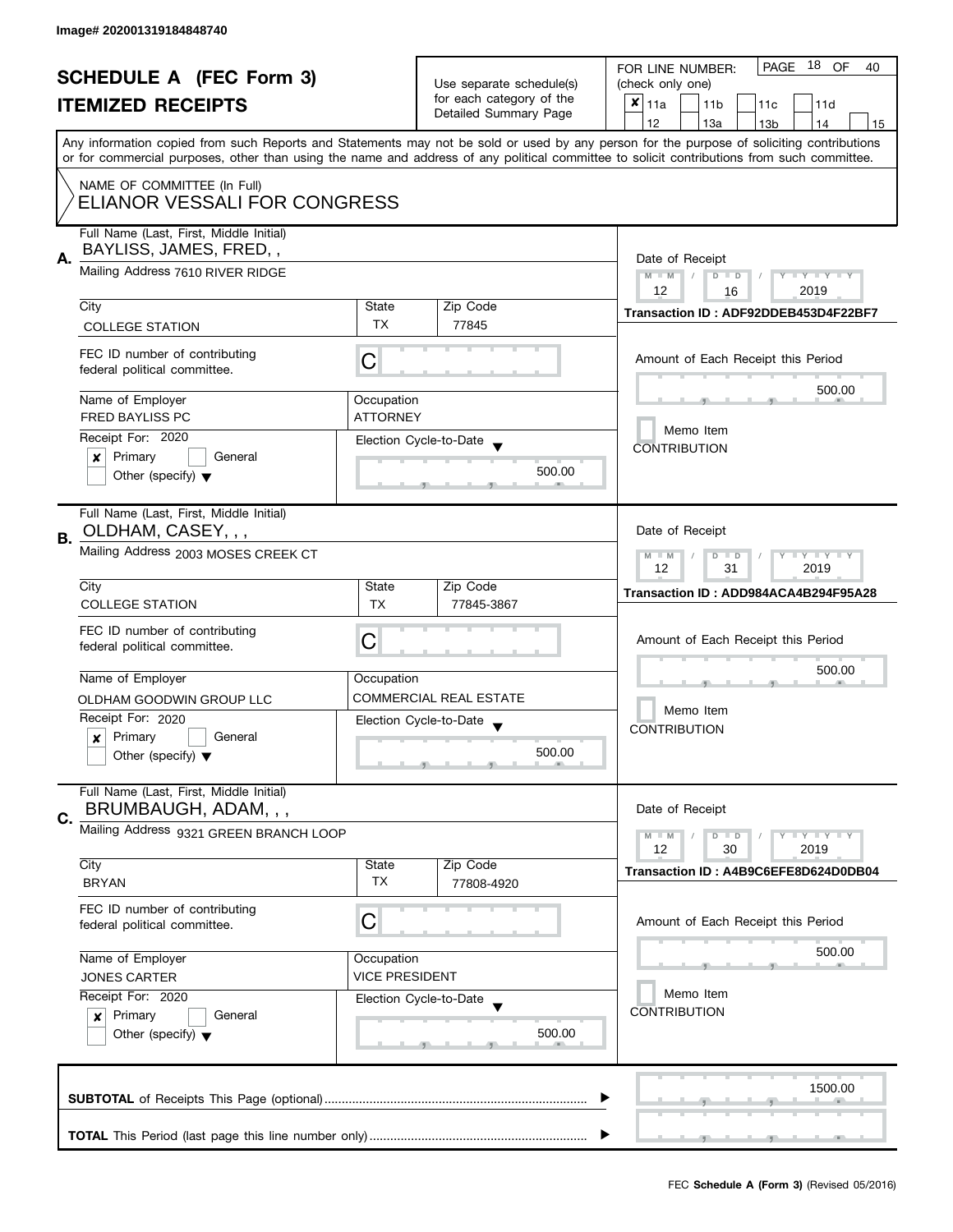| <b>SCHEDULE A (FEC Form 3)</b> |                                                                                                                                                                                                 |                          | 19 OF<br>PAGE<br>FOR LINE NUMBER:<br>40           |                                                                                                                                            |
|--------------------------------|-------------------------------------------------------------------------------------------------------------------------------------------------------------------------------------------------|--------------------------|---------------------------------------------------|--------------------------------------------------------------------------------------------------------------------------------------------|
|                                |                                                                                                                                                                                                 | Use separate schedule(s) | (check only one)                                  |                                                                                                                                            |
|                                | <b>ITEMIZED RECEIPTS</b>                                                                                                                                                                        |                          | for each category of the<br>Detailed Summary Page | $x _{11a}$<br>11 <sub>b</sub><br>11 <sub>c</sub><br>11d                                                                                    |
|                                |                                                                                                                                                                                                 |                          |                                                   | 12<br>13a<br>13 <sub>b</sub><br>14<br>15                                                                                                   |
|                                |                                                                                                                                                                                                 |                          |                                                   | Any information copied from such Reports and Statements may not be sold or used by any person for the purpose of soliciting contributions  |
|                                |                                                                                                                                                                                                 |                          |                                                   | or for commercial purposes, other than using the name and address of any political committee to solicit contributions from such committee. |
|                                | NAME OF COMMITTEE (In Full)                                                                                                                                                                     |                          |                                                   |                                                                                                                                            |
|                                | ELIANOR VESSALI FOR CONGRESS                                                                                                                                                                    |                          |                                                   |                                                                                                                                            |
|                                |                                                                                                                                                                                                 |                          |                                                   |                                                                                                                                            |
|                                | Full Name (Last, First, Middle Initial)                                                                                                                                                         |                          |                                                   |                                                                                                                                            |
| А.                             | BUBOIS, RAYMOND, , ,                                                                                                                                                                            |                          |                                                   | Date of Receipt                                                                                                                            |
|                                | Mailing Address 1545 35TH ST NW                                                                                                                                                                 |                          |                                                   | $M - M$<br>$D$ $D$<br>$Y - Y - Y - Y - Y$                                                                                                  |
|                                |                                                                                                                                                                                                 |                          |                                                   | 2019<br>11<br>22                                                                                                                           |
|                                | City                                                                                                                                                                                            | State                    | Zip Code                                          | <b>Transaction ID: AC386900769454139AF0</b>                                                                                                |
|                                | <b>WASHINGTON</b>                                                                                                                                                                               | DC                       | 20007-2753                                        |                                                                                                                                            |
|                                | FEC ID number of contributing                                                                                                                                                                   |                          |                                                   |                                                                                                                                            |
|                                | federal political committee.                                                                                                                                                                    | С                        |                                                   | Amount of Each Receipt this Period                                                                                                         |
|                                |                                                                                                                                                                                                 |                          |                                                   | 1000.00                                                                                                                                    |
|                                | Name of Employer                                                                                                                                                                                | Occupation               |                                                   |                                                                                                                                            |
|                                | <b>RETIRED</b>                                                                                                                                                                                  | <b>RETIRED</b>           |                                                   | Memo Item                                                                                                                                  |
|                                | Receipt For: 2020                                                                                                                                                                               |                          | Election Cycle-to-Date                            | <b>CONTRIBUTION</b>                                                                                                                        |
|                                | Primary<br>General<br>×                                                                                                                                                                         |                          |                                                   |                                                                                                                                            |
|                                | Other (specify) $\blacktriangledown$                                                                                                                                                            |                          | 1000.00                                           |                                                                                                                                            |
|                                |                                                                                                                                                                                                 |                          |                                                   |                                                                                                                                            |
|                                | Full Name (Last, First, Middle Initial)                                                                                                                                                         |                          |                                                   |                                                                                                                                            |
| В.                             | GRINDLINGER, GLENN, , ,                                                                                                                                                                         |                          |                                                   | Date of Receipt                                                                                                                            |
|                                | Mailing Address 400 E 85TH ST                                                                                                                                                                   |                          |                                                   | $Y = Y = Y$<br>$M - M$<br>D<br>$\Box$                                                                                                      |
|                                | 16J                                                                                                                                                                                             | 12<br>2019<br>07         |                                                   |                                                                                                                                            |
|                                | City                                                                                                                                                                                            | State                    | Zip Code                                          | Transaction ID: ADF0C9E95B85548D289B                                                                                                       |
|                                | <b>NEW YORK</b>                                                                                                                                                                                 | <b>NY</b>                | 10028-6303                                        |                                                                                                                                            |
|                                | FEC ID number of contributing                                                                                                                                                                   |                          |                                                   |                                                                                                                                            |
|                                | federal political committee.                                                                                                                                                                    | С                        |                                                   | Amount of Each Receipt this Period                                                                                                         |
|                                |                                                                                                                                                                                                 |                          |                                                   | 2800.00                                                                                                                                    |
|                                | Name of Employer                                                                                                                                                                                | Occupation               |                                                   |                                                                                                                                            |
|                                | <b>FOX ROTHSCHILD LLP</b>                                                                                                                                                                       | <b>ATTORNEY</b>          |                                                   | Memo Item                                                                                                                                  |
|                                | Receipt For: 2020                                                                                                                                                                               |                          | Election Cycle-to-Date                            | <b>CONTRIBUTION</b>                                                                                                                        |
|                                | Primary<br>General<br>x                                                                                                                                                                         |                          | 2800.00                                           |                                                                                                                                            |
|                                | Other (specify) $\blacktriangledown$                                                                                                                                                            |                          |                                                   |                                                                                                                                            |
|                                | Full Name (Last, First, Middle Initial)                                                                                                                                                         |                          |                                                   |                                                                                                                                            |
|                                | SMITH, EDDIE, , ,                                                                                                                                                                               |                          |                                                   | Date of Receipt                                                                                                                            |
| C.                             |                                                                                                                                                                                                 |                          |                                                   |                                                                                                                                            |
|                                | Mailing Address 4037 F AND B RD                                                                                                                                                                 |                          |                                                   | $Y = Y + Y$<br>$M - M$<br>$D$ $D$<br>12                                                                                                    |
|                                | City                                                                                                                                                                                            | State                    | Zip Code                                          | 30<br>2019                                                                                                                                 |
|                                | <b>COLLEGE STATION</b>                                                                                                                                                                          | TX                       | 77845-8039                                        | Transaction ID: A6A7536A1BE91435ABEA                                                                                                       |
|                                |                                                                                                                                                                                                 |                          |                                                   |                                                                                                                                            |
|                                | FEC ID number of contributing                                                                                                                                                                   | C                        |                                                   | Amount of Each Receipt this Period                                                                                                         |
|                                | federal political committee.                                                                                                                                                                    |                          |                                                   |                                                                                                                                            |
|                                | Name of Employer<br>Occupation<br><b>RETIRED</b><br><b>RETIRED</b><br>Receipt For: 2020<br>Election Cycle-to-Date<br>Primary<br>General<br>$\mathbf{x}$<br>Other (specify) $\blacktriangledown$ |                          |                                                   | 500.00                                                                                                                                     |
|                                |                                                                                                                                                                                                 |                          |                                                   |                                                                                                                                            |
|                                |                                                                                                                                                                                                 |                          |                                                   | Memo Item                                                                                                                                  |
|                                |                                                                                                                                                                                                 |                          |                                                   | <b>CONTRIBUTION</b>                                                                                                                        |
|                                |                                                                                                                                                                                                 |                          | 500.00                                            |                                                                                                                                            |
|                                |                                                                                                                                                                                                 |                          |                                                   |                                                                                                                                            |
|                                |                                                                                                                                                                                                 |                          |                                                   |                                                                                                                                            |
|                                |                                                                                                                                                                                                 |                          |                                                   | 4300.00                                                                                                                                    |
|                                |                                                                                                                                                                                                 |                          |                                                   |                                                                                                                                            |
|                                |                                                                                                                                                                                                 |                          |                                                   |                                                                                                                                            |
|                                |                                                                                                                                                                                                 |                          |                                                   |                                                                                                                                            |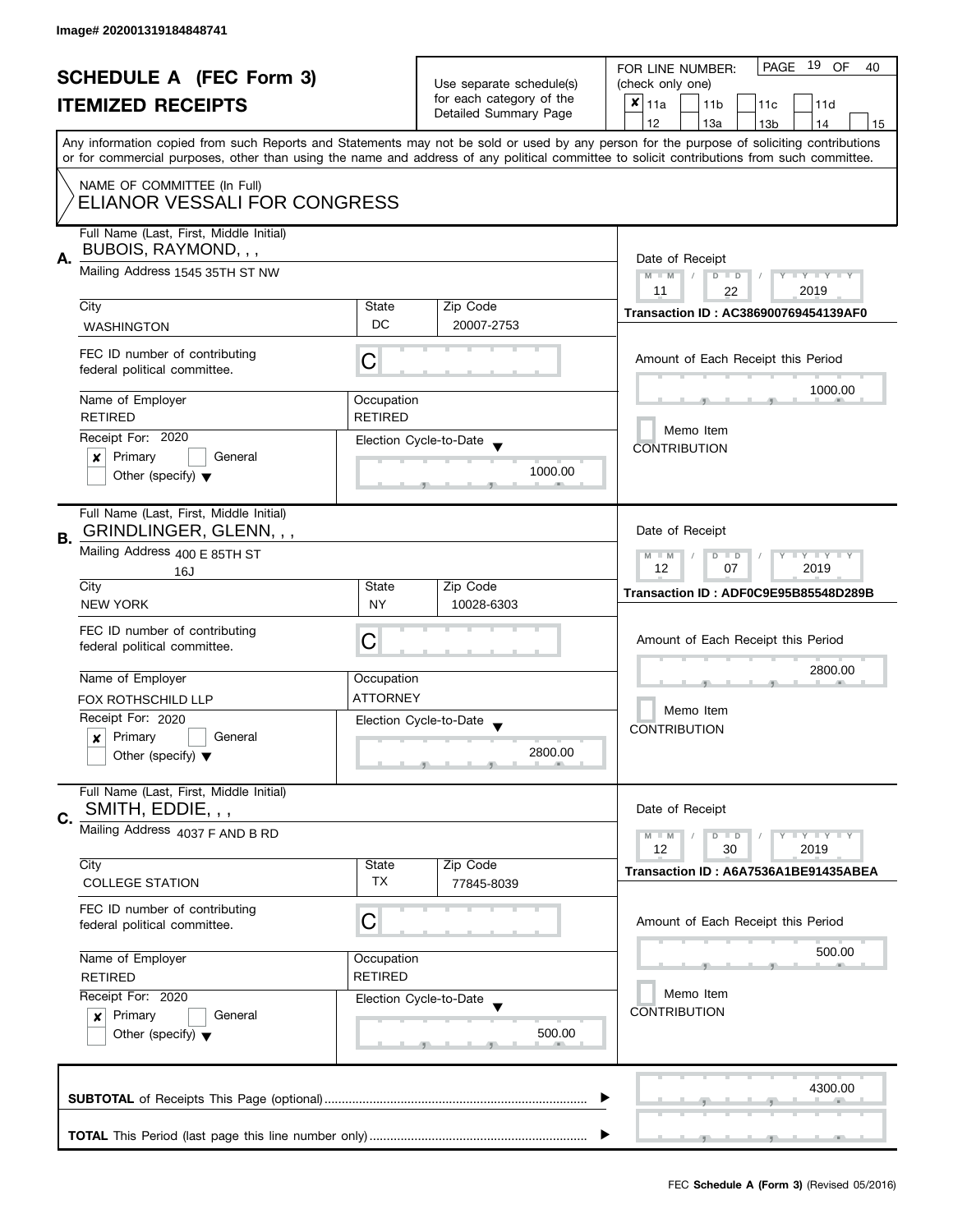|    | <b>SCHEDULE A (FEC Form 3)</b><br><b>ITEMIZED RECEIPTS</b>                                                 |                                  | Use separate schedule(s)<br>for each category of the<br>Detailed Summary Page | PAGE 20<br><b>OF</b><br>FOR LINE NUMBER:<br>40<br>(check only one)<br>$\boldsymbol{x}$<br>11a<br>11 <sub>b</sub><br>11 <sub>c</sub><br>11d<br>12<br>14<br>13a                                                                                                                                                    |  |
|----|------------------------------------------------------------------------------------------------------------|----------------------------------|-------------------------------------------------------------------------------|------------------------------------------------------------------------------------------------------------------------------------------------------------------------------------------------------------------------------------------------------------------------------------------------------------------|--|
|    |                                                                                                            |                                  |                                                                               | 13 <sub>b</sub><br>15<br>Any information copied from such Reports and Statements may not be sold or used by any person for the purpose of soliciting contributions<br>or for commercial purposes, other than using the name and address of any political committee to solicit contributions from such committee. |  |
|    | NAME OF COMMITTEE (In Full)<br>ELIANOR VESSALI FOR CONGRESS                                                |                                  |                                                                               |                                                                                                                                                                                                                                                                                                                  |  |
| А. | Full Name (Last, First, Middle Initial)<br>JOHNSON, DAVID, , ,<br>Mailing Address 2 WYNDEN OAKS CT         |                                  |                                                                               | Date of Receipt<br>$M - M$<br>$D$ $D$<br>$\vert \vert$ /<br>Y I Y I Y I Y                                                                                                                                                                                                                                        |  |
|    | City                                                                                                       | State<br><b>TX</b>               | Zip Code<br>77056-2500                                                        | 12<br>2019<br>31<br>Transaction ID: A7587BA0EB6104CC8A1E                                                                                                                                                                                                                                                         |  |
|    | <b>HOUSTON</b><br>FEC ID number of contributing<br>federal political committee.                            | C                                |                                                                               | Amount of Each Receipt this Period                                                                                                                                                                                                                                                                               |  |
|    | Name of Employer<br><b>HARRISON INTERESTS</b>                                                              | Occupation<br><b>CHIEF PILOT</b> |                                                                               | 250.00<br>Memo Item                                                                                                                                                                                                                                                                                              |  |
|    | Receipt For: 2020<br>General<br>Primary<br>X<br>Other (specify) $\blacktriangledown$                       |                                  | Election Cycle-to-Date<br>750.00                                              | <b>CONTRIBUTION</b>                                                                                                                                                                                                                                                                                              |  |
| В. | Full Name (Last, First, Middle Initial)<br>RAJAN, FATEH, , ,<br>Mailing Address 4403 REGAL OAKS DR         |                                  |                                                                               | Date of Receipt                                                                                                                                                                                                                                                                                                  |  |
|    | City                                                                                                       | State                            | Zip Code                                                                      | $\bot$ $\gamma$ $\bot$ $\gamma$ $\bot$ $\gamma$<br>$M - M$<br>D<br>$\blacksquare$<br>24<br>2019<br>12<br>Transaction ID: AAB8D7A7C58CE4650816                                                                                                                                                                    |  |
|    | <b>COLLEGE STATION</b><br>FEC ID number of contributing<br>federal political committee.                    | TX.<br>C                         | 77845-8806                                                                    | Amount of Each Receipt this Period                                                                                                                                                                                                                                                                               |  |
|    | Name of Employer<br><b>OCAIS INC</b>                                                                       | Occupation<br><b>REALTOR</b>     |                                                                               | 500.00                                                                                                                                                                                                                                                                                                           |  |
|    | Receipt For: 2020<br>Primary<br>General<br>$\pmb{\times}$<br>Other (specify) $\blacktriangledown$          |                                  | Election Cycle-to-Date<br>500.00<br>__                                        | Memo Item<br><b>CONTRIBUTION</b>                                                                                                                                                                                                                                                                                 |  |
| C. | Full Name (Last, First, Middle Initial)<br>GOODE-HADDOCK, CELIA, , ,<br>Mailing Address 1010 HUNTINGTON DR |                                  |                                                                               | Date of Receipt<br>$\Box$ $\Upsilon$ $\Box$ $\Upsilon$ $\Upsilon$ $\Upsilon$<br>$M - M$<br>$D$ $D$                                                                                                                                                                                                               |  |
|    | City<br><b>COLLEGE STATION</b>                                                                             | State<br><b>TX</b>               | Zip Code<br>77845-5635                                                        | 12<br>2019<br>19<br>Transaction ID: A1108CA3178934BD49BE                                                                                                                                                                                                                                                         |  |
|    | FEC ID number of contributing<br>federal political committee.                                              | C                                |                                                                               | Amount of Each Receipt this Period                                                                                                                                                                                                                                                                               |  |
|    | Name of Employer<br>Occupation<br><b>RETIRED</b><br><b>RETIRED</b>                                         |                                  |                                                                               | 250.00<br>Memo Item                                                                                                                                                                                                                                                                                              |  |
|    | Receipt For: 2020<br>Primary<br>General<br>×<br>Other (specify) $\blacktriangledown$                       |                                  | Election Cycle-to-Date<br>250.00                                              | <b>CONTRIBUTION</b>                                                                                                                                                                                                                                                                                              |  |
|    |                                                                                                            |                                  |                                                                               | 1000.00                                                                                                                                                                                                                                                                                                          |  |
|    |                                                                                                            |                                  |                                                                               |                                                                                                                                                                                                                                                                                                                  |  |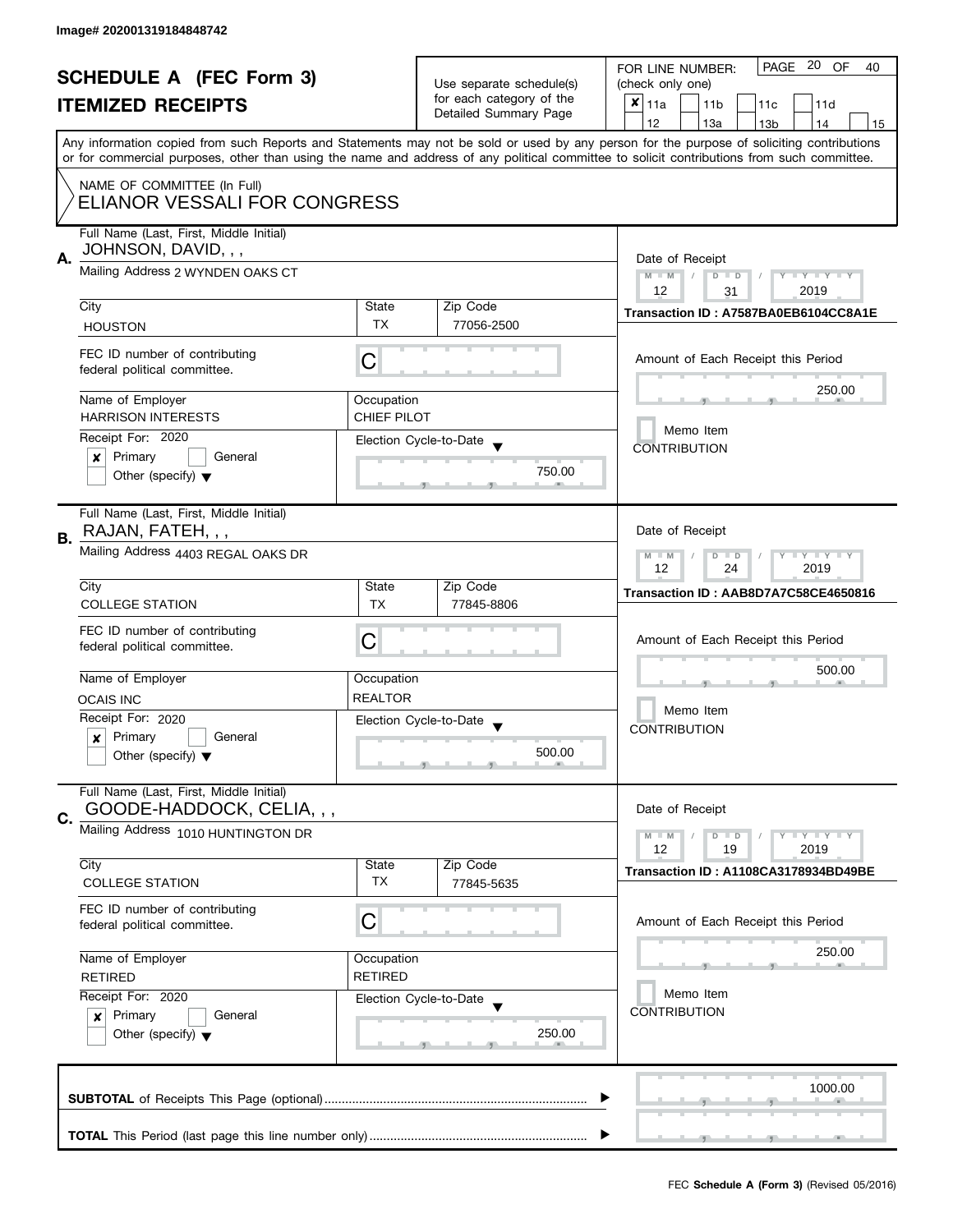|    | <b>SCHEDULE A (FEC Form 3)</b><br><b>ITEMIZED RECEIPTS</b>                                              |                       | Use separate schedule(s)<br>for each category of the<br>Detailed Summary Page | PAGE 21 OF<br>FOR LINE NUMBER:<br>40<br>(check only one)<br>$x _{11a}$<br>11 <sub>b</sub><br>11d<br>11 <sub>c</sub><br>12<br>13a<br>14<br>13 <sub>b</sub><br>15<br>Any information copied from such Reports and Statements may not be sold or used by any person for the purpose of soliciting contributions |
|----|---------------------------------------------------------------------------------------------------------|-----------------------|-------------------------------------------------------------------------------|--------------------------------------------------------------------------------------------------------------------------------------------------------------------------------------------------------------------------------------------------------------------------------------------------------------|
|    | NAME OF COMMITTEE (In Full)<br>ELIANOR VESSALI FOR CONGRESS                                             |                       |                                                                               | or for commercial purposes, other than using the name and address of any political committee to solicit contributions from such committee.                                                                                                                                                                   |
| Α. | Full Name (Last, First, Middle Initial)<br>KRAUS, MARY, , ,<br>Mailing Address 5903 WILD HORSE RUN      |                       |                                                                               | Date of Receipt<br>$M - M$<br>$D$ $D$<br>$Y - Y - Y - Y - Y$<br>12<br>2019<br>12                                                                                                                                                                                                                             |
|    | City<br><b>COLLEGE STATION</b>                                                                          | State<br><b>TX</b>    | Zip Code<br>77845-2338                                                        | Transaction ID: A8AE57B7B47CF46DAA59                                                                                                                                                                                                                                                                         |
|    | FEC ID number of contributing<br>federal political committee.                                           | C                     |                                                                               | Amount of Each Receipt this Period                                                                                                                                                                                                                                                                           |
|    | Name of Employer                                                                                        | Occupation            |                                                                               | 350.00                                                                                                                                                                                                                                                                                                       |
|    | <b>KEYSTONE MILLWORK</b>                                                                                | <b>BUSINESS OWNER</b> |                                                                               | Memo Item                                                                                                                                                                                                                                                                                                    |
|    | Receipt For: 2020<br>Primary<br>General<br>$\mathsf{x}$<br>Other (specify) $\blacktriangledown$         |                       | Election Cycle-to-Date<br>350.00<br>an.                                       | <b>CONTRIBUTION</b>                                                                                                                                                                                                                                                                                          |
| В. | Full Name (Last, First, Middle Initial)<br>UHL, BENJAMIN, , ,<br>Mailing Address 4601 GRAYHAWK RIDGE DR |                       |                                                                               | Date of Receipt                                                                                                                                                                                                                                                                                              |
|    |                                                                                                         |                       |                                                                               | $Y - Y - Y$<br>$M - M$<br>D<br>$\Box$<br>12<br>11<br>2019                                                                                                                                                                                                                                                    |
|    | City<br>SIOUX CITY                                                                                      | State<br>IA           | Zip Code<br>51106-9716                                                        | <b>Transaction ID: AD602014537524A37AEB</b>                                                                                                                                                                                                                                                                  |
|    | FEC ID number of contributing<br>federal political committee.                                           | C                     |                                                                               | Amount of Each Receipt this Period                                                                                                                                                                                                                                                                           |
|    | Name of Employer                                                                                        | Occupation            |                                                                               | 2800.00                                                                                                                                                                                                                                                                                                      |
|    | <b>SELF EMPLOYED</b>                                                                                    | <b>OPTOMETRIST</b>    |                                                                               | Memo Item                                                                                                                                                                                                                                                                                                    |
|    | Receipt For: 2020<br>Primary<br>General<br>X<br>Other (specify) $\blacktriangledown$                    |                       | Election Cycle-to-Date<br>2800.00<br>$\overline{1}$<br>$-9$                   | <b>CONTRIBUTION</b>                                                                                                                                                                                                                                                                                          |
|    | Full Name (Last, First, Middle Initial)                                                                 |                       |                                                                               |                                                                                                                                                                                                                                                                                                              |
| C. | FRISBIE, RENEE, , ,<br>Mailing Address 5299 BLUE RIDGE DR                                               |                       |                                                                               | Date of Receipt<br>$Y - Y - Y$<br>$M - M$<br>D<br>$\blacksquare$<br>12<br>2019<br>12                                                                                                                                                                                                                         |
|    | City<br><b>COLLEGE STATION</b>                                                                          | State<br><b>TX</b>    | Zip Code<br>77845-8525                                                        | Transaction ID: AC9E014A6BE2542DAA84                                                                                                                                                                                                                                                                         |
|    | FEC ID number of contributing<br>federal political committee.                                           | C                     |                                                                               | Amount of Each Receipt this Period                                                                                                                                                                                                                                                                           |
|    | Name of Employer                                                                                        | Occupation            |                                                                               | 250.00                                                                                                                                                                                                                                                                                                       |
|    | <b>RETIRED</b><br><b>RETIRED</b>                                                                        |                       |                                                                               | Memo Item                                                                                                                                                                                                                                                                                                    |
|    | Receipt For: 2020<br>Primary<br>General<br>×<br>Other (specify) $\blacktriangledown$                    |                       | Election Cycle-to-Date<br>250.00                                              | <b>CONTRIBUTION</b>                                                                                                                                                                                                                                                                                          |
|    |                                                                                                         |                       |                                                                               | 3400.00                                                                                                                                                                                                                                                                                                      |
|    |                                                                                                         |                       |                                                                               | g.,                                                                                                                                                                                                                                                                                                          |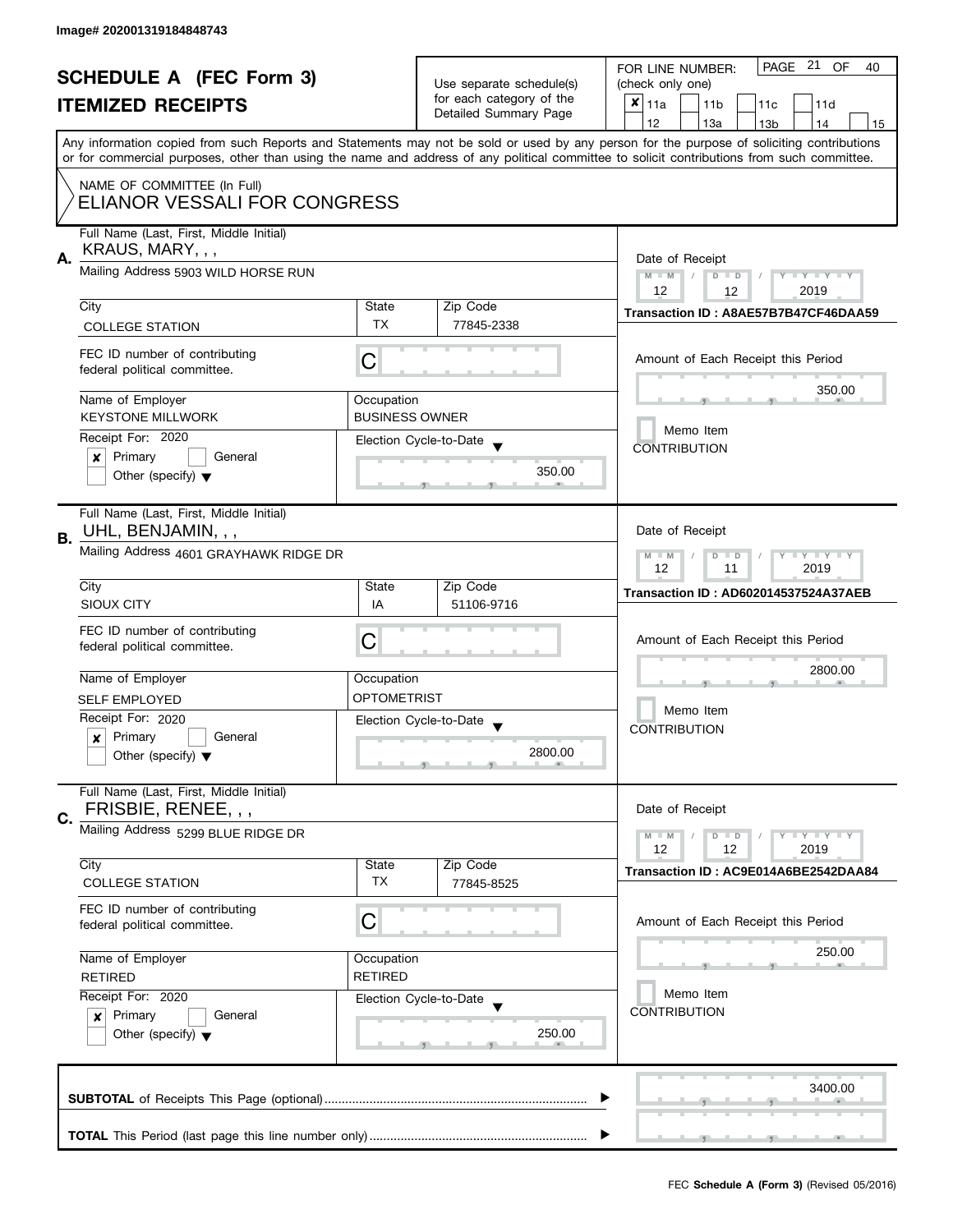|                                                                                | <b>SCHEDULE A (FEC Form 3)</b>                                                                               |                                    | Use separate schedule(s)<br>for each category of the | PAGE 22 OF<br>FOR LINE NUMBER:<br>40<br>(check only one)                                                                                                                                                                                                                                |  |  |  |
|--------------------------------------------------------------------------------|--------------------------------------------------------------------------------------------------------------|------------------------------------|------------------------------------------------------|-----------------------------------------------------------------------------------------------------------------------------------------------------------------------------------------------------------------------------------------------------------------------------------------|--|--|--|
|                                                                                | <b>ITEMIZED RECEIPTS</b>                                                                                     |                                    | Detailed Summary Page                                | $x _{11a}$<br>11 <sub>b</sub><br>11c<br>11d                                                                                                                                                                                                                                             |  |  |  |
|                                                                                |                                                                                                              |                                    |                                                      | 12<br>13a<br>13 <sub>b</sub><br>14<br>15                                                                                                                                                                                                                                                |  |  |  |
|                                                                                |                                                                                                              |                                    |                                                      | Any information copied from such Reports and Statements may not be sold or used by any person for the purpose of soliciting contributions<br>or for commercial purposes, other than using the name and address of any political committee to solicit contributions from such committee. |  |  |  |
|                                                                                | NAME OF COMMITTEE (In Full)<br><b>ELIANOR VESSALI FOR CONGRESS</b>                                           |                                    |                                                      |                                                                                                                                                                                                                                                                                         |  |  |  |
| А.                                                                             | Full Name (Last, First, Middle Initial)<br>CHAROLIA, MAHENDIMOHMAD, , ,<br>Mailing Address 3402 HIGHWAY 21 E |                                    |                                                      | Date of Receipt                                                                                                                                                                                                                                                                         |  |  |  |
|                                                                                |                                                                                                              |                                    |                                                      | $M - M$<br>$\frac{1}{2}$<br>$D$ $D$<br>Y I Y I Y I Y<br>12<br>2019<br>24                                                                                                                                                                                                                |  |  |  |
|                                                                                | City                                                                                                         | State                              | Zip Code                                             | Transaction ID: A6B5EF17C25FB4C03BB2                                                                                                                                                                                                                                                    |  |  |  |
|                                                                                | <b>BRYAN</b>                                                                                                 | <b>TX</b>                          | 77808-0927                                           |                                                                                                                                                                                                                                                                                         |  |  |  |
|                                                                                | FEC ID number of contributing<br>federal political committee.                                                | C                                  |                                                      | Amount of Each Receipt this Period                                                                                                                                                                                                                                                      |  |  |  |
|                                                                                | Name of Employer<br><b>DKCR LLC</b>                                                                          | Occupation<br><b>SELF EMPLOYED</b> |                                                      | 500.00                                                                                                                                                                                                                                                                                  |  |  |  |
|                                                                                | Receipt For: 2020                                                                                            |                                    | Election Cycle-to-Date                               | Memo Item                                                                                                                                                                                                                                                                               |  |  |  |
|                                                                                | Primary<br>General<br>$\boldsymbol{x}$                                                                       |                                    |                                                      | <b>CONTRIBUTION</b>                                                                                                                                                                                                                                                                     |  |  |  |
|                                                                                | Other (specify) $\blacktriangledown$                                                                         |                                    | 600.00                                               |                                                                                                                                                                                                                                                                                         |  |  |  |
| В.                                                                             | Full Name (Last, First, Middle Initial)<br>DHARANI, NOORALLAH, , ,                                           |                                    |                                                      | Date of Receipt                                                                                                                                                                                                                                                                         |  |  |  |
|                                                                                | Mailing Address 5401 CROSSWATER DR                                                                           |                                    |                                                      | $\bot$ Y $\bot$ Y $\bot$ Y<br>$M - M$<br>D<br>$\blacksquare$<br>24<br>12<br>2019                                                                                                                                                                                                        |  |  |  |
|                                                                                | City                                                                                                         | State                              | Zip Code                                             | <b>Transaction ID: A430CD586F1854700A74</b>                                                                                                                                                                                                                                             |  |  |  |
|                                                                                | <b>COLLEGE STATION</b>                                                                                       | <b>TX</b>                          | 77845-3785                                           |                                                                                                                                                                                                                                                                                         |  |  |  |
|                                                                                | FEC ID number of contributing<br>federal political committee.                                                | C                                  |                                                      | Amount of Each Receipt this Period<br>500.00                                                                                                                                                                                                                                            |  |  |  |
|                                                                                | Name of Employer                                                                                             | Occupation                         |                                                      |                                                                                                                                                                                                                                                                                         |  |  |  |
|                                                                                | <b>DHARANI INVESTMENTS</b>                                                                                   | <b>SELF EMPLOYED</b>               |                                                      |                                                                                                                                                                                                                                                                                         |  |  |  |
|                                                                                | Receipt For: 2020                                                                                            |                                    | Election Cycle-to-Date                               | Memo Item                                                                                                                                                                                                                                                                               |  |  |  |
|                                                                                | Primary<br>General<br>×                                                                                      |                                    |                                                      | <b>CONTRIBUTION</b>                                                                                                                                                                                                                                                                     |  |  |  |
|                                                                                | Other (specify) $\blacktriangledown$                                                                         |                                    | 500.00                                               |                                                                                                                                                                                                                                                                                         |  |  |  |
| C.                                                                             | Full Name (Last, First, Middle Initial)<br>MOMIN, KARIM, , ,                                                 |                                    |                                                      | Date of Receipt                                                                                                                                                                                                                                                                         |  |  |  |
|                                                                                | Mailing Address 5207 BALLYBUNION LN                                                                          |                                    |                                                      | $T - Y = T - Y$<br>$M - M$<br>$D$ $D$<br>12<br>31<br>2019                                                                                                                                                                                                                               |  |  |  |
|                                                                                | City                                                                                                         | State                              | Zip Code                                             | Transaction ID: AC6C40EC6F76C4594BC2                                                                                                                                                                                                                                                    |  |  |  |
|                                                                                | <b>COLLEGE STATION</b>                                                                                       | TX                                 | 77845-4652                                           |                                                                                                                                                                                                                                                                                         |  |  |  |
|                                                                                | FEC ID number of contributing<br>federal political committee.                                                | C                                  |                                                      | Amount of Each Receipt this Period                                                                                                                                                                                                                                                      |  |  |  |
|                                                                                | Name of Employer<br>Occupation<br><b>G STORE</b><br><b>SELF EMPLOYED</b><br>Receipt For: 2020                |                                    |                                                      | 1000.00                                                                                                                                                                                                                                                                                 |  |  |  |
|                                                                                |                                                                                                              |                                    |                                                      |                                                                                                                                                                                                                                                                                         |  |  |  |
|                                                                                |                                                                                                              |                                    | Election Cycle-to-Date                               | Memo Item                                                                                                                                                                                                                                                                               |  |  |  |
| Primary<br>General<br>$\boldsymbol{x}$<br>Other (specify) $\blacktriangledown$ |                                                                                                              | 1100.00                            | <b>CONTRIBUTION</b>                                  |                                                                                                                                                                                                                                                                                         |  |  |  |
|                                                                                | 2000.00                                                                                                      |                                    |                                                      |                                                                                                                                                                                                                                                                                         |  |  |  |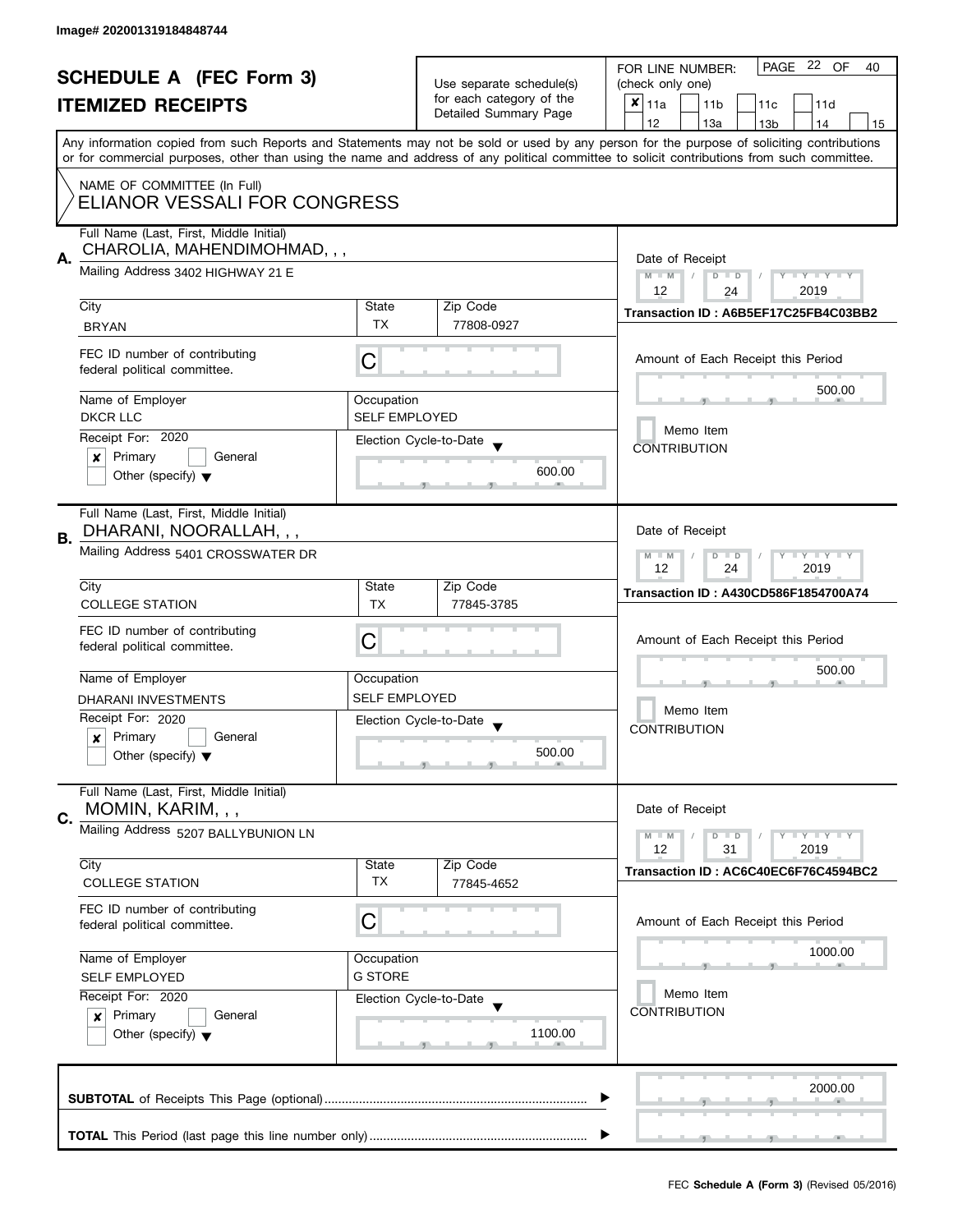|    | <b>SCHEDULE A (FEC Form 3)</b><br><b>ITEMIZED RECEIPTS</b>                                              |                                                                        | Use separate schedule(s)<br>for each category of the<br>Detailed Summary Page            | PAGE 23 OF<br>FOR LINE NUMBER:<br>40<br>(check only one)<br>$x _{11a}$<br>11 <sub>b</sub><br>11 <sub>c</sub><br>11d<br>12<br>13a<br>14<br>13 <sub>b</sub><br>15<br>Any information copied from such Reports and Statements may not be sold or used by any person for the purpose of soliciting contributions |  |  |  |  |
|----|---------------------------------------------------------------------------------------------------------|------------------------------------------------------------------------|------------------------------------------------------------------------------------------|--------------------------------------------------------------------------------------------------------------------------------------------------------------------------------------------------------------------------------------------------------------------------------------------------------------|--|--|--|--|
|    | NAME OF COMMITTEE (In Full)<br>ELIANOR VESSALI FOR CONGRESS                                             |                                                                        |                                                                                          | or for commercial purposes, other than using the name and address of any political committee to solicit contributions from such committee.                                                                                                                                                                   |  |  |  |  |
| Α. | Full Name (Last, First, Middle Initial)<br>MCKINNEY, LOU, ANN,,<br>Mailing Address 3313 EMORY OAK DR    |                                                                        |                                                                                          | Date of Receipt<br>$D$ $D$<br>$M - M$<br>$Y - Y - Y - Y - Y$<br>12<br>2019<br>30                                                                                                                                                                                                                             |  |  |  |  |
|    | City<br><b>BRYAN</b>                                                                                    | State<br><b>TX</b>                                                     | Zip Code<br>77807-4001                                                                   | Transaction ID: AFCD9E9208D3C42FB8B0                                                                                                                                                                                                                                                                         |  |  |  |  |
|    | FEC ID number of contributing<br>federal political committee.                                           | С                                                                      |                                                                                          | Amount of Each Receipt this Period                                                                                                                                                                                                                                                                           |  |  |  |  |
|    | Name of Employer<br><b>RETIRED</b>                                                                      | Occupation<br><b>RETIRED</b>                                           |                                                                                          | 250.00                                                                                                                                                                                                                                                                                                       |  |  |  |  |
|    | Receipt For: 2020<br>Primary<br>General<br>$\boldsymbol{x}$<br>Other (specify) $\blacktriangledown$     |                                                                        | Election Cycle-to-Date<br>250.00                                                         | Memo Item<br><b>CONTRIBUTION</b>                                                                                                                                                                                                                                                                             |  |  |  |  |
| В. | Full Name (Last, First, Middle Initial)<br>RICHARDS, JONI, , ,                                          |                                                                        |                                                                                          | Date of Receipt                                                                                                                                                                                                                                                                                              |  |  |  |  |
|    | Mailing Address 12625 MEMORIAL DR<br><b>APT 177</b>                                                     | $Y - Y - Y$<br>$M - M$<br>$\overline{D}$<br>$\Box$<br>11<br>24<br>2019 |                                                                                          |                                                                                                                                                                                                                                                                                                              |  |  |  |  |
|    | City<br><b>HOUSTON</b>                                                                                  | State<br>TX                                                            | Zip Code<br>77024                                                                        | Transaction ID: A6220C3627FE141FE99F                                                                                                                                                                                                                                                                         |  |  |  |  |
|    | FEC ID number of contributing<br>federal political committee.                                           | C                                                                      |                                                                                          | Amount of Each Receipt this Period                                                                                                                                                                                                                                                                           |  |  |  |  |
|    | Name of Employer                                                                                        | Occupation                                                             |                                                                                          | 250.00                                                                                                                                                                                                                                                                                                       |  |  |  |  |
|    | <b>ALPHAMAZ</b><br>Receipt For: 2020<br>Primary<br>General<br>X<br>Other (specify) $\blacktriangledown$ | <b>REALTOR</b>                                                         | Election Cycle-to-Date<br>250.00<br>$\overline{1}$ and $\overline{1}$ and $\overline{1}$ | Memo Item<br><b>CONTRIBUTION</b>                                                                                                                                                                                                                                                                             |  |  |  |  |
| C. | Full Name (Last, First, Middle Initial)<br>EASTERLY, JIMMY, , ,<br>Mailing Address 2110 QUAIL HOLLOW DR |                                                                        |                                                                                          | Date of Receipt<br>$Y - Y - Y$<br>$M - M$<br>D<br>$\Box$                                                                                                                                                                                                                                                     |  |  |  |  |
|    |                                                                                                         |                                                                        |                                                                                          | 12<br>2019<br>12                                                                                                                                                                                                                                                                                             |  |  |  |  |
|    | City<br><b>BRYAN</b>                                                                                    | State<br>TX                                                            | Zip Code<br>77802-2917                                                                   | Transaction ID: A4B128470DC26469CBE5                                                                                                                                                                                                                                                                         |  |  |  |  |
|    | FEC ID number of contributing<br>federal political committee.                                           | С                                                                      |                                                                                          | Amount of Each Receipt this Period                                                                                                                                                                                                                                                                           |  |  |  |  |
|    | Name of Employer<br>Occupation<br><b>REAL ESTATE</b><br><b>SELF EMPLOYED</b><br>Receipt For: 2020       |                                                                        |                                                                                          | 500.00                                                                                                                                                                                                                                                                                                       |  |  |  |  |
|    |                                                                                                         |                                                                        | Election Cycle-to-Date                                                                   | Memo Item                                                                                                                                                                                                                                                                                                    |  |  |  |  |
|    | Primary<br>General<br>×<br>Other (specify) $\blacktriangledown$                                         |                                                                        | 500.00                                                                                   | <b>CONTRIBUTION</b>                                                                                                                                                                                                                                                                                          |  |  |  |  |
|    |                                                                                                         |                                                                        |                                                                                          | 1000.00                                                                                                                                                                                                                                                                                                      |  |  |  |  |
|    | g.                                                                                                      |                                                                        |                                                                                          |                                                                                                                                                                                                                                                                                                              |  |  |  |  |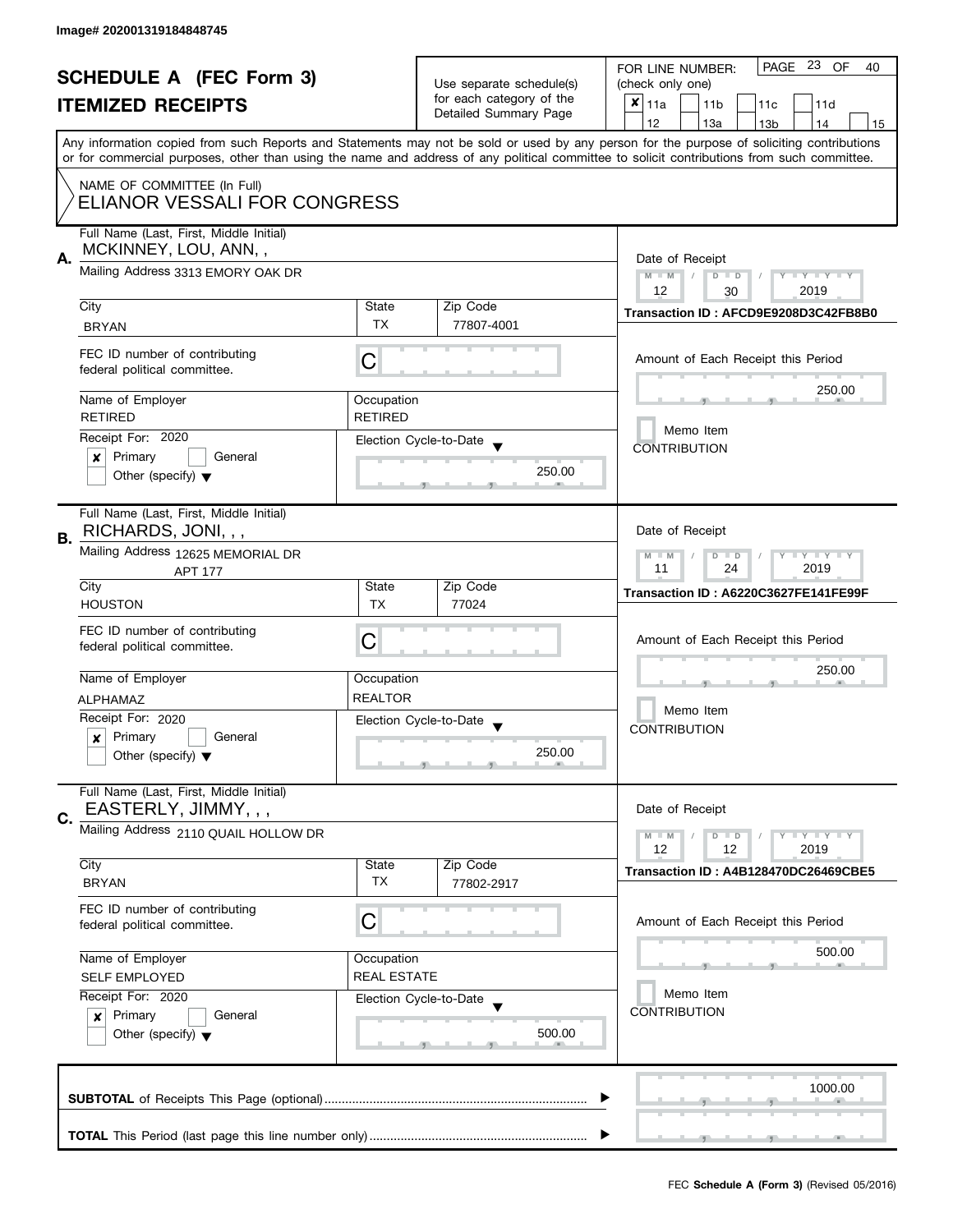| <b>SCHEDULE A (FEC Form 3)</b><br><b>ITEMIZED RECEIPTS</b> |                                                                            |                                                   | PAGE 24 OF<br>FOR LINE NUMBER:<br>40                                                                                                                                                                                                                                                    |                                                           |  |  |
|------------------------------------------------------------|----------------------------------------------------------------------------|---------------------------------------------------|-----------------------------------------------------------------------------------------------------------------------------------------------------------------------------------------------------------------------------------------------------------------------------------------|-----------------------------------------------------------|--|--|
|                                                            |                                                                            | Use separate schedule(s)                          | (check only one)                                                                                                                                                                                                                                                                        |                                                           |  |  |
|                                                            |                                                                            | for each category of the<br>Detailed Summary Page | $x _{11a}$<br>11 <sub>b</sub><br>11c<br>11d                                                                                                                                                                                                                                             |                                                           |  |  |
|                                                            |                                                                            |                                                   |                                                                                                                                                                                                                                                                                         | 12<br>13a<br>13 <sub>b</sub><br>14<br>15                  |  |  |
|                                                            |                                                                            |                                                   | Any information copied from such Reports and Statements may not be sold or used by any person for the purpose of soliciting contributions<br>or for commercial purposes, other than using the name and address of any political committee to solicit contributions from such committee. |                                                           |  |  |
|                                                            | NAME OF COMMITTEE (In Full)                                                |                                                   |                                                                                                                                                                                                                                                                                         |                                                           |  |  |
|                                                            | ELIANOR VESSALI FOR CONGRESS                                               |                                                   |                                                                                                                                                                                                                                                                                         |                                                           |  |  |
|                                                            | Full Name (Last, First, Middle Initial)<br>SCHAEFER, MICHAEL, , ,          |                                                   |                                                                                                                                                                                                                                                                                         |                                                           |  |  |
| А.                                                         | Mailing Address 3622 CHACO CANYON DR                                       |                                                   |                                                                                                                                                                                                                                                                                         | Date of Receipt<br>Y TY TY TY<br>$M - M$<br>$D$ $D$       |  |  |
|                                                            | City                                                                       | State                                             | Zip Code                                                                                                                                                                                                                                                                                | 12<br>2019<br>16                                          |  |  |
|                                                            | <b>COLLEGE STATION</b>                                                     | TX                                                | 77845-7771                                                                                                                                                                                                                                                                              | <b>Transaction ID: A98E49725A1234E3E8D7</b>               |  |  |
|                                                            |                                                                            |                                                   |                                                                                                                                                                                                                                                                                         |                                                           |  |  |
|                                                            | FEC ID number of contributing<br>federal political committee.              | С                                                 |                                                                                                                                                                                                                                                                                         | Amount of Each Receipt this Period                        |  |  |
|                                                            | Name of Employer                                                           | Occupation                                        |                                                                                                                                                                                                                                                                                         | 500.00                                                    |  |  |
|                                                            | <b>SCHAEFER CUSTOME HOMES</b>                                              | <b>HOMEBUILDER</b>                                |                                                                                                                                                                                                                                                                                         |                                                           |  |  |
|                                                            | Receipt For: 2020                                                          |                                                   | Election Cycle-to-Date                                                                                                                                                                                                                                                                  | Memo Item                                                 |  |  |
|                                                            | Primary<br>General<br>×                                                    |                                                   |                                                                                                                                                                                                                                                                                         | <b>CONTRIBUTION</b>                                       |  |  |
|                                                            | Other (specify) $\blacktriangledown$                                       |                                                   | 500.00                                                                                                                                                                                                                                                                                  |                                                           |  |  |
|                                                            | Full Name (Last, First, Middle Initial)                                    |                                                   |                                                                                                                                                                                                                                                                                         |                                                           |  |  |
| В.                                                         | HOLMGREEN, MIKE, , ,                                                       |                                                   |                                                                                                                                                                                                                                                                                         | Date of Receipt                                           |  |  |
|                                                            | Mailing Address 5118 BELLERIVE BEND DR                                     |                                                   | $T - Y = T - Y$<br>$M - M$<br>$D$ $D$<br>12<br>30<br>2019                                                                                                                                                                                                                               |                                                           |  |  |
|                                                            | City                                                                       | State                                             | Zip Code                                                                                                                                                                                                                                                                                | Transaction ID: AD2DE8CBB2EDC48179D3                      |  |  |
|                                                            | <b>COLLEGE STATION</b>                                                     | <b>TX</b>                                         | 77845-4477                                                                                                                                                                                                                                                                              |                                                           |  |  |
|                                                            | FEC ID number of contributing                                              |                                                   |                                                                                                                                                                                                                                                                                         |                                                           |  |  |
|                                                            | federal political committee.                                               | С                                                 |                                                                                                                                                                                                                                                                                         | Amount of Each Receipt this Period                        |  |  |
|                                                            | Name of Employer                                                           |                                                   |                                                                                                                                                                                                                                                                                         | 500.00                                                    |  |  |
|                                                            |                                                                            | Occupation<br><b>BANKER</b>                       |                                                                                                                                                                                                                                                                                         |                                                           |  |  |
|                                                            | THE BANK & TRUST<br>Receipt For: 2020                                      |                                                   |                                                                                                                                                                                                                                                                                         | Memo Item                                                 |  |  |
|                                                            | Primary<br>General<br>x                                                    |                                                   | Election Cycle-to-Date<br>$\overline{\phantom{a}}$                                                                                                                                                                                                                                      | <b>CONTRIBUTION</b>                                       |  |  |
|                                                            | Other (specify) $\blacktriangledown$                                       |                                                   | 500.00                                                                                                                                                                                                                                                                                  |                                                           |  |  |
|                                                            |                                                                            |                                                   |                                                                                                                                                                                                                                                                                         |                                                           |  |  |
|                                                            | Full Name (Last, First, Middle Initial)<br>MURRAY, SARAH, , ,              |                                                   |                                                                                                                                                                                                                                                                                         | Date of Receipt                                           |  |  |
| C.                                                         | Mailing Address 4601 GRAYHAWK RIDGE DR                                     |                                                   |                                                                                                                                                                                                                                                                                         |                                                           |  |  |
|                                                            |                                                                            |                                                   |                                                                                                                                                                                                                                                                                         | $T - Y = T - Y$<br>$M - M$<br>$D$ $D$<br>12<br>31<br>2019 |  |  |
|                                                            | City                                                                       | State                                             | Zip Code                                                                                                                                                                                                                                                                                | Transaction ID: AF7C65DF1EF314C05A47                      |  |  |
|                                                            | SIOUX CITY                                                                 | IA                                                | 51106-9716                                                                                                                                                                                                                                                                              |                                                           |  |  |
|                                                            | FEC ID number of contributing                                              |                                                   |                                                                                                                                                                                                                                                                                         |                                                           |  |  |
|                                                            | federal political committee.                                               | С                                                 |                                                                                                                                                                                                                                                                                         | Amount of Each Receipt this Period                        |  |  |
|                                                            | Name of Employer<br>Occupation                                             |                                                   |                                                                                                                                                                                                                                                                                         | 2800.00                                                   |  |  |
|                                                            |                                                                            |                                                   |                                                                                                                                                                                                                                                                                         |                                                           |  |  |
| CONSULTANT<br><b>DELOITTE TAX LLP</b>                      |                                                                            |                                                   | Memo Item                                                                                                                                                                                                                                                                               |                                                           |  |  |
|                                                            | Receipt For: 2020<br>Election Cycle-to-Date                                |                                                   |                                                                                                                                                                                                                                                                                         | <b>CONTRIBUTION</b>                                       |  |  |
|                                                            | Primary<br>General<br>$\mathbf{x}$<br>Other (specify) $\blacktriangledown$ |                                                   | 2800.00                                                                                                                                                                                                                                                                                 |                                                           |  |  |
|                                                            |                                                                            |                                                   |                                                                                                                                                                                                                                                                                         |                                                           |  |  |
|                                                            |                                                                            |                                                   |                                                                                                                                                                                                                                                                                         |                                                           |  |  |
|                                                            |                                                                            |                                                   |                                                                                                                                                                                                                                                                                         | 3800.00                                                   |  |  |
|                                                            |                                                                            |                                                   |                                                                                                                                                                                                                                                                                         |                                                           |  |  |
|                                                            |                                                                            |                                                   |                                                                                                                                                                                                                                                                                         |                                                           |  |  |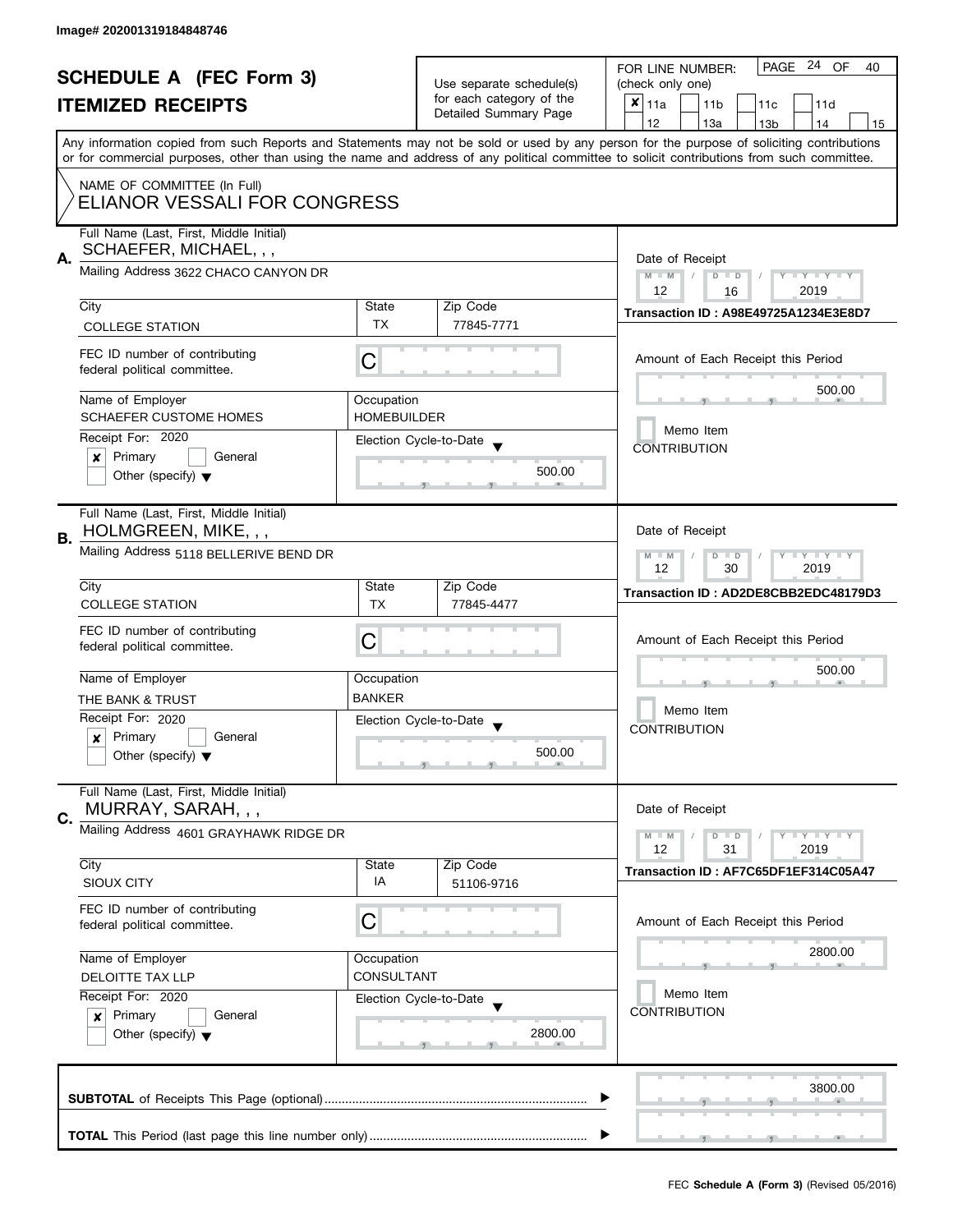|                                                                         | <b>SCHEDULE A (FEC Form 3)</b><br><b>ITEMIZED RECEIPTS</b>                                           |                        | Use separate schedule(s)<br>for each category of the<br>Detailed Summary Page | PAGE 25 OF<br>FOR LINE NUMBER:<br>40<br>(check only one)<br>$x _{11a}$<br>11 <sub>b</sub><br>11d<br>11 <sub>c</sub><br>12<br>14<br>13a<br>13 <sub>b</sub><br>15<br>Any information copied from such Reports and Statements may not be sold or used by any person for the purpose of soliciting contributions<br>or for commercial purposes, other than using the name and address of any political committee to solicit contributions from such committee. |  |  |  |  |
|-------------------------------------------------------------------------|------------------------------------------------------------------------------------------------------|------------------------|-------------------------------------------------------------------------------|------------------------------------------------------------------------------------------------------------------------------------------------------------------------------------------------------------------------------------------------------------------------------------------------------------------------------------------------------------------------------------------------------------------------------------------------------------|--|--|--|--|
|                                                                         | NAME OF COMMITTEE (In Full)<br>ELIANOR VESSALI FOR CONGRESS                                          |                        |                                                                               |                                                                                                                                                                                                                                                                                                                                                                                                                                                            |  |  |  |  |
| А.                                                                      | Full Name (Last, First, Middle Initial)<br>FRENCH, DOUGLAS, , ,<br>Mailing Address 4808 MIRAVISTA CT |                        |                                                                               | Date of Receipt<br>$M - M$<br>$\vert$ /<br>$D$ $D$<br>$Y - Y - Y - Y - Y$<br>12<br>2019<br>28                                                                                                                                                                                                                                                                                                                                                              |  |  |  |  |
|                                                                         | City                                                                                                 | State<br><b>TX</b>     | Zip Code                                                                      | Transaction ID: A4594B7D797F84F45ABF                                                                                                                                                                                                                                                                                                                                                                                                                       |  |  |  |  |
|                                                                         | <b>BRYAN</b>                                                                                         |                        | 77802-1710                                                                    |                                                                                                                                                                                                                                                                                                                                                                                                                                                            |  |  |  |  |
|                                                                         | FEC ID number of contributing<br>federal political committee.                                        | C                      |                                                                               | Amount of Each Receipt this Period<br>1500.00                                                                                                                                                                                                                                                                                                                                                                                                              |  |  |  |  |
|                                                                         | Name of Employer                                                                                     | Occupation             |                                                                               |                                                                                                                                                                                                                                                                                                                                                                                                                                                            |  |  |  |  |
|                                                                         | <b>STYLECRAFT BUILDERS</b><br>Receipt For: 2020                                                      | OWNER/CEO              |                                                                               | Memo Item                                                                                                                                                                                                                                                                                                                                                                                                                                                  |  |  |  |  |
|                                                                         | Primary<br>General<br>X                                                                              |                        | Election Cycle-to-Date                                                        | <b>CONTRIBUTION</b>                                                                                                                                                                                                                                                                                                                                                                                                                                        |  |  |  |  |
|                                                                         | Other (specify) $\blacktriangledown$                                                                 |                        | 1500.00                                                                       |                                                                                                                                                                                                                                                                                                                                                                                                                                                            |  |  |  |  |
| В.                                                                      | Full Name (Last, First, Middle Initial)<br>UMATIYA, ARIF, , ,                                        |                        |                                                                               | Date of Receipt                                                                                                                                                                                                                                                                                                                                                                                                                                            |  |  |  |  |
|                                                                         | Mailing Address 323 BERNBURG LN                                                                      |                        |                                                                               | $T - Y = T - Y$<br>$M - M$<br>D<br>$\blacksquare$<br>24<br>2019<br>12                                                                                                                                                                                                                                                                                                                                                                                      |  |  |  |  |
|                                                                         | City                                                                                                 | State                  | Zip Code                                                                      | Transaction ID: ACCB4995DBE73445C82E                                                                                                                                                                                                                                                                                                                                                                                                                       |  |  |  |  |
|                                                                         | <b>COLLEGE STATION</b>                                                                               | <b>TX</b>              | 77845-3938                                                                    |                                                                                                                                                                                                                                                                                                                                                                                                                                                            |  |  |  |  |
|                                                                         | FEC ID number of contributing<br>federal political committee.                                        | C                      |                                                                               | Amount of Each Receipt this Period                                                                                                                                                                                                                                                                                                                                                                                                                         |  |  |  |  |
|                                                                         | Name of Employer                                                                                     | Occupation             |                                                                               | 250.00                                                                                                                                                                                                                                                                                                                                                                                                                                                     |  |  |  |  |
|                                                                         | <b>MASS FAMILY INC</b>                                                                               | <b>SELF EMPLOYED</b>   |                                                                               | Memo Item                                                                                                                                                                                                                                                                                                                                                                                                                                                  |  |  |  |  |
|                                                                         | Receipt For: 2020                                                                                    |                        | Election Cycle-to-Date                                                        | <b>CONTRIBUTION</b>                                                                                                                                                                                                                                                                                                                                                                                                                                        |  |  |  |  |
|                                                                         | Primary<br>General<br>×<br>Other (specify) $\blacktriangledown$                                      |                        | 250.00                                                                        |                                                                                                                                                                                                                                                                                                                                                                                                                                                            |  |  |  |  |
| C.                                                                      | Full Name (Last, First, Middle Initial)<br>MAGRUDER, TYAN, , ,                                       |                        |                                                                               | Date of Receipt                                                                                                                                                                                                                                                                                                                                                                                                                                            |  |  |  |  |
|                                                                         | Mailing Address 6018 AUGUSTA CIR                                                                     |                        |                                                                               | $\mathbf{I}$ $\mathbf{Y}$ $\mathbf{I}$ $\mathbf{Y}$ $\mathbf{I}$ $\mathbf{Y}$<br>$M - M$<br>$D$ $D$                                                                                                                                                                                                                                                                                                                                                        |  |  |  |  |
|                                                                         | City                                                                                                 | State                  | Zip Code                                                                      | 12<br>31<br>2019                                                                                                                                                                                                                                                                                                                                                                                                                                           |  |  |  |  |
|                                                                         | <b>COLLEGE STATION</b>                                                                               | <b>TX</b>              | 77845-8984                                                                    | Transaction ID: A44571C5B9F734970B9C                                                                                                                                                                                                                                                                                                                                                                                                                       |  |  |  |  |
|                                                                         | FEC ID number of contributing<br>C<br>federal political committee.<br>Name of Employer<br>Occupation |                        |                                                                               | Amount of Each Receipt this Period                                                                                                                                                                                                                                                                                                                                                                                                                         |  |  |  |  |
|                                                                         |                                                                                                      |                        |                                                                               | 250.00                                                                                                                                                                                                                                                                                                                                                                                                                                                     |  |  |  |  |
| <b>BUILDER</b><br><b>MAGRUDER HOMES</b><br>Receipt For: 2020<br>General |                                                                                                      |                        |                                                                               |                                                                                                                                                                                                                                                                                                                                                                                                                                                            |  |  |  |  |
|                                                                         |                                                                                                      | Election Cycle-to-Date | Memo Item<br><b>CONTRIBUTION</b>                                              |                                                                                                                                                                                                                                                                                                                                                                                                                                                            |  |  |  |  |
|                                                                         | Primary<br>$\pmb{\times}$<br>Other (specify) $\blacktriangledown$                                    |                        | 250.00                                                                        |                                                                                                                                                                                                                                                                                                                                                                                                                                                            |  |  |  |  |
|                                                                         |                                                                                                      |                        |                                                                               | 2000.00                                                                                                                                                                                                                                                                                                                                                                                                                                                    |  |  |  |  |
|                                                                         | (写)                                                                                                  |                        |                                                                               |                                                                                                                                                                                                                                                                                                                                                                                                                                                            |  |  |  |  |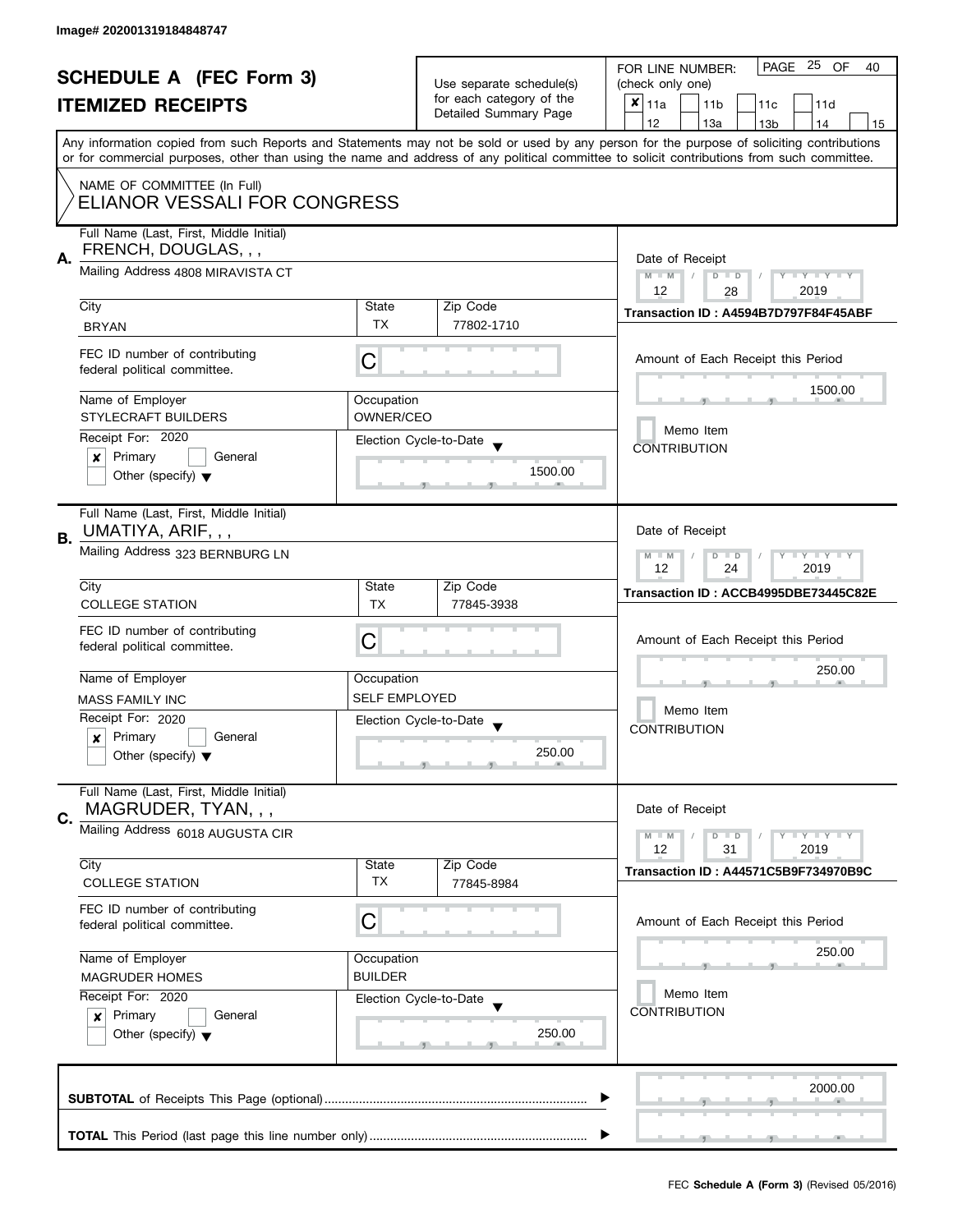| <b>SCHEDULE A (FEC Form 3)</b>                                                 |                                                                                                                                                                       |                          | PAGE 26 OF<br>FOR LINE NUMBER:<br>40              |                                                                                                                                            |  |
|--------------------------------------------------------------------------------|-----------------------------------------------------------------------------------------------------------------------------------------------------------------------|--------------------------|---------------------------------------------------|--------------------------------------------------------------------------------------------------------------------------------------------|--|
|                                                                                |                                                                                                                                                                       | Use separate schedule(s) | (check only one)                                  |                                                                                                                                            |  |
|                                                                                | <b>ITEMIZED RECEIPTS</b>                                                                                                                                              |                          | for each category of the<br>Detailed Summary Page | $x _{11a}$<br>11 <sub>b</sub><br>11c<br>11d                                                                                                |  |
|                                                                                |                                                                                                                                                                       |                          |                                                   | 12<br>13a<br>14<br>15<br>13 <sub>b</sub>                                                                                                   |  |
|                                                                                |                                                                                                                                                                       |                          |                                                   | Any information copied from such Reports and Statements may not be sold or used by any person for the purpose of soliciting contributions  |  |
|                                                                                |                                                                                                                                                                       |                          |                                                   | or for commercial purposes, other than using the name and address of any political committee to solicit contributions from such committee. |  |
|                                                                                | NAME OF COMMITTEE (In Full)                                                                                                                                           |                          |                                                   |                                                                                                                                            |  |
|                                                                                | ELIANOR VESSALI FOR CONGRESS                                                                                                                                          |                          |                                                   |                                                                                                                                            |  |
|                                                                                | Full Name (Last, First, Middle Initial)                                                                                                                               |                          |                                                   |                                                                                                                                            |  |
| А.                                                                             | GENTRY, MICHAEL, , ,                                                                                                                                                  |                          |                                                   | Date of Receipt                                                                                                                            |  |
|                                                                                | Mailing Address 1515 EMERALD PLZ                                                                                                                                      |                          |                                                   | $M - M$<br>$D$ $D$<br>$Y - Y - Y - Y - Y$                                                                                                  |  |
|                                                                                |                                                                                                                                                                       |                          |                                                   | 12<br>2019<br>31                                                                                                                           |  |
|                                                                                | City                                                                                                                                                                  | State                    | Zip Code                                          | Transaction ID: A8654267E5EE94FED85D                                                                                                       |  |
|                                                                                | <b>COLLEGE STATION</b>                                                                                                                                                | <b>TX</b>                | 77845-1515                                        |                                                                                                                                            |  |
|                                                                                | FEC ID number of contributing                                                                                                                                         |                          |                                                   |                                                                                                                                            |  |
|                                                                                | federal political committee.                                                                                                                                          | C                        |                                                   | Amount of Each Receipt this Period                                                                                                         |  |
|                                                                                |                                                                                                                                                                       |                          |                                                   | 250.00                                                                                                                                     |  |
|                                                                                | Name of Employer                                                                                                                                                      | Occupation               |                                                   |                                                                                                                                            |  |
|                                                                                | <b>WEST WEBB ALLBRITTON &amp; GENTRY</b>                                                                                                                              | <b>ATTORNEY</b>          |                                                   | Memo Item                                                                                                                                  |  |
|                                                                                | Receipt For: 2020                                                                                                                                                     |                          | Election Cycle-to-Date                            | <b>CONTRIBUTION</b>                                                                                                                        |  |
|                                                                                | Primary<br>General<br>×                                                                                                                                               |                          | 250.00                                            |                                                                                                                                            |  |
|                                                                                | Other (specify) $\blacktriangledown$                                                                                                                                  |                          |                                                   |                                                                                                                                            |  |
|                                                                                | Full Name (Last, First, Middle Initial)                                                                                                                               |                          |                                                   |                                                                                                                                            |  |
|                                                                                | HORTON, JOHN, , ,                                                                                                                                                     |                          |                                                   | Date of Receipt                                                                                                                            |  |
| В.                                                                             | Mailing Address 2231 STANLEY AVE                                                                                                                                      |                          |                                                   |                                                                                                                                            |  |
|                                                                                |                                                                                                                                                                       |                          |                                                   | $Y = Y = Y$<br>$M - M$<br>$D$ $D$<br>12<br>18<br>2019                                                                                      |  |
|                                                                                | City                                                                                                                                                                  | State                    | Zip Code                                          | Transaction ID: A3E2CF449C1A74BAD951                                                                                                       |  |
|                                                                                | FT WORTH                                                                                                                                                              | <b>TX</b>                | 76110-1839                                        |                                                                                                                                            |  |
|                                                                                | FEC ID number of contributing                                                                                                                                         |                          |                                                   |                                                                                                                                            |  |
|                                                                                | federal political committee.                                                                                                                                          | С                        |                                                   | Amount of Each Receipt this Period                                                                                                         |  |
|                                                                                |                                                                                                                                                                       |                          |                                                   | 250.00                                                                                                                                     |  |
|                                                                                | Name of Employer                                                                                                                                                      | Occupation               |                                                   |                                                                                                                                            |  |
|                                                                                | TEXAS PUBLIC POLICY FOUNDATION                                                                                                                                        | <b>MANAGER</b>           |                                                   | Memo Item                                                                                                                                  |  |
|                                                                                | Receipt For: 2020                                                                                                                                                     |                          | Election Cycle-to-Date                            | <b>CONTRIBUTION</b>                                                                                                                        |  |
|                                                                                | Primary<br>General<br>x                                                                                                                                               |                          |                                                   |                                                                                                                                            |  |
|                                                                                | Other (specify) $\blacktriangledown$                                                                                                                                  |                          | 250.00                                            |                                                                                                                                            |  |
|                                                                                | Full Name (Last, First, Middle Initial)                                                                                                                               |                          |                                                   |                                                                                                                                            |  |
|                                                                                | COOPER, CLINT, , ,                                                                                                                                                    |                          |                                                   | Date of Receipt                                                                                                                            |  |
| C.                                                                             | Mailing Address PO BOX 9444                                                                                                                                           |                          |                                                   |                                                                                                                                            |  |
|                                                                                |                                                                                                                                                                       |                          |                                                   | Y LY LY<br>$M - M$<br>$D$ $D$<br>12<br>2019<br>19                                                                                          |  |
|                                                                                | City                                                                                                                                                                  | State                    | Zip Code                                          | Transaction ID: ABAFA881C69A84B119F0                                                                                                       |  |
|                                                                                | <b>COLLEGE STATION</b>                                                                                                                                                | <b>TX</b>                | 77842-9444                                        |                                                                                                                                            |  |
|                                                                                | FEC ID number of contributing                                                                                                                                         |                          |                                                   |                                                                                                                                            |  |
|                                                                                | С<br>federal political committee.<br>Name of Employer<br>Occupation<br><b>REAL ESTATE</b><br><b>CALDWELL COMPANIES</b><br>Receipt For: 2020<br>Election Cycle-to-Date |                          |                                                   | Amount of Each Receipt this Period                                                                                                         |  |
|                                                                                |                                                                                                                                                                       |                          |                                                   | 250.00                                                                                                                                     |  |
|                                                                                |                                                                                                                                                                       |                          |                                                   |                                                                                                                                            |  |
|                                                                                |                                                                                                                                                                       |                          |                                                   | Memo Item                                                                                                                                  |  |
|                                                                                |                                                                                                                                                                       |                          |                                                   | <b>CONTRIBUTION</b>                                                                                                                        |  |
| Primary<br>General<br>$\boldsymbol{x}$<br>Other (specify) $\blacktriangledown$ |                                                                                                                                                                       | 250.00                   |                                                   |                                                                                                                                            |  |
|                                                                                |                                                                                                                                                                       |                          |                                                   |                                                                                                                                            |  |
|                                                                                |                                                                                                                                                                       |                          |                                                   |                                                                                                                                            |  |
|                                                                                |                                                                                                                                                                       |                          |                                                   | 750.00                                                                                                                                     |  |
|                                                                                |                                                                                                                                                                       |                          |                                                   |                                                                                                                                            |  |
|                                                                                |                                                                                                                                                                       |                          |                                                   |                                                                                                                                            |  |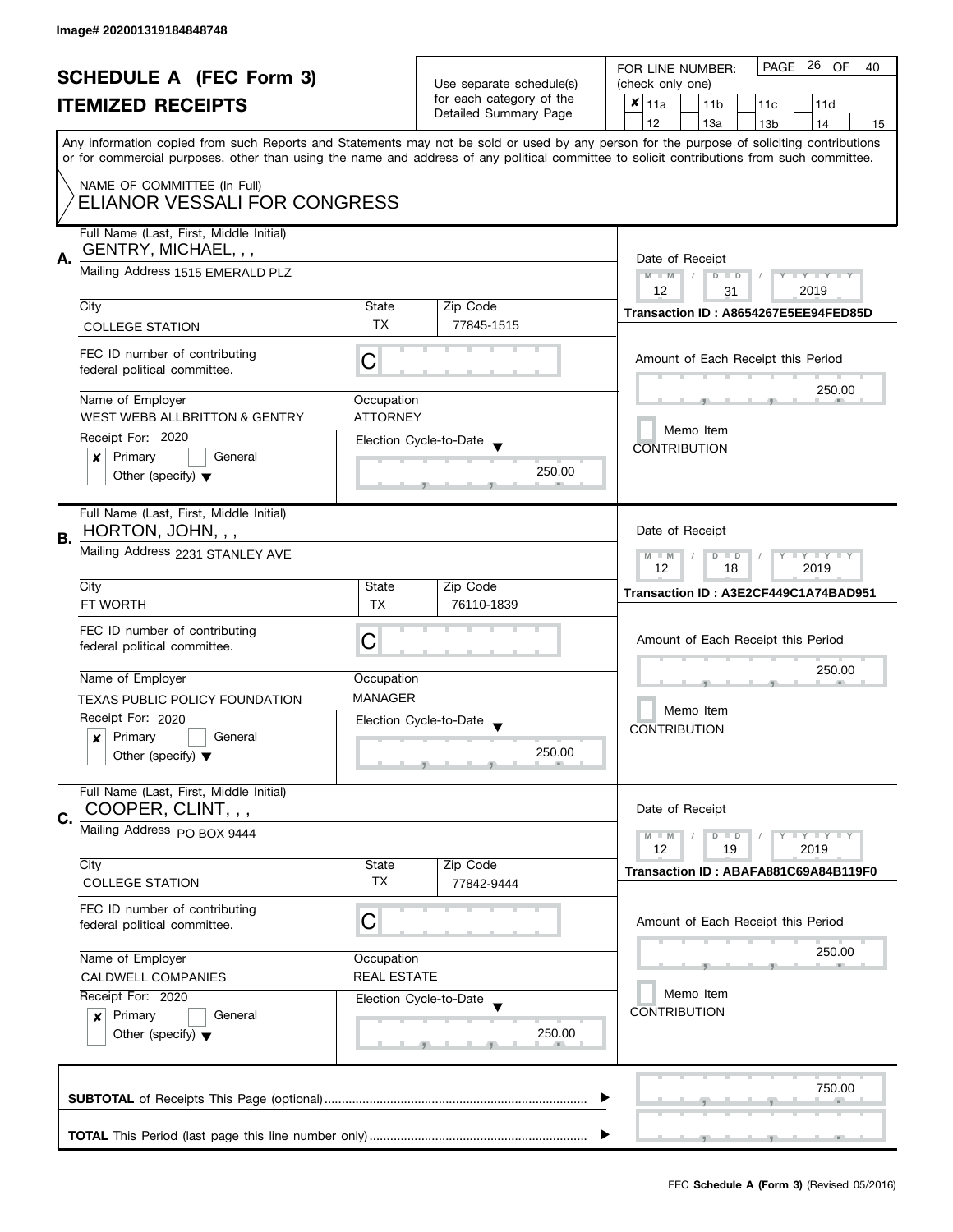| <b>SCHEDULE A (FEC Form 3)</b><br><b>ITEMIZED RECEIPTS</b>    |                                                                                                | Use separate schedule(s)<br>for each category of the              | PAGE 27 OF<br>FOR LINE NUMBER:<br>40<br>(check only one)<br>×<br>11a<br>11 <sub>b</sub><br>11c<br>11d |                                                                                                                                            |
|---------------------------------------------------------------|------------------------------------------------------------------------------------------------|-------------------------------------------------------------------|-------------------------------------------------------------------------------------------------------|--------------------------------------------------------------------------------------------------------------------------------------------|
|                                                               |                                                                                                |                                                                   | Detailed Summary Page                                                                                 | 12<br>13a<br>14<br>13 <sub>b</sub><br>15                                                                                                   |
|                                                               |                                                                                                |                                                                   |                                                                                                       | Any information copied from such Reports and Statements may not be sold or used by any person for the purpose of soliciting contributions  |
|                                                               |                                                                                                |                                                                   |                                                                                                       | or for commercial purposes, other than using the name and address of any political committee to solicit contributions from such committee. |
|                                                               | NAME OF COMMITTEE (In Full)<br>ELIANOR VESSALI FOR CONGRESS                                    |                                                                   |                                                                                                       |                                                                                                                                            |
| А.                                                            | Full Name (Last, First, Middle Initial)<br>VESSALI, PARVIZ, , ,                                |                                                                   |                                                                                                       |                                                                                                                                            |
|                                                               | Mailing Address 110 PERSHING AVE                                                               |                                                                   |                                                                                                       | Date of Receipt<br>$M - M$<br>$D$ $D$<br>$\frac{1}{2}$<br>$Y - Y - Y - Y - Y$<br>12<br>2019<br>28                                          |
|                                                               | City                                                                                           | State                                                             | Zip Code                                                                                              | Transaction ID: A05E16EA4629849608BA                                                                                                       |
|                                                               | <b>COLLEGE STATION</b>                                                                         | <b>TX</b>                                                         | 77840-3010                                                                                            |                                                                                                                                            |
|                                                               | FEC ID number of contributing<br>federal political committee.                                  | C                                                                 |                                                                                                       | Amount of Each Receipt this Period                                                                                                         |
|                                                               | Name of Employer                                                                               | Occupation                                                        |                                                                                                       | 2800.00                                                                                                                                    |
|                                                               | PARVIX VESSALI REAL ESTATE                                                                     |                                                                   | <b>REAL ESTATE BROKER</b>                                                                             | Memo Item                                                                                                                                  |
|                                                               | Receipt For: 2020<br>Primary<br>General<br>x                                                   |                                                                   | Election Cycle-to-Date                                                                                | <b>CONTRIBUTION</b>                                                                                                                        |
|                                                               | Other (specify) $\blacktriangledown$                                                           |                                                                   | 2800.00                                                                                               |                                                                                                                                            |
| В.                                                            | Full Name (Last, First, Middle Initial)<br>REKTORIK, HORACE, , ,                               |                                                                   |                                                                                                       | Date of Receipt                                                                                                                            |
|                                                               | Mailing Address 437 CHIMNEY HILL DR                                                            | $M - M$<br>$Y - Y - Y$<br>D<br>$\blacksquare$<br>29<br>2019<br>11 |                                                                                                       |                                                                                                                                            |
|                                                               | City                                                                                           | State                                                             | Zip Code                                                                                              | Transaction ID: AE4124C43E47D4BDAB54                                                                                                       |
|                                                               | <b>COLLEGE STATION</b>                                                                         | TX                                                                | 77840-5800                                                                                            |                                                                                                                                            |
|                                                               | FEC ID number of contributing<br>federal political committee.                                  | С                                                                 |                                                                                                       | Amount of Each Receipt this Period                                                                                                         |
|                                                               | Name of Employer                                                                               | Occupation                                                        |                                                                                                       | 2800.00                                                                                                                                    |
|                                                               | <b>RETIRED</b>                                                                                 | <b>RETIRED</b>                                                    |                                                                                                       |                                                                                                                                            |
|                                                               | Receipt For: 2020                                                                              |                                                                   | Election Cycle-to-Date                                                                                | Memo Item                                                                                                                                  |
|                                                               | Primary<br>General<br>×                                                                        |                                                                   |                                                                                                       | <b>CONTRIBUTION</b>                                                                                                                        |
|                                                               | Other (specify) $\blacktriangledown$                                                           |                                                                   | 2800.00<br>__                                                                                         |                                                                                                                                            |
| C.                                                            | Full Name (Last, First, Middle Initial)<br>KUHN, ANDREA, , ,                                   |                                                                   |                                                                                                       | Date of Receipt                                                                                                                            |
|                                                               | Mailing Address 1536 N ARTESIAN AVE                                                            |                                                                   |                                                                                                       | $\bot$ $\gamma$ $\bot$ $\gamma$ $\bot$ $\gamma$<br>$M - M$<br>$D$ $D$                                                                      |
|                                                               |                                                                                                |                                                                   |                                                                                                       | 12<br>2019<br>31                                                                                                                           |
|                                                               | City<br><b>CHICAGO</b>                                                                         | State<br>IL                                                       | Zip Code<br>60622-1750                                                                                | Transaction ID: A73FCB86AF0544AFE987                                                                                                       |
| FEC ID number of contributing<br>federal political committee. |                                                                                                | C                                                                 |                                                                                                       | Amount of Each Receipt this Period                                                                                                         |
|                                                               | Name of Employer<br>Occupation<br><b>MANAGER</b><br><b>KASTLE SYSTEMS</b><br>Receipt For: 2020 |                                                                   |                                                                                                       | 250.00                                                                                                                                     |
|                                                               |                                                                                                |                                                                   |                                                                                                       |                                                                                                                                            |
|                                                               |                                                                                                |                                                                   | Election Cycle-to-Date                                                                                | Memo Item                                                                                                                                  |
| Primary<br>General<br>$\boldsymbol{x}$                        |                                                                                                | 250.00                                                            | <b>CONTRIBUTION</b>                                                                                   |                                                                                                                                            |
|                                                               | Other (specify) $\blacktriangledown$                                                           |                                                                   |                                                                                                       |                                                                                                                                            |
|                                                               |                                                                                                |                                                                   |                                                                                                       | 5850.00                                                                                                                                    |
|                                                               |                                                                                                |                                                                   |                                                                                                       | $-9$                                                                                                                                       |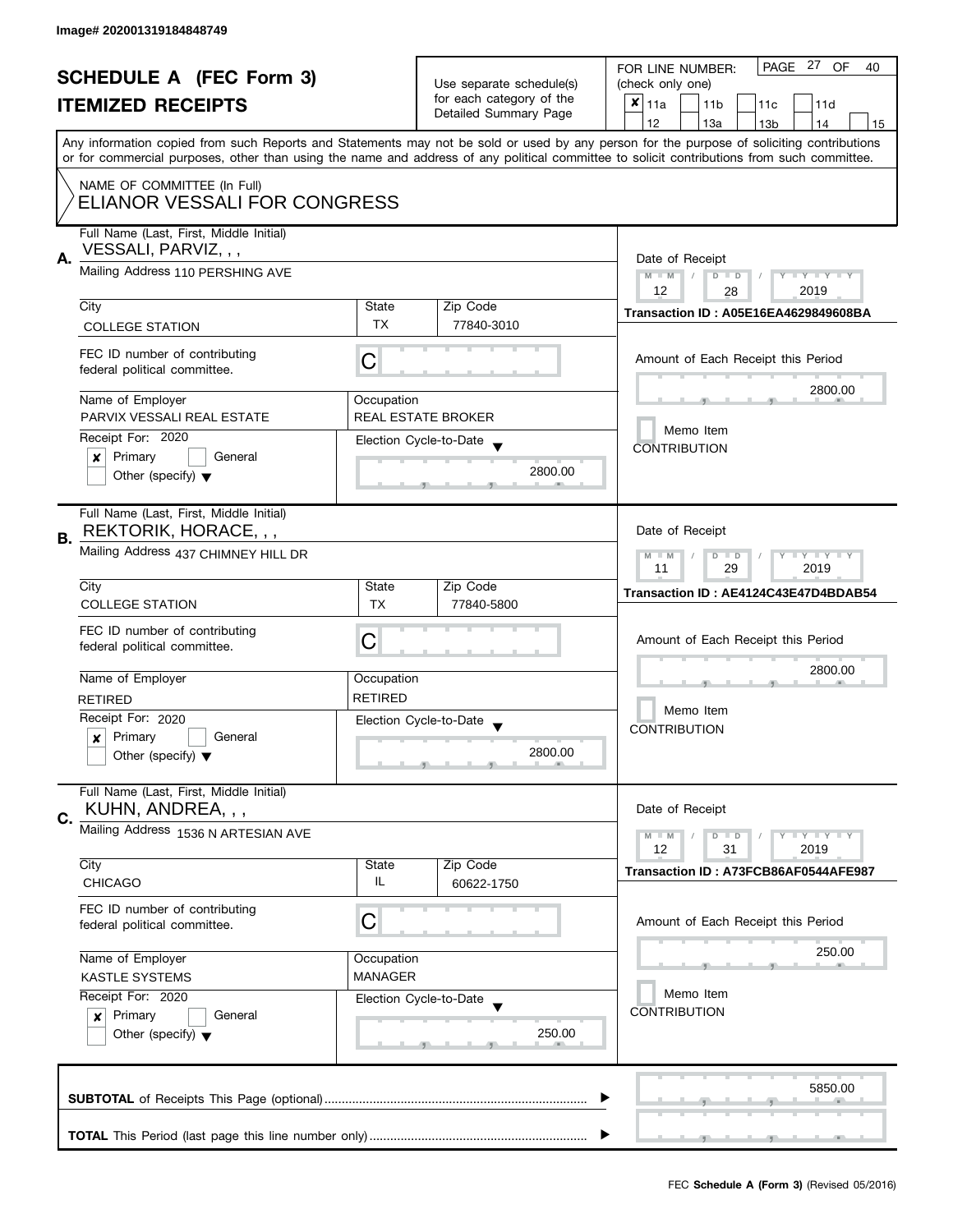| <b>SCHEDULE A (FEC Form 3)</b>                                     |                                                                                                                                     | Use separate schedule(s)<br>for each category of the                             | PAGE 28 OF<br>FOR LINE NUMBER:<br>40<br>(check only one) |                                                                                                                                                                                                                                                                                         |  |  |  |  |  |
|--------------------------------------------------------------------|-------------------------------------------------------------------------------------------------------------------------------------|----------------------------------------------------------------------------------|----------------------------------------------------------|-----------------------------------------------------------------------------------------------------------------------------------------------------------------------------------------------------------------------------------------------------------------------------------------|--|--|--|--|--|
|                                                                    | <b>ITEMIZED RECEIPTS</b>                                                                                                            |                                                                                  | Detailed Summary Page                                    | $x _{11a}$<br>11 <sub>b</sub><br>11c<br>11d                                                                                                                                                                                                                                             |  |  |  |  |  |
|                                                                    |                                                                                                                                     |                                                                                  |                                                          | 12<br>13a<br>13 <sub>b</sub><br>14<br>15                                                                                                                                                                                                                                                |  |  |  |  |  |
|                                                                    |                                                                                                                                     |                                                                                  |                                                          | Any information copied from such Reports and Statements may not be sold or used by any person for the purpose of soliciting contributions<br>or for commercial purposes, other than using the name and address of any political committee to solicit contributions from such committee. |  |  |  |  |  |
|                                                                    | NAME OF COMMITTEE (In Full)<br>ELIANOR VESSALI FOR CONGRESS                                                                         |                                                                                  |                                                          |                                                                                                                                                                                                                                                                                         |  |  |  |  |  |
|                                                                    | Full Name (Last, First, Middle Initial)<br>MAREDIA, SULTANA, , ,                                                                    |                                                                                  |                                                          | Date of Receipt                                                                                                                                                                                                                                                                         |  |  |  |  |  |
| А.                                                                 | Mailing Address 5409 SAINT ANDREWS DR                                                                                               |                                                                                  |                                                          |                                                                                                                                                                                                                                                                                         |  |  |  |  |  |
|                                                                    | City                                                                                                                                | State                                                                            | Zip Code                                                 | 24<br>Transaction ID: ABDA85335419D4E4EB9D                                                                                                                                                                                                                                              |  |  |  |  |  |
|                                                                    | <b>COLLEGE STATION</b>                                                                                                              | TX                                                                               | 77845-1947                                               |                                                                                                                                                                                                                                                                                         |  |  |  |  |  |
|                                                                    | FEC ID number of contributing<br>federal political committee.                                                                       | C                                                                                |                                                          | Amount of Each Receipt this Period                                                                                                                                                                                                                                                      |  |  |  |  |  |
|                                                                    | Name of Employer                                                                                                                    | Occupation                                                                       |                                                          | 500.00                                                                                                                                                                                                                                                                                  |  |  |  |  |  |
|                                                                    | <b>AURORA RETAIL</b>                                                                                                                | <b>OWNER</b>                                                                     |                                                          |                                                                                                                                                                                                                                                                                         |  |  |  |  |  |
|                                                                    | Receipt For: 2020                                                                                                                   |                                                                                  | Election Cycle-to-Date                                   | Memo Item                                                                                                                                                                                                                                                                               |  |  |  |  |  |
|                                                                    | Primary<br>General<br>X                                                                                                             |                                                                                  |                                                          | <b>CONTRIBUTION</b>                                                                                                                                                                                                                                                                     |  |  |  |  |  |
|                                                                    | Other (specify) $\blacktriangledown$                                                                                                |                                                                                  | 500.00                                                   |                                                                                                                                                                                                                                                                                         |  |  |  |  |  |
| В.                                                                 | Full Name (Last, First, Middle Initial)<br>FRENCH, RANDY, , ,                                                                       |                                                                                  |                                                          | Date of Receipt                                                                                                                                                                                                                                                                         |  |  |  |  |  |
|                                                                    | Mailing Address 4711 MIRAMONT CIR                                                                                                   | $\bot$ Y $\bot$ Y $\bot$ Y<br>$M - M$<br>D<br>$\blacksquare$<br>24<br>12<br>2019 |                                                          |                                                                                                                                                                                                                                                                                         |  |  |  |  |  |
|                                                                    | City                                                                                                                                | State                                                                            | Zip Code                                                 | Transaction ID: A632B4A833C174D629B6                                                                                                                                                                                                                                                    |  |  |  |  |  |
|                                                                    | <b>BRYAN</b>                                                                                                                        | <b>TX</b>                                                                        | 77802-1709                                               |                                                                                                                                                                                                                                                                                         |  |  |  |  |  |
|                                                                    | FEC ID number of contributing<br>federal political committee.                                                                       | C                                                                                |                                                          | Amount of Each Receipt this Period                                                                                                                                                                                                                                                      |  |  |  |  |  |
|                                                                    | Name of Employer                                                                                                                    | Occupation                                                                       |                                                          | 1500.00                                                                                                                                                                                                                                                                                 |  |  |  |  |  |
|                                                                    | <b>STYLE CRAFT HOMES</b>                                                                                                            | <b>OWNER</b>                                                                     |                                                          |                                                                                                                                                                                                                                                                                         |  |  |  |  |  |
|                                                                    | Receipt For: 2020                                                                                                                   |                                                                                  | Election Cycle-to-Date                                   | Memo Item                                                                                                                                                                                                                                                                               |  |  |  |  |  |
|                                                                    | Primary<br>General<br>×                                                                                                             |                                                                                  |                                                          | <b>CONTRIBUTION</b>                                                                                                                                                                                                                                                                     |  |  |  |  |  |
|                                                                    | Other (specify) $\blacktriangledown$                                                                                                |                                                                                  | 1500.00                                                  |                                                                                                                                                                                                                                                                                         |  |  |  |  |  |
| C.                                                                 | Full Name (Last, First, Middle Initial)<br>LEMONS, RICK, , ,                                                                        |                                                                                  |                                                          | Date of Receipt                                                                                                                                                                                                                                                                         |  |  |  |  |  |
|                                                                    | Mailing Address 301 SOPHIA LN                                                                                                       |                                                                                  |                                                          | $M - M$<br>$\bot$ $\gamma$ $\bot$ $\gamma$ $\bot$ $\gamma$<br>$D$ $D$<br>12<br>28<br>2019                                                                                                                                                                                               |  |  |  |  |  |
|                                                                    | City                                                                                                                                | State                                                                            | Zip Code                                                 | Transaction ID: A3416C3B00AED403798D                                                                                                                                                                                                                                                    |  |  |  |  |  |
|                                                                    | <b>COLLEGE STATION</b>                                                                                                              | TX                                                                               | 77845-6312                                               |                                                                                                                                                                                                                                                                                         |  |  |  |  |  |
| FEC ID number of contributing<br>C<br>federal political committee. |                                                                                                                                     |                                                                                  |                                                          | Amount of Each Receipt this Period                                                                                                                                                                                                                                                      |  |  |  |  |  |
|                                                                    | Name of Employer<br>Occupation<br><b>LKG</b><br>Receipt For: 2020<br>Election Cycle-to-Date<br>Primary<br>General<br>$\pmb{\times}$ |                                                                                  | REAL ESTATE BROKER                                       | 250.00                                                                                                                                                                                                                                                                                  |  |  |  |  |  |
|                                                                    |                                                                                                                                     |                                                                                  |                                                          | Memo Item                                                                                                                                                                                                                                                                               |  |  |  |  |  |
|                                                                    |                                                                                                                                     |                                                                                  |                                                          | <b>CONTRIBUTION</b>                                                                                                                                                                                                                                                                     |  |  |  |  |  |
|                                                                    | Other (specify) $\blacktriangledown$                                                                                                |                                                                                  | 250.00                                                   |                                                                                                                                                                                                                                                                                         |  |  |  |  |  |
|                                                                    | 2250.00                                                                                                                             |                                                                                  |                                                          |                                                                                                                                                                                                                                                                                         |  |  |  |  |  |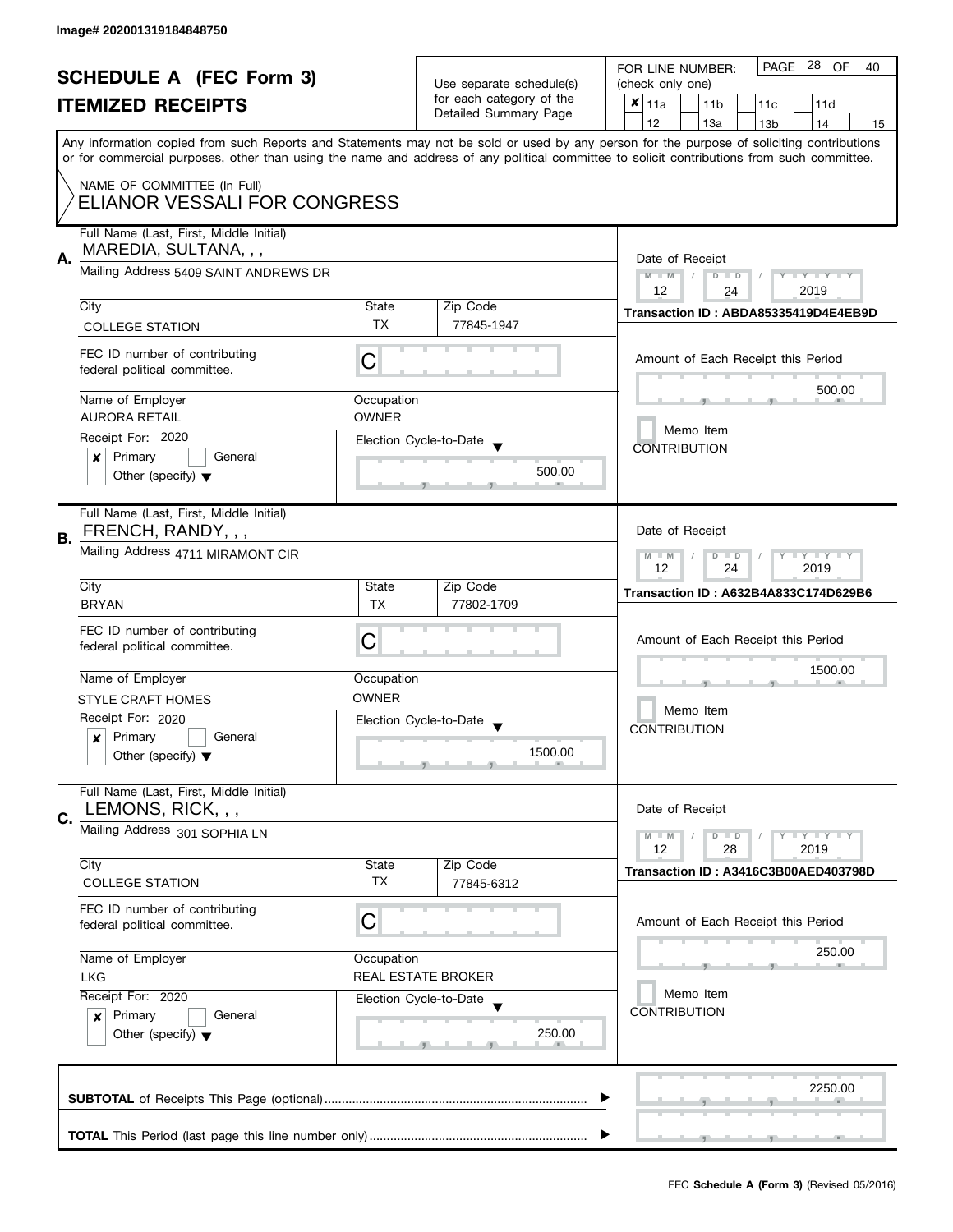| <b>SCHEDULE A (FEC Form 3)</b><br><b>ITEMIZED RECEIPTS</b> |                                                                                |                                                                                               | Use separate schedule(s)<br>for each category of the | PAGE 29 OF<br>40<br>FOR LINE NUMBER:<br>(check only one)<br>$x _{11a}$<br>11 <sub>b</sub><br>11 <sub>c</sub><br>11d                        |
|------------------------------------------------------------|--------------------------------------------------------------------------------|-----------------------------------------------------------------------------------------------|------------------------------------------------------|--------------------------------------------------------------------------------------------------------------------------------------------|
|                                                            |                                                                                |                                                                                               | Detailed Summary Page                                | 12<br>13a<br>13 <sub>b</sub><br>14<br>15                                                                                                   |
|                                                            |                                                                                |                                                                                               |                                                      | Any information copied from such Reports and Statements may not be sold or used by any person for the purpose of soliciting contributions  |
|                                                            |                                                                                |                                                                                               |                                                      | or for commercial purposes, other than using the name and address of any political committee to solicit contributions from such committee. |
|                                                            | NAME OF COMMITTEE (In Full)<br>ELIANOR VESSALI FOR CONGRESS                    |                                                                                               |                                                      |                                                                                                                                            |
|                                                            |                                                                                |                                                                                               |                                                      |                                                                                                                                            |
|                                                            | Full Name (Last, First, Middle Initial)<br>CANDLEWOOD SUITES ALINA HOSPITALITY |                                                                                               |                                                      |                                                                                                                                            |
| А.                                                         | Mailing Address 3021 PLAZA CENTRE CT                                           |                                                                                               |                                                      | Date of Receipt                                                                                                                            |
|                                                            |                                                                                |                                                                                               |                                                      | $M - M$<br>$\blacksquare$<br>$D$ $D$<br>$Y - Y - Y - Y - Y$<br>12<br>2019<br>24                                                            |
|                                                            | City                                                                           | State                                                                                         | Zip Code                                             | Transaction ID: A42EC2BDADC5845EB931                                                                                                       |
|                                                            | <b>BRYAN</b>                                                                   | <b>TX</b>                                                                                     | 77802-1429                                           |                                                                                                                                            |
|                                                            | FEC ID number of contributing<br>federal political committee.                  | С                                                                                             |                                                      | Amount of Each Receipt this Period                                                                                                         |
|                                                            |                                                                                |                                                                                               |                                                      | 250.00                                                                                                                                     |
|                                                            | Name of Employer                                                               | Occupation                                                                                    |                                                      |                                                                                                                                            |
|                                                            | Receipt For: 2020                                                              |                                                                                               | Election Cycle-to-Date                               | Memo Item                                                                                                                                  |
|                                                            | Primary<br>General<br>x                                                        |                                                                                               |                                                      | <b>CONTRIBUTION</b>                                                                                                                        |
|                                                            | Other (specify) $\blacktriangledown$                                           |                                                                                               | 250.00                                               |                                                                                                                                            |
|                                                            |                                                                                |                                                                                               |                                                      |                                                                                                                                            |
| В.                                                         | Full Name (Last, First, Middle Initial)<br>HUSSEIN, MICHAEL, , ,               |                                                                                               |                                                      | Date of Receipt                                                                                                                            |
|                                                            | Mailing Address 3021 PLAZA CENTRE CT                                           | $\bot$ $\gamma$ $\bot$ $\gamma$ $\bot$ $\gamma$<br>$M - M$<br>D<br>$\Box$<br>12<br>24<br>2019 |                                                      |                                                                                                                                            |
|                                                            | City                                                                           | State                                                                                         | Zip Code                                             | Transaction ID: A2DAE3D0078F74F549AF                                                                                                       |
|                                                            | <b>BRYAN</b>                                                                   | <b>TX</b>                                                                                     | 77802-1429                                           |                                                                                                                                            |
|                                                            | FEC ID number of contributing<br>federal political committee.                  | Amount of Each Receipt this Period                                                            |                                                      |                                                                                                                                            |
|                                                            | Name of Employer                                                               | Occupation                                                                                    |                                                      | 250.00                                                                                                                                     |
|                                                            | CANDLE WOOD SUITES ALINA HOSPITALITY                                           | <b>OWNER</b>                                                                                  |                                                      |                                                                                                                                            |
|                                                            | Receipt For: 2020                                                              |                                                                                               | Election Cycle-to-Date                               | Memo Item<br>×                                                                                                                             |
|                                                            | Primary<br>General<br>x                                                        |                                                                                               |                                                      | <b>CONTRIBUTION</b>                                                                                                                        |
|                                                            | Other (specify) $\blacktriangledown$                                           |                                                                                               | 500.00                                               | PARTNERSHIP: CANDLEWOOD SUITES ALINA<br><b>HOSPITALITY</b>                                                                                 |
|                                                            | Full Name (Last, First, Middle Initial)                                        |                                                                                               |                                                      |                                                                                                                                            |
| C.                                                         |                                                                                |                                                                                               |                                                      | Date of Receipt                                                                                                                            |
|                                                            | Mailing Address                                                                |                                                                                               |                                                      | $Y + Y$<br>$\mathbb{F}$ Y<br>D                                                                                                             |
|                                                            | City                                                                           | State                                                                                         | Zip Code                                             |                                                                                                                                            |
|                                                            |                                                                                |                                                                                               |                                                      |                                                                                                                                            |
|                                                            | FEC ID number of contributing<br>federal political committee.                  | C                                                                                             |                                                      | Amount of Each Receipt this Period                                                                                                         |
|                                                            | Name of Employer                                                               | Occupation                                                                                    |                                                      |                                                                                                                                            |
|                                                            | Receipt For:                                                                   |                                                                                               |                                                      | Memo Item                                                                                                                                  |
|                                                            | Primary<br>General                                                             |                                                                                               | Election Cycle-to-Date                               |                                                                                                                                            |
|                                                            | Other (specify) $\blacktriangledown$                                           |                                                                                               | m.                                                   |                                                                                                                                            |
|                                                            |                                                                                |                                                                                               |                                                      | 250.00                                                                                                                                     |
|                                                            |                                                                                |                                                                                               |                                                      | 60900.00                                                                                                                                   |
|                                                            |                                                                                |                                                                                               |                                                      |                                                                                                                                            |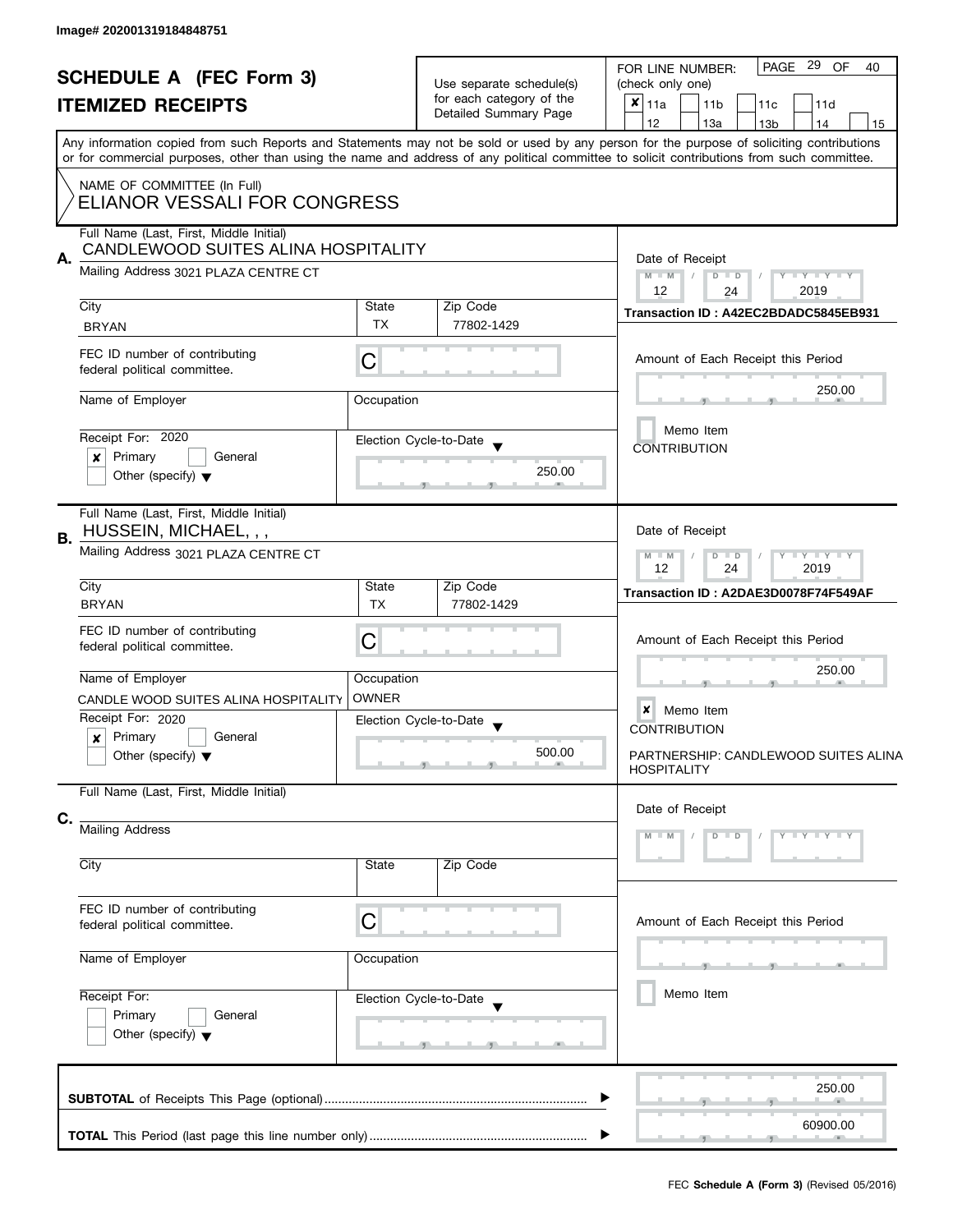| <b>SCHEDULE A (FEC Form 3)</b>                                                   |                                                             | Use separate schedule(s)<br>for each category of the | PAGE 30 OF<br>40<br>FOR LINE NUMBER:<br>(check only one)                                                                                                                                                                                                                                                                      |  |  |
|----------------------------------------------------------------------------------|-------------------------------------------------------------|------------------------------------------------------|-------------------------------------------------------------------------------------------------------------------------------------------------------------------------------------------------------------------------------------------------------------------------------------------------------------------------------|--|--|
| <b>ITEMIZED RECEIPTS</b>                                                         |                                                             | Detailed Summary Page                                | $x _{11c}$<br>11a<br>11 <sub>b</sub><br>11d<br>12                                                                                                                                                                                                                                                                             |  |  |
|                                                                                  |                                                             |                                                      | 13a<br>13 <sub>b</sub><br>14<br>15<br>Any information copied from such Reports and Statements may not be sold or used by any person for the purpose of soliciting contributions<br>or for commercial purposes, other than using the name and address of any political committee to solicit contributions from such committee. |  |  |
| NAME OF COMMITTEE (In Full)<br>ELIANOR VESSALI FOR CONGRESS                      |                                                             |                                                      |                                                                                                                                                                                                                                                                                                                               |  |  |
| Full Name (Last, First, Middle Initial)<br><b>TEXANS FOR CHARLES SCHWERTNER</b>  |                                                             |                                                      | Date of Receipt                                                                                                                                                                                                                                                                                                               |  |  |
| Mailing Address PO BOX 2448                                                      |                                                             |                                                      | $M$ $M$ $N$<br>$D$ $D$<br>$Y - Y - Y - Y - Y$<br>12<br>2019<br>28                                                                                                                                                                                                                                                             |  |  |
| City<br><b>GEORGETOWN</b>                                                        | State<br><b>TX</b>                                          | Zip Code<br>78627-2448                               | Transaction ID: AAD1A3EC2B6684DABB73                                                                                                                                                                                                                                                                                          |  |  |
| FEC ID number of contributing<br>federal political committee.                    | C                                                           |                                                      | Amount of Each Receipt this Period                                                                                                                                                                                                                                                                                            |  |  |
| Name of Employer                                                                 | Occupation                                                  |                                                      | 1000.00                                                                                                                                                                                                                                                                                                                       |  |  |
| Receipt For: 2020<br>Primary<br>General<br>×                                     |                                                             | Election Cycle-to-Date                               | Memo Item<br>CONTRIBUTION-FEDERALLY PERMISSIBLE FUNDS                                                                                                                                                                                                                                                                         |  |  |
| Other (specify) $\blacktriangledown$                                             |                                                             | 1000.00                                              |                                                                                                                                                                                                                                                                                                                               |  |  |
| Full Name (Last, First, Middle Initial)<br><b>BILL FLORES FOR CONGRESS</b><br>В. | Date of Receipt                                             |                                                      |                                                                                                                                                                                                                                                                                                                               |  |  |
| Mailing Address PO BOX 6207                                                      |                                                             |                                                      | $M - M$<br>$\bot$ $\gamma$ $\bot$ $\gamma$ $\bot$ $\gamma$<br>D<br>$\Box$<br>12<br>31<br>2019                                                                                                                                                                                                                                 |  |  |
| City<br><b>BRYAN</b>                                                             | State<br><b>TX</b>                                          | Zip Code<br>77805-6207                               | Transaction ID: A86FB1D863D164FB8827                                                                                                                                                                                                                                                                                          |  |  |
| FEC ID number of contributing<br>federal political committee.                    | Amount of Each Receipt this Period                          |                                                      |                                                                                                                                                                                                                                                                                                                               |  |  |
| Name of Employer                                                                 | Occupation                                                  |                                                      | 2000.00                                                                                                                                                                                                                                                                                                                       |  |  |
| Receipt For: 2020                                                                |                                                             | Election Cycle-to-Date                               | Memo Item<br><b>CONTRIBUTION</b>                                                                                                                                                                                                                                                                                              |  |  |
| Primary<br>General<br>×<br>Other (specify) $\blacktriangledown$                  |                                                             | 2000.00                                              |                                                                                                                                                                                                                                                                                                                               |  |  |
| Full Name (Last, First, Middle Initial)                                          |                                                             |                                                      |                                                                                                                                                                                                                                                                                                                               |  |  |
| C.<br>Mailing Address                                                            | Date of Receipt<br>$\overline{\phantom{a}}$<br>$\mathbf{Y}$ |                                                      |                                                                                                                                                                                                                                                                                                                               |  |  |
| City                                                                             | State                                                       | Zip Code                                             |                                                                                                                                                                                                                                                                                                                               |  |  |
| FEC ID number of contributing<br>federal political committee.                    | C                                                           |                                                      | Amount of Each Receipt this Period                                                                                                                                                                                                                                                                                            |  |  |
| Name of Employer                                                                 |                                                             |                                                      |                                                                                                                                                                                                                                                                                                                               |  |  |
| Receipt For:<br>Primary<br>General<br>Other (specify) $\blacktriangledown$       |                                                             | Election Cycle-to-Date<br>$-9$                       | Memo Item                                                                                                                                                                                                                                                                                                                     |  |  |
|                                                                                  |                                                             |                                                      | 3000.00                                                                                                                                                                                                                                                                                                                       |  |  |
|                                                                                  |                                                             |                                                      | 3000.00                                                                                                                                                                                                                                                                                                                       |  |  |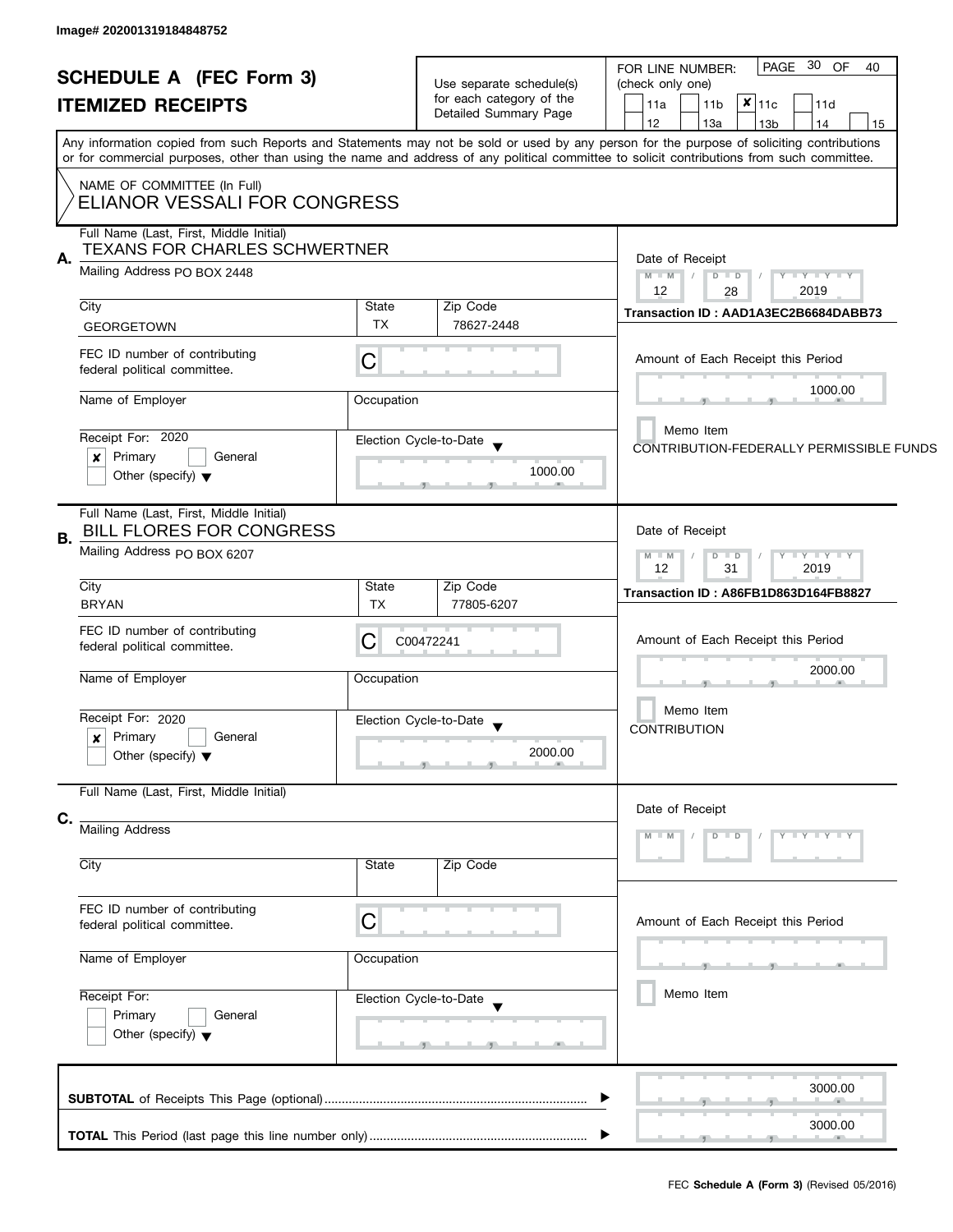| <b>SCHEDULE A (FEC Form 3)</b>                              |                              | Use separate schedule(s) | PAGE 31 OF<br>FOR LINE NUMBER:<br>40                                                                                                                                                                                                                                                    |  |  |  |
|-------------------------------------------------------------|------------------------------|--------------------------|-----------------------------------------------------------------------------------------------------------------------------------------------------------------------------------------------------------------------------------------------------------------------------------------|--|--|--|
|                                                             |                              | for each category of the | (check only one)                                                                                                                                                                                                                                                                        |  |  |  |
| <b>ITEMIZED RECEIPTS</b>                                    |                              | Detailed Summary Page    | 11a<br>11d<br>11 <sub>b</sub><br>11c                                                                                                                                                                                                                                                    |  |  |  |
|                                                             |                              |                          | $\pmb{\times}$<br>12<br>13a<br>13 <sub>b</sub><br>14<br>15                                                                                                                                                                                                                              |  |  |  |
|                                                             |                              |                          | Any information copied from such Reports and Statements may not be sold or used by any person for the purpose of soliciting contributions<br>or for commercial purposes, other than using the name and address of any political committee to solicit contributions from such committee. |  |  |  |
|                                                             |                              |                          |                                                                                                                                                                                                                                                                                         |  |  |  |
| NAME OF COMMITTEE (In Full)<br>ELIANOR VESSALI FOR CONGRESS |                              |                          |                                                                                                                                                                                                                                                                                         |  |  |  |
| Full Name (Last, First, Middle Initial)                     |                              |                          |                                                                                                                                                                                                                                                                                         |  |  |  |
| VESSALI, ELIANOR, , ,                                       |                              |                          |                                                                                                                                                                                                                                                                                         |  |  |  |
| А.<br>Mailing Address PO BOX 11171                          |                              |                          | Date of Receipt                                                                                                                                                                                                                                                                         |  |  |  |
|                                                             |                              |                          | $M - M$<br>$\sqrt{2}$<br>$D$ $D$<br>$Y - Y - Y - Y - Y$<br>11<br>2019<br>29                                                                                                                                                                                                             |  |  |  |
| City                                                        | State                        | Zip Code                 |                                                                                                                                                                                                                                                                                         |  |  |  |
| <b>COLLEGE STATION</b>                                      | <b>TX</b>                    | 77842-1171               | Transaction ID: A1B5FA7DE039D42499DC                                                                                                                                                                                                                                                    |  |  |  |
|                                                             |                              |                          |                                                                                                                                                                                                                                                                                         |  |  |  |
| FEC ID number of contributing                               | C                            | H0TX17179                | Amount of Each Receipt this Period                                                                                                                                                                                                                                                      |  |  |  |
| federal political committee.                                |                              |                          |                                                                                                                                                                                                                                                                                         |  |  |  |
| Name of Employer                                            | Occupation                   |                          | 25000.00                                                                                                                                                                                                                                                                                |  |  |  |
| ELIANOR VESSALI FOR CONGRESS                                | <b>CANDIDATE</b>             |                          |                                                                                                                                                                                                                                                                                         |  |  |  |
| Receipt For: 2020                                           |                              |                          | Memo Item                                                                                                                                                                                                                                                                               |  |  |  |
| Primary<br>General<br>x                                     |                              | Election Cycle-to-Date   | <b>LOAN FROM CANDIDATE</b>                                                                                                                                                                                                                                                              |  |  |  |
| Other (specify) $\blacktriangledown$                        |                              | 25000.00                 |                                                                                                                                                                                                                                                                                         |  |  |  |
|                                                             |                              |                          |                                                                                                                                                                                                                                                                                         |  |  |  |
| Full Name (Last, First, Middle Initial)                     |                              |                          |                                                                                                                                                                                                                                                                                         |  |  |  |
| VESSALI, ELIANOR, , ,                                       |                              |                          | Date of Receipt                                                                                                                                                                                                                                                                         |  |  |  |
| В.                                                          |                              |                          | $\bot$ $\gamma$ $\bot$ $\gamma$ $\bot$ $\gamma$<br>$M - M$<br>$D$ $D$                                                                                                                                                                                                                   |  |  |  |
|                                                             | Mailing Address PO BOX 11171 |                          |                                                                                                                                                                                                                                                                                         |  |  |  |
| City                                                        | State                        | Zip Code                 | 12<br>28<br>2019                                                                                                                                                                                                                                                                        |  |  |  |
| <b>COLLEGE STATION</b>                                      | <b>TX</b>                    | 77842-1171               | Transaction ID: AA9C03BFE69CD4FDCA7F                                                                                                                                                                                                                                                    |  |  |  |
|                                                             |                              |                          |                                                                                                                                                                                                                                                                                         |  |  |  |
| FEC ID number of contributing                               | С                            | H0TX17179                | Amount of Each Receipt this Period                                                                                                                                                                                                                                                      |  |  |  |
| federal political committee.                                |                              |                          |                                                                                                                                                                                                                                                                                         |  |  |  |
| Name of Employer                                            | Occupation                   |                          | 25000.00                                                                                                                                                                                                                                                                                |  |  |  |
| ELIANOR VESSALI FOR CONGRESS                                | <b>CANDIDATE</b>             |                          |                                                                                                                                                                                                                                                                                         |  |  |  |
| Receipt For: 2020                                           |                              |                          | Memo Item                                                                                                                                                                                                                                                                               |  |  |  |
| Primary<br>General<br>x                                     |                              | Election Cycle-to-Date   | <b>LOAN FROM CANDIDATE</b>                                                                                                                                                                                                                                                              |  |  |  |
| Other (specify) $\blacktriangledown$                        |                              | 50000.00                 |                                                                                                                                                                                                                                                                                         |  |  |  |
|                                                             |                              |                          |                                                                                                                                                                                                                                                                                         |  |  |  |
| Full Name (Last, First, Middle Initial)                     |                              |                          |                                                                                                                                                                                                                                                                                         |  |  |  |
|                                                             |                              |                          | Date of Receipt                                                                                                                                                                                                                                                                         |  |  |  |
| C.<br>Mailing Address                                       |                              |                          |                                                                                                                                                                                                                                                                                         |  |  |  |
|                                                             |                              |                          |                                                                                                                                                                                                                                                                                         |  |  |  |
| City                                                        | State                        | Zip Code                 |                                                                                                                                                                                                                                                                                         |  |  |  |
|                                                             |                              |                          |                                                                                                                                                                                                                                                                                         |  |  |  |
| FEC ID number of contributing                               |                              |                          |                                                                                                                                                                                                                                                                                         |  |  |  |
| federal political committee.                                | C                            |                          | Amount of Each Receipt this Period                                                                                                                                                                                                                                                      |  |  |  |
|                                                             |                              |                          |                                                                                                                                                                                                                                                                                         |  |  |  |
| Name of Employer                                            | Occupation                   |                          |                                                                                                                                                                                                                                                                                         |  |  |  |
|                                                             |                              |                          |                                                                                                                                                                                                                                                                                         |  |  |  |
| Receipt For:                                                |                              | Election Cycle-to-Date   | Memo Item                                                                                                                                                                                                                                                                               |  |  |  |
| Primary<br>General                                          |                              |                          |                                                                                                                                                                                                                                                                                         |  |  |  |
| Other (specify) $\blacktriangledown$                        |                              |                          |                                                                                                                                                                                                                                                                                         |  |  |  |
|                                                             |                              |                          |                                                                                                                                                                                                                                                                                         |  |  |  |
|                                                             |                              |                          |                                                                                                                                                                                                                                                                                         |  |  |  |
|                                                             |                              |                          | 50000.00                                                                                                                                                                                                                                                                                |  |  |  |
|                                                             |                              |                          |                                                                                                                                                                                                                                                                                         |  |  |  |
|                                                             |                              |                          | 50000.00                                                                                                                                                                                                                                                                                |  |  |  |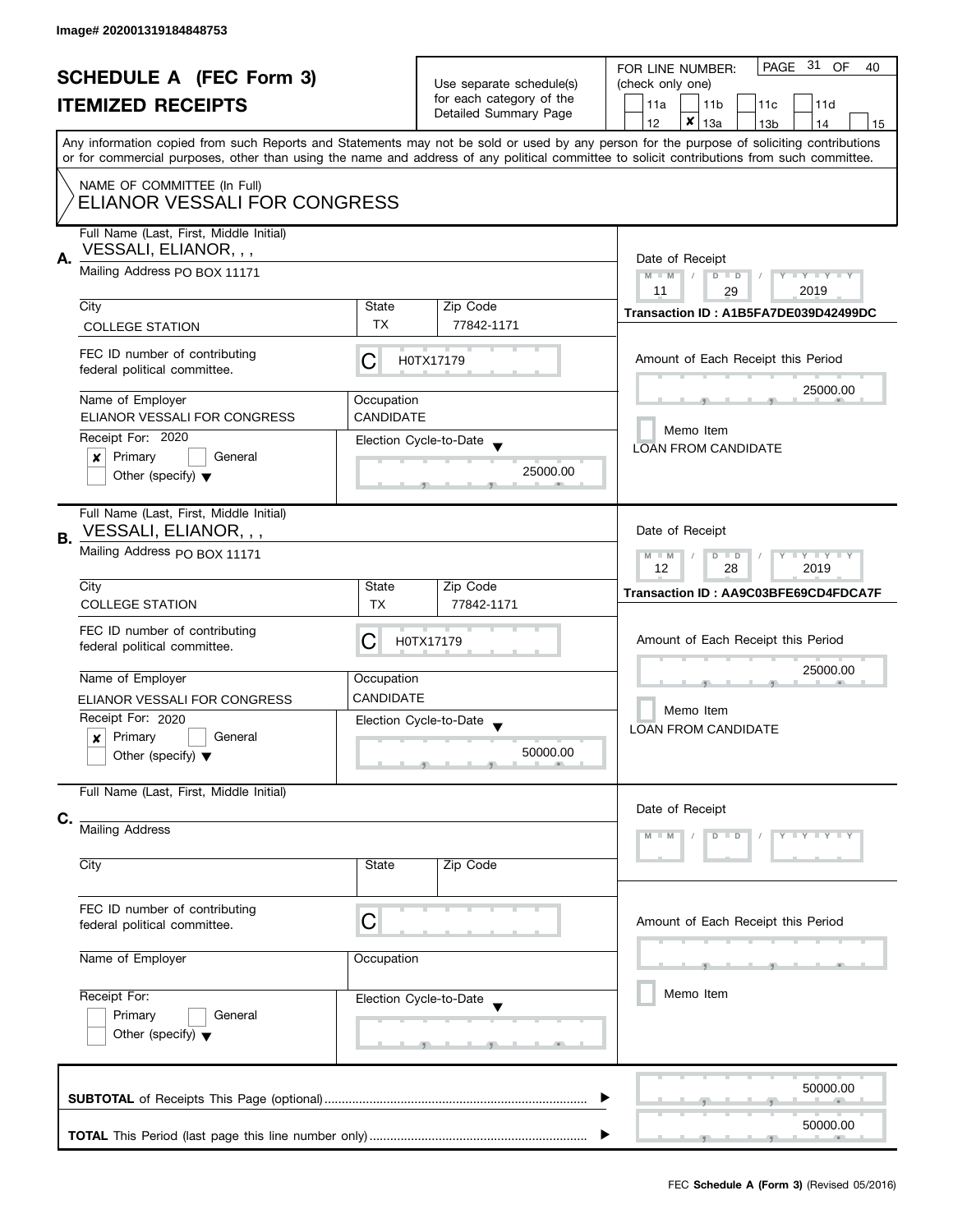|              | <b>SCHEDULE B (FEC Form 3)</b><br><b>ITEMIZED DISBURSEMENTS</b><br>Any information copied from such Reports and Statements may not be sold or used by any person for the purpose of soliciting contributions<br>or for commercial purposes, other than using the name and address of any political committee to solicit contributions from such committee. |                                                                              | Use separate schedule(s)<br>for each category of the<br>Detailed Summary Page                        |                   | PAGE 32 OF<br>40<br>FOR LINE NUMBER:<br>(check only one)<br>$\pmb{\times}$<br>17<br>18<br>19a<br>19b<br>20 <sub>b</sub><br>20 <sub>c</sub><br>21<br>20a |
|--------------|------------------------------------------------------------------------------------------------------------------------------------------------------------------------------------------------------------------------------------------------------------------------------------------------------------------------------------------------------------|------------------------------------------------------------------------------|------------------------------------------------------------------------------------------------------|-------------------|---------------------------------------------------------------------------------------------------------------------------------------------------------|
|              | NAME OF COMMITTEE (In Full)<br>ELIANOR VESSALI FOR CONGRESS                                                                                                                                                                                                                                                                                                |                                                                              |                                                                                                      |                   |                                                                                                                                                         |
| А.           | Full Name (Last, First, Middle Initial)<br>HUSSEIN, MICHAEL, , ,<br>Mailing Address 3021 PLAZA CENTRE CT                                                                                                                                                                                                                                                   | Date of Disbursement<br>$M - M$<br>Y TY TY TY<br>$D$ $D$<br>12<br>24<br>2019 |                                                                                                      |                   |                                                                                                                                                         |
|              | City<br><b>BRYAN</b>                                                                                                                                                                                                                                                                                                                                       | State<br>TX                                                                  | Zip Code<br>77802-1429                                                                               |                   | <b>FEC Identification Number</b>                                                                                                                        |
|              | Purpose of Disbursement<br>IN-KIND:IN KIND-FACILITY RENTAL<br>Candidate Name                                                                                                                                                                                                                                                                               |                                                                              |                                                                                                      | Category/         | С<br>Amount of Each Disbursement this Period                                                                                                            |
|              | Office Sought:<br>House<br>Senate<br>x<br>President<br>State:<br>District:                                                                                                                                                                                                                                                                                 | Disbursement For: 2020<br>Primary                                            | General<br>Other (specify) $\blacktriangledown$                                                      | Type              | 250.00<br>Transaction ID: B14760C2B5D5A489982C<br>Memo Item                                                                                             |
| В.           | Full Name (Last, First, Middle Initial)<br>REPUBLICAN PARTY OF TEXAS<br>Mailing Address PO BOX 2206                                                                                                                                                                                                                                                        |                                                                              | Date of Disbursement<br>$Y$ $Y$ $Y$<br>$D =$<br>$\mathsf{Y}$<br>M<br>M<br>$\Box$<br>2019<br>02<br>12 |                   |                                                                                                                                                         |
|              | City<br><b>AUSTIN</b><br>Purpose of Disbursement<br>REGISTRATION FEE                                                                                                                                                                                                                                                                                       | State<br>ТX                                                                  | Zip Code<br>78768-2206                                                                               |                   | <b>FEC Identification Number</b><br>С                                                                                                                   |
|              | Candidate Name                                                                                                                                                                                                                                                                                                                                             |                                                                              |                                                                                                      | Category/<br>Type | Amount of Each Disbursement this Period                                                                                                                 |
|              | Office Sought:<br>House<br>Senate<br>x<br>President<br>State:<br>District:                                                                                                                                                                                                                                                                                 | Disbursement For:<br>Primary                                                 | 2020<br>General<br>Other (specify) $\blacktriangledown$                                              |                   | 3125.00<br>$-1$<br>Transaction ID: B08D2524F2CA14A30A3F<br>Memo Item                                                                                    |
| $\mathbf{C}$ | Full Name (Last, First, Middle Initial)<br>RIGHTSIDE COMPLIANCE LLC                                                                                                                                                                                                                                                                                        |                                                                              |                                                                                                      |                   | Date of Disbursement<br>" γ " γ " γ<br>D<br>- M<br>$\mathsf D$<br>M                                                                                     |
|              | Mailing Address PO BOX 341027<br>City<br>State                                                                                                                                                                                                                                                                                                             | 12<br>2019<br>05<br><b>FEC Identification Number</b>                         |                                                                                                      |                   |                                                                                                                                                         |
|              | <b>AUSTIN</b><br>ТX<br>78734-0018<br>Purpose of Disbursement<br><b>COMPLIANCE CONSULTING</b><br>Candidate Name<br>Category/                                                                                                                                                                                                                                |                                                                              |                                                                                                      |                   | С<br>Amount of Each Disbursement this Period                                                                                                            |
|              | Office Sought:<br>Disbursement For: 2020<br>House<br>Senate<br>×<br>President<br>State:<br>District:                                                                                                                                                                                                                                                       | Type                                                                         | 750.00<br>Transaction ID: B7B7EF473DF644BC6BCA<br>Memo Item                                          |                   |                                                                                                                                                         |
|              |                                                                                                                                                                                                                                                                                                                                                            | 4125.00                                                                      |                                                                                                      |                   |                                                                                                                                                         |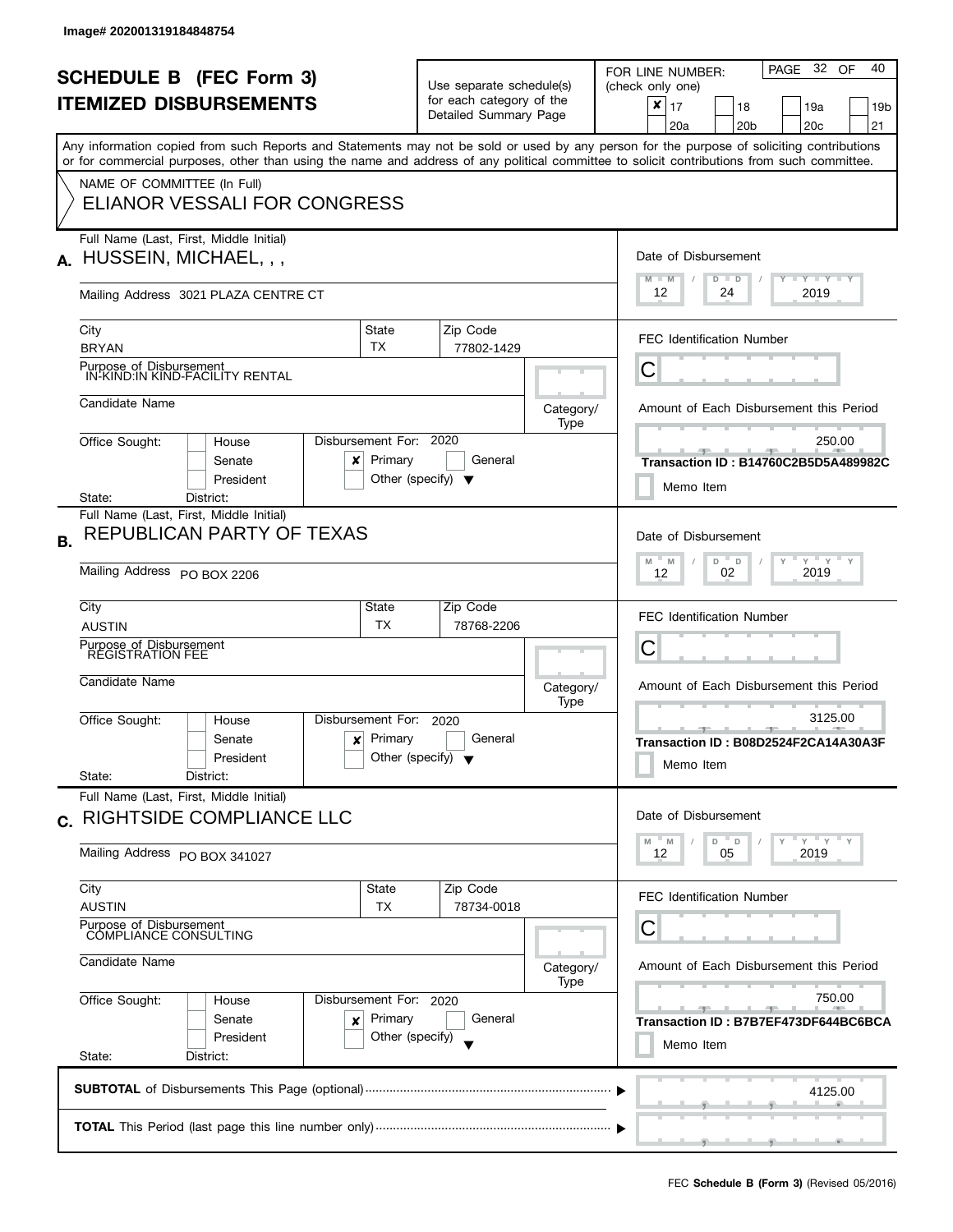| NAME OF COMMITTEE (In Full)<br>ELIANOR VESSALI FOR CONGRESS<br>Full Name (Last, First, Middle Initial)<br>Date of Disbursement<br>A. ANEDOT<br>$M - M$<br>$Y + Y + Y + Y$<br>$D$ $D$<br>12<br>07<br>2019<br>Mailing Address PO BOX 84314<br>Zip Code<br>State<br>City<br><b>FEC Identification Number</b><br>LA<br><b>BATON ROUGE</b><br>70884-4314<br>Purpose of Disbursement<br>CREDIT CARD PROCESSING FEE<br>С<br>Candidate Name<br>Category/<br>Type<br>Disbursement For: 2020<br>Office Sought:<br>123.84<br>House<br>Primary<br>General<br>Senate<br>$\boldsymbol{x}$<br>Other (specify) $\blacktriangledown$<br>President<br>Memo Item<br>District:<br>State:<br>Full Name (Last, First, Middle Initial)<br><b>ANEDOT</b><br>Date of Disbursement<br><b>B.</b><br>$D$ $D$<br>$Y = Y = Y$<br>Y<br>M<br>M<br>Mailing Address PO BOX 84314<br>2019<br>09<br>12<br>City<br>State<br>Zip Code<br><b>FEC Identification Number</b><br>LA<br>70884-4314<br><b>BATON ROUGE</b><br>Purpose of Disbursement<br>CREDIT CARD PROCESSING FEE<br>С<br>Candidate Name<br>Category/<br>Type<br>5.90<br>Disbursement For:<br>Office Sought:<br>2020<br>House<br>$-1$<br>Primary<br>General<br>Senate<br>x<br>Other (specify) $\blacktriangledown$<br>President<br>Memo Item<br>State:<br>District:<br>Full Name (Last, First, Middle Initial)<br>Date of Disbursement<br>c. ANEDOT<br>"ү "ү "ү<br>D<br>M<br>- M<br>$\mathsf D$<br>Mailing Address PO BOX 84314<br>2019<br>12<br>10<br>City<br>Zip Code<br>State<br>FEC Identification Number<br><b>BATON ROUGE</b><br>LA<br>70884-4314<br>Purpose of Disbursement<br>CREDIT CARD PROCESSING FEE<br>С<br>Candidate Name<br>Category/<br>Type<br>12.60<br>Office Sought:<br>Disbursement For: 2020<br>House<br>Primary<br>Senate<br>General<br>x<br>President<br>Other (specify)<br>Memo Item<br>State:<br>District:<br>142.34 | <b>SCHEDULE B</b> (FEC Form 3)<br><b>ITEMIZED DISBURSEMENTS</b><br>or for commercial purposes, other than using the name and address of any political committee to solicit contributions from such committee. | Use separate schedule(s)<br>for each category of the<br>Detailed Summary Page |  | PAGE 33 OF<br>40<br>FOR LINE NUMBER:<br>(check only one)<br>$\pmb{\times}$<br>17<br>18<br>19a<br>19 <sub>b</sub><br>20 <sub>b</sub><br>20c<br>21<br>20a<br>Any information copied from such Reports and Statements may not be sold or used by any person for the purpose of soliciting contributions |
|--------------------------------------------------------------------------------------------------------------------------------------------------------------------------------------------------------------------------------------------------------------------------------------------------------------------------------------------------------------------------------------------------------------------------------------------------------------------------------------------------------------------------------------------------------------------------------------------------------------------------------------------------------------------------------------------------------------------------------------------------------------------------------------------------------------------------------------------------------------------------------------------------------------------------------------------------------------------------------------------------------------------------------------------------------------------------------------------------------------------------------------------------------------------------------------------------------------------------------------------------------------------------------------------------------------------------------------------------------------------------------------------------------------------------------------------------------------------------------------------------------------------------------------------------------------------------------------------------------------------------------------------------------------------------------------------------------------------------------------------------------------------------------------------------------------------------------------------------------------------|---------------------------------------------------------------------------------------------------------------------------------------------------------------------------------------------------------------|-------------------------------------------------------------------------------|--|------------------------------------------------------------------------------------------------------------------------------------------------------------------------------------------------------------------------------------------------------------------------------------------------------|
|                                                                                                                                                                                                                                                                                                                                                                                                                                                                                                                                                                                                                                                                                                                                                                                                                                                                                                                                                                                                                                                                                                                                                                                                                                                                                                                                                                                                                                                                                                                                                                                                                                                                                                                                                                                                                                                                    |                                                                                                                                                                                                               |                                                                               |  |                                                                                                                                                                                                                                                                                                      |
|                                                                                                                                                                                                                                                                                                                                                                                                                                                                                                                                                                                                                                                                                                                                                                                                                                                                                                                                                                                                                                                                                                                                                                                                                                                                                                                                                                                                                                                                                                                                                                                                                                                                                                                                                                                                                                                                    |                                                                                                                                                                                                               |                                                                               |  |                                                                                                                                                                                                                                                                                                      |
|                                                                                                                                                                                                                                                                                                                                                                                                                                                                                                                                                                                                                                                                                                                                                                                                                                                                                                                                                                                                                                                                                                                                                                                                                                                                                                                                                                                                                                                                                                                                                                                                                                                                                                                                                                                                                                                                    |                                                                                                                                                                                                               |                                                                               |  |                                                                                                                                                                                                                                                                                                      |
|                                                                                                                                                                                                                                                                                                                                                                                                                                                                                                                                                                                                                                                                                                                                                                                                                                                                                                                                                                                                                                                                                                                                                                                                                                                                                                                                                                                                                                                                                                                                                                                                                                                                                                                                                                                                                                                                    |                                                                                                                                                                                                               |                                                                               |  |                                                                                                                                                                                                                                                                                                      |
|                                                                                                                                                                                                                                                                                                                                                                                                                                                                                                                                                                                                                                                                                                                                                                                                                                                                                                                                                                                                                                                                                                                                                                                                                                                                                                                                                                                                                                                                                                                                                                                                                                                                                                                                                                                                                                                                    |                                                                                                                                                                                                               |                                                                               |  | Amount of Each Disbursement this Period                                                                                                                                                                                                                                                              |
|                                                                                                                                                                                                                                                                                                                                                                                                                                                                                                                                                                                                                                                                                                                                                                                                                                                                                                                                                                                                                                                                                                                                                                                                                                                                                                                                                                                                                                                                                                                                                                                                                                                                                                                                                                                                                                                                    |                                                                                                                                                                                                               |                                                                               |  | Transaction ID: B2A66A6EF36E046A5BF8                                                                                                                                                                                                                                                                 |
|                                                                                                                                                                                                                                                                                                                                                                                                                                                                                                                                                                                                                                                                                                                                                                                                                                                                                                                                                                                                                                                                                                                                                                                                                                                                                                                                                                                                                                                                                                                                                                                                                                                                                                                                                                                                                                                                    |                                                                                                                                                                                                               |                                                                               |  |                                                                                                                                                                                                                                                                                                      |
|                                                                                                                                                                                                                                                                                                                                                                                                                                                                                                                                                                                                                                                                                                                                                                                                                                                                                                                                                                                                                                                                                                                                                                                                                                                                                                                                                                                                                                                                                                                                                                                                                                                                                                                                                                                                                                                                    |                                                                                                                                                                                                               |                                                                               |  |                                                                                                                                                                                                                                                                                                      |
|                                                                                                                                                                                                                                                                                                                                                                                                                                                                                                                                                                                                                                                                                                                                                                                                                                                                                                                                                                                                                                                                                                                                                                                                                                                                                                                                                                                                                                                                                                                                                                                                                                                                                                                                                                                                                                                                    |                                                                                                                                                                                                               |                                                                               |  | Amount of Each Disbursement this Period                                                                                                                                                                                                                                                              |
|                                                                                                                                                                                                                                                                                                                                                                                                                                                                                                                                                                                                                                                                                                                                                                                                                                                                                                                                                                                                                                                                                                                                                                                                                                                                                                                                                                                                                                                                                                                                                                                                                                                                                                                                                                                                                                                                    |                                                                                                                                                                                                               |                                                                               |  | Transaction ID: B684D5BEFBF374734BF4                                                                                                                                                                                                                                                                 |
|                                                                                                                                                                                                                                                                                                                                                                                                                                                                                                                                                                                                                                                                                                                                                                                                                                                                                                                                                                                                                                                                                                                                                                                                                                                                                                                                                                                                                                                                                                                                                                                                                                                                                                                                                                                                                                                                    |                                                                                                                                                                                                               |                                                                               |  |                                                                                                                                                                                                                                                                                                      |
|                                                                                                                                                                                                                                                                                                                                                                                                                                                                                                                                                                                                                                                                                                                                                                                                                                                                                                                                                                                                                                                                                                                                                                                                                                                                                                                                                                                                                                                                                                                                                                                                                                                                                                                                                                                                                                                                    |                                                                                                                                                                                                               |                                                                               |  |                                                                                                                                                                                                                                                                                                      |
|                                                                                                                                                                                                                                                                                                                                                                                                                                                                                                                                                                                                                                                                                                                                                                                                                                                                                                                                                                                                                                                                                                                                                                                                                                                                                                                                                                                                                                                                                                                                                                                                                                                                                                                                                                                                                                                                    |                                                                                                                                                                                                               |                                                                               |  |                                                                                                                                                                                                                                                                                                      |
|                                                                                                                                                                                                                                                                                                                                                                                                                                                                                                                                                                                                                                                                                                                                                                                                                                                                                                                                                                                                                                                                                                                                                                                                                                                                                                                                                                                                                                                                                                                                                                                                                                                                                                                                                                                                                                                                    |                                                                                                                                                                                                               |                                                                               |  | Amount of Each Disbursement this Period                                                                                                                                                                                                                                                              |
|                                                                                                                                                                                                                                                                                                                                                                                                                                                                                                                                                                                                                                                                                                                                                                                                                                                                                                                                                                                                                                                                                                                                                                                                                                                                                                                                                                                                                                                                                                                                                                                                                                                                                                                                                                                                                                                                    |                                                                                                                                                                                                               |                                                                               |  | <b>Transaction ID: B5BFF648585F6404A886</b>                                                                                                                                                                                                                                                          |
|                                                                                                                                                                                                                                                                                                                                                                                                                                                                                                                                                                                                                                                                                                                                                                                                                                                                                                                                                                                                                                                                                                                                                                                                                                                                                                                                                                                                                                                                                                                                                                                                                                                                                                                                                                                                                                                                    |                                                                                                                                                                                                               |                                                                               |  |                                                                                                                                                                                                                                                                                                      |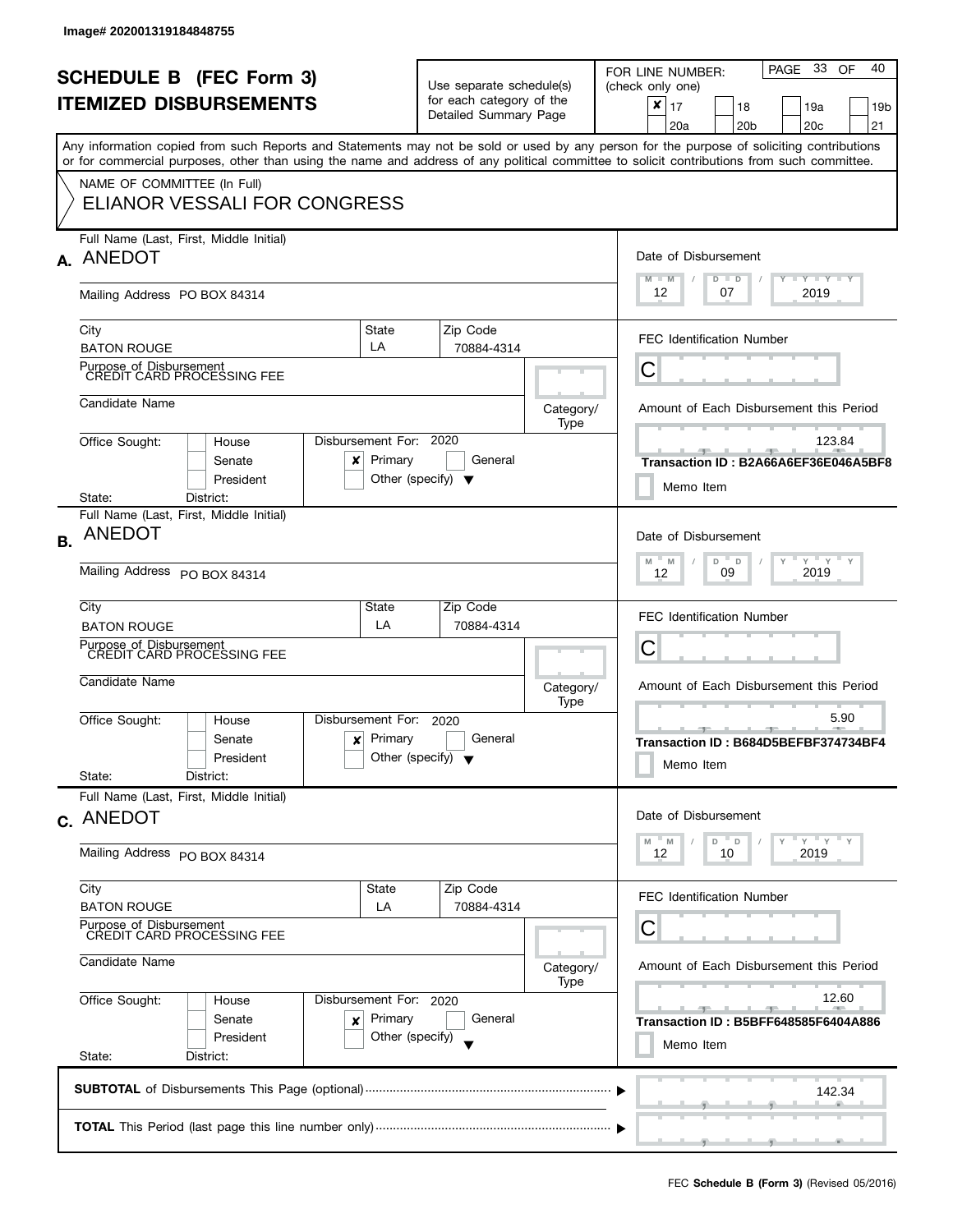|           | <b>SCHEDULE B</b> (FEC Form 3)<br><b>ITEMIZED DISBURSEMENTS</b><br>or for commercial purposes, other than using the name and address of any political committee to solicit contributions from such committee. |                                                                                   |                                                         | Use separate schedule(s)<br>for each category of the<br>Detailed Summary Page | PAGE 34 OF<br>40<br>FOR LINE NUMBER:<br>(check only one)<br>$\pmb{\times}$<br>17<br>18<br>19a<br>19 <sub>b</sub><br>20 <sub>b</sub><br>20c<br>21<br>20a<br>Any information copied from such Reports and Statements may not be sold or used by any person for the purpose of soliciting contributions |
|-----------|---------------------------------------------------------------------------------------------------------------------------------------------------------------------------------------------------------------|-----------------------------------------------------------------------------------|---------------------------------------------------------|-------------------------------------------------------------------------------|------------------------------------------------------------------------------------------------------------------------------------------------------------------------------------------------------------------------------------------------------------------------------------------------------|
|           | NAME OF COMMITTEE (In Full)<br><b>ELIANOR VESSALI FOR CONGRESS</b>                                                                                                                                            |                                                                                   |                                                         |                                                                               |                                                                                                                                                                                                                                                                                                      |
|           | Full Name (Last, First, Middle Initial)<br>A. ANEDOT<br>Mailing Address PO BOX 84314                                                                                                                          | Date of Disbursement<br>$M - M$<br>$Y + Y + Y + Y$<br>$D$ $D$<br>12<br>11<br>2019 |                                                         |                                                                               |                                                                                                                                                                                                                                                                                                      |
|           | City<br><b>BATON ROUGE</b>                                                                                                                                                                                    | State<br>LA                                                                       | Zip Code<br>70884-4314                                  |                                                                               | <b>FEC Identification Number</b>                                                                                                                                                                                                                                                                     |
|           | Purpose of Disbursement<br>CREDIT CARD PROCESSING FEE                                                                                                                                                         |                                                                                   |                                                         |                                                                               | С                                                                                                                                                                                                                                                                                                    |
|           | Candidate Name                                                                                                                                                                                                |                                                                                   |                                                         | Category/<br>Type                                                             | Amount of Each Disbursement this Period                                                                                                                                                                                                                                                              |
|           | Office Sought:<br>House<br>Senate<br>$\boldsymbol{\mathsf{x}}$<br>President                                                                                                                                   | Disbursement For: 2020<br>Primary                                                 | General<br>Other (specify) $\blacktriangledown$         |                                                                               | 112.30<br><u>_______</u><br>Transaction ID: BF8F31DEE8714404B9BE<br>Memo Item                                                                                                                                                                                                                        |
| <b>B.</b> | District:<br>State:<br>Full Name (Last, First, Middle Initial)<br><b>ANEDOT</b><br>Mailing Address PO BOX 84314                                                                                               | Date of Disbursement<br>$D$ $D$<br>$Y = Y = Y$<br>Y<br>M<br>M<br>2019<br>13<br>12 |                                                         |                                                                               |                                                                                                                                                                                                                                                                                                      |
|           | City<br><b>BATON ROUGE</b><br>Purpose of Disbursement<br>CREDIT CARD PROCESSING FEE                                                                                                                           | State<br>LA                                                                       | Zip Code<br>70884-4314                                  |                                                                               | FEC Identification Number<br>С                                                                                                                                                                                                                                                                       |
|           | Candidate Name                                                                                                                                                                                                |                                                                                   |                                                         | Category/<br>Type                                                             | Amount of Each Disbursement this Period                                                                                                                                                                                                                                                              |
|           | Office Sought:<br>House<br>Senate<br>x<br>President<br>State:<br>District:                                                                                                                                    | Disbursement For:<br>Primary                                                      | 2020<br>General<br>Other (specify) $\blacktriangledown$ |                                                                               | 40.90<br>$-1$<br>Transaction ID: BC6EF5C3AAF6F45949BC<br>Memo Item                                                                                                                                                                                                                                   |
|           | Full Name (Last, First, Middle Initial)<br>c. ANEDOT                                                                                                                                                          |                                                                                   |                                                         |                                                                               | Date of Disbursement                                                                                                                                                                                                                                                                                 |
|           | Mailing Address PO BOX 84314                                                                                                                                                                                  |                                                                                   |                                                         |                                                                               | "ү "ү "ү<br>- M<br>D<br>$\mathbb D$<br>M<br>2019<br>12<br>14                                                                                                                                                                                                                                         |
|           | City<br><b>BATON ROUGE</b>                                                                                                                                                                                    | State<br>LA                                                                       | Zip Code<br>70884-4314                                  |                                                                               | FEC Identification Number                                                                                                                                                                                                                                                                            |
|           | Purpose of Disbursement<br>CREDIT CARD PROCESSING FEE<br>Candidate Name                                                                                                                                       |                                                                                   |                                                         | Category/<br>Type                                                             | С<br>Amount of Each Disbursement this Period                                                                                                                                                                                                                                                         |
|           | Office Sought:<br>House<br>Senate<br>x<br>President<br>State:<br>District:                                                                                                                                    | Disbursement For: 2020<br>Primary<br>Other (specify)                              | General                                                 |                                                                               | 2.30<br>Transaction ID: B7CB2563957B043C5B2B<br>Memo Item                                                                                                                                                                                                                                            |
|           |                                                                                                                                                                                                               |                                                                                   |                                                         |                                                                               | 155.50                                                                                                                                                                                                                                                                                               |
|           |                                                                                                                                                                                                               |                                                                                   |                                                         |                                                                               |                                                                                                                                                                                                                                                                                                      |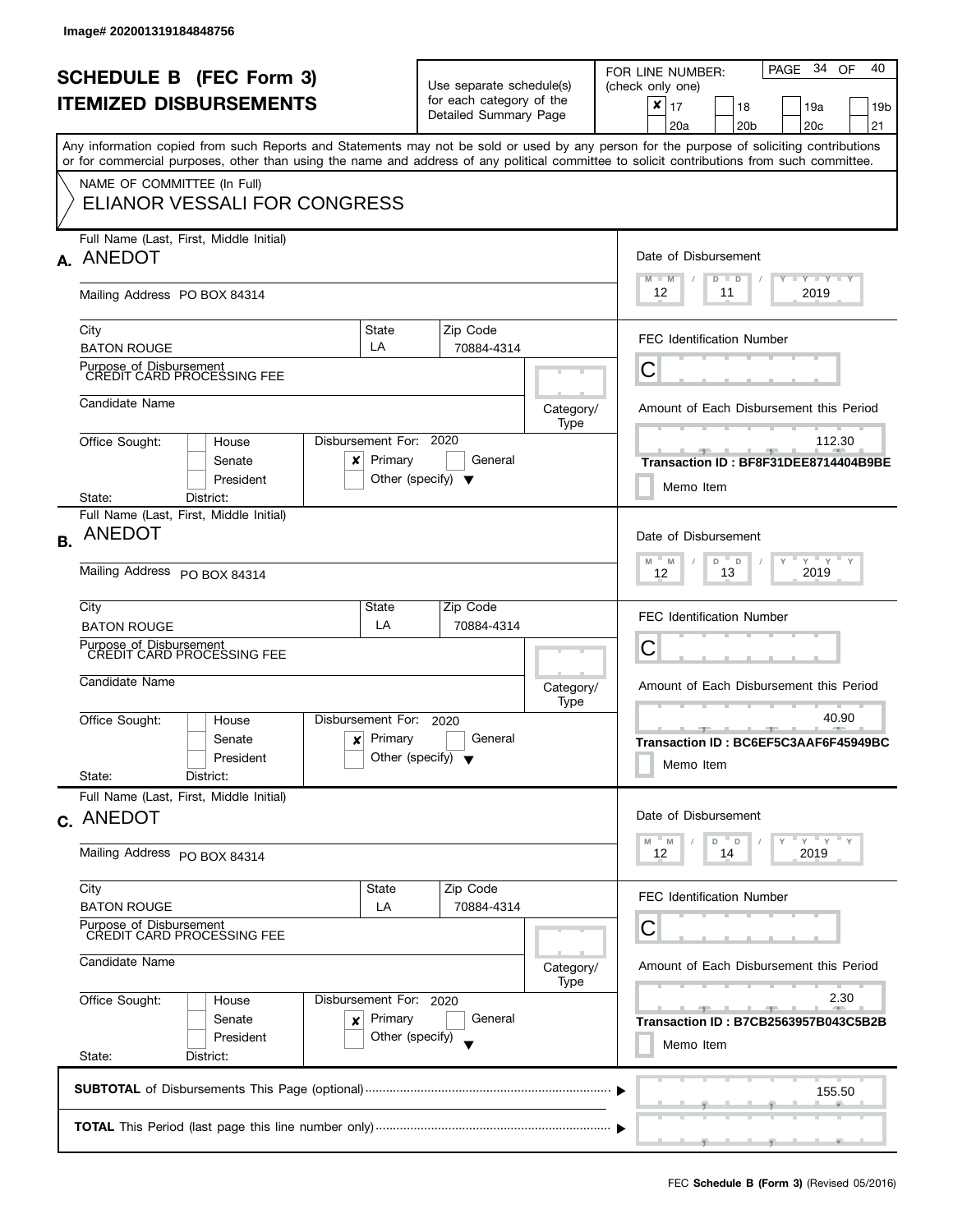|              | <b>SCHEDULE B (FEC Form 3)</b><br><b>ITEMIZED DISBURSEMENTS</b>                                                                            |                                                                   | Use separate schedule(s)<br>for each category of the |                   | PAGE 35 OF<br>40<br>FOR LINE NUMBER:<br>(check only one)<br>$\boldsymbol{x}$                                                                                                                                                                                                          |  |  |
|--------------|--------------------------------------------------------------------------------------------------------------------------------------------|-------------------------------------------------------------------|------------------------------------------------------|-------------------|---------------------------------------------------------------------------------------------------------------------------------------------------------------------------------------------------------------------------------------------------------------------------------------|--|--|
|              |                                                                                                                                            |                                                                   | Detailed Summary Page                                |                   | 17<br>18<br>19a<br>19b<br>20a<br>20 <sub>b</sub><br>20 <sub>c</sub><br>21                                                                                                                                                                                                             |  |  |
|              | or for commercial purposes, other than using the name and address of any political committee to solicit contributions from such committee. |                                                                   |                                                      |                   | Any information copied from such Reports and Statements may not be sold or used by any person for the purpose of soliciting contributions                                                                                                                                             |  |  |
|              | NAME OF COMMITTEE (In Full)                                                                                                                |                                                                   |                                                      |                   |                                                                                                                                                                                                                                                                                       |  |  |
|              | ELIANOR VESSALI FOR CONGRESS                                                                                                               |                                                                   |                                                      |                   |                                                                                                                                                                                                                                                                                       |  |  |
|              | Full Name (Last, First, Middle Initial)<br>A. ANEDOT                                                                                       | Date of Disbursement                                              |                                                      |                   |                                                                                                                                                                                                                                                                                       |  |  |
|              | Mailing Address PO BOX 84314                                                                                                               |                                                                   |                                                      |                   | $M - M$<br>$T - Y - T - Y - T - Y$<br>$D$ $D$<br>12<br>2019<br>16                                                                                                                                                                                                                     |  |  |
|              | City<br><b>BATON ROUGE</b>                                                                                                                 | State<br>LA                                                       | Zip Code<br>70884-4314                               |                   | <b>FEC Identification Number</b>                                                                                                                                                                                                                                                      |  |  |
|              | Purpose of Disbursement<br>CREDIT CARD PROCESSING FEE                                                                                      |                                                                   |                                                      |                   | Ĉ                                                                                                                                                                                                                                                                                     |  |  |
|              | Candidate Name                                                                                                                             |                                                                   |                                                      | Category/<br>Type | Amount of Each Disbursement this Period                                                                                                                                                                                                                                               |  |  |
|              | Office Sought:<br>House                                                                                                                    | Disbursement For:                                                 | 2020                                                 |                   | 4.30                                                                                                                                                                                                                                                                                  |  |  |
|              | Senate<br>x<br>President                                                                                                                   | Primary                                                           | General<br>Other (specify) $\blacktriangledown$      |                   | Transaction ID: BE4EAC82C80B84531BBF<br>Memo Item                                                                                                                                                                                                                                     |  |  |
|              | District:<br>State:<br>Full Name (Last, First, Middle Initial)                                                                             |                                                                   |                                                      |                   |                                                                                                                                                                                                                                                                                       |  |  |
| <b>B.</b>    | <b>ANEDOT</b>                                                                                                                              |                                                                   |                                                      |                   | Date of Disbursement                                                                                                                                                                                                                                                                  |  |  |
|              | Mailing Address PO BOX 84314                                                                                                               | $Y$ $Y$ $Y$<br>M<br>$D =$<br>M<br>$\mathsf D$<br>2019<br>19<br>12 |                                                      |                   |                                                                                                                                                                                                                                                                                       |  |  |
|              | City<br><b>BATON ROUGE</b>                                                                                                                 | State<br>LA                                                       | Zip Code<br>70884-4314                               |                   | FEC Identification Number                                                                                                                                                                                                                                                             |  |  |
|              | Purpose of Disbursement<br><b>CREDIT CARD PROCESSING FEE</b>                                                                               |                                                                   |                                                      |                   | U                                                                                                                                                                                                                                                                                     |  |  |
|              | Candidate Name                                                                                                                             |                                                                   |                                                      |                   |                                                                                                                                                                                                                                                                                       |  |  |
|              |                                                                                                                                            |                                                                   |                                                      | Category/<br>Type | Amount of Each Disbursement this Period                                                                                                                                                                                                                                               |  |  |
|              | Office Sought:<br>House<br>Senate<br>$\boldsymbol{x}$                                                                                      | Disbursement For:<br>Primary                                      | 2020<br>General                                      |                   | 44.78<br><u>and the state of the state of the state of the state of the state of the state of the state of the state of the state of the state of the state of the state of the state of the state of the state of the state of the state</u><br>Transaction ID: BF9CE371EBEA74CBF858 |  |  |
|              | President<br>State:<br>District:                                                                                                           |                                                                   | Other (specify) $\blacktriangledown$                 |                   | Memo Item                                                                                                                                                                                                                                                                             |  |  |
|              | Full Name (Last, First, Middle Initial)                                                                                                    |                                                                   |                                                      |                   |                                                                                                                                                                                                                                                                                       |  |  |
| $\mathbf{C}$ | TEXAS FEDERATION OF REPUBLICAN WOMEN PAC                                                                                                   |                                                                   |                                                      |                   | Date of Disbursement<br>" γ " γ " γ<br>D<br>D<br>M<br>M                                                                                                                                                                                                                               |  |  |
|              | Mailing Address 13740 N HIGHWAY 183<br>SUITE J4                                                                                            | 20<br>12<br>2019                                                  |                                                      |                   |                                                                                                                                                                                                                                                                                       |  |  |
|              | City<br><b>AUSTIN</b>                                                                                                                      | State<br><b>TX</b>                                                | Zip Code<br>78750-1832                               |                   | <b>FEC Identification Number</b>                                                                                                                                                                                                                                                      |  |  |
|              | Purpose of Disbursement<br><b>RÉGISTRATION FEE</b>                                                                                         |                                                                   |                                                      |                   | С                                                                                                                                                                                                                                                                                     |  |  |
|              | Candidate Name                                                                                                                             |                                                                   |                                                      | Category/<br>Type | Amount of Each Disbursement this Period                                                                                                                                                                                                                                               |  |  |
|              | Office Sought:<br>House                                                                                                                    | Disbursement For: 2020                                            | General                                              |                   | 250.00<br>$-$                                                                                                                                                                                                                                                                         |  |  |
|              | Senate<br>×<br>President<br>State:<br>District:                                                                                            | Primary<br>Other (specify)                                        |                                                      |                   | Transaction ID: B3CDC9FB71C914C4A834<br>Memo Item                                                                                                                                                                                                                                     |  |  |
|              |                                                                                                                                            |                                                                   |                                                      |                   |                                                                                                                                                                                                                                                                                       |  |  |
|              |                                                                                                                                            |                                                                   |                                                      |                   | 299.08                                                                                                                                                                                                                                                                                |  |  |
|              |                                                                                                                                            |                                                                   |                                                      |                   |                                                                                                                                                                                                                                                                                       |  |  |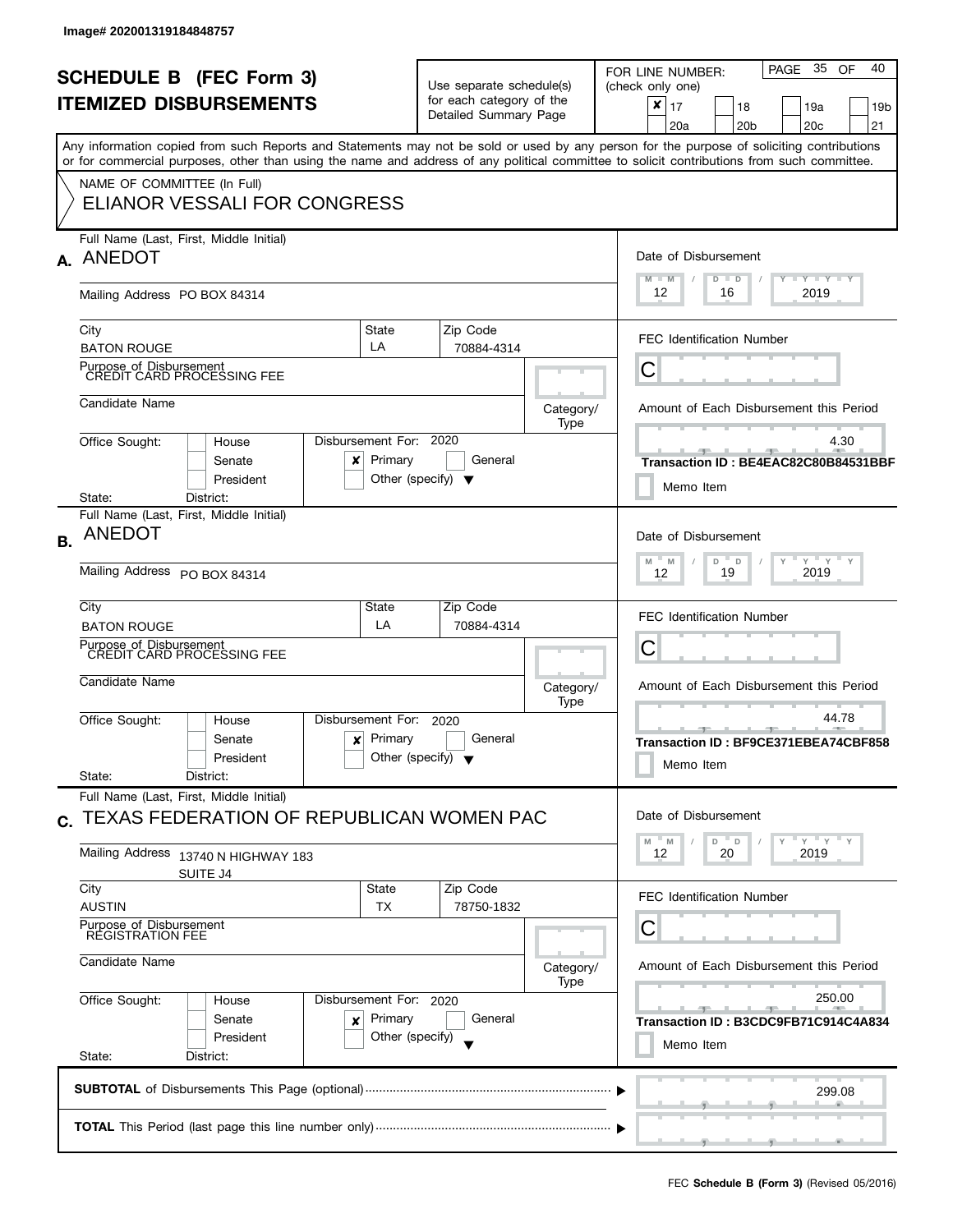|           | <b>SCHEDULE B (FEC Form 3)</b><br><b>ITEMIZED DISBURSEMENTS</b>                                                                            |                                                                 | Use separate schedule(s)<br>for each category of the<br>Detailed Summary Page |                                         | 36<br>40<br>PAGE<br>OF<br>FOR LINE NUMBER:<br>(check only one)<br>×<br>17<br>18<br>19a<br>19 <sub>b</sub><br>20c<br>21<br>20a<br>20 <sub>b</sub> |  |  |
|-----------|--------------------------------------------------------------------------------------------------------------------------------------------|-----------------------------------------------------------------|-------------------------------------------------------------------------------|-----------------------------------------|--------------------------------------------------------------------------------------------------------------------------------------------------|--|--|
|           | or for commercial purposes, other than using the name and address of any political committee to solicit contributions from such committee. |                                                                 |                                                                               |                                         | Any information copied from such Reports and Statements may not be sold or used by any person for the purpose of soliciting contributions        |  |  |
|           | NAME OF COMMITTEE (In Full)<br>ELIANOR VESSALI FOR CONGRESS                                                                                |                                                                 |                                                                               |                                         |                                                                                                                                                  |  |  |
|           | Full Name (Last, First, Middle Initial)<br>A. ANEDOT                                                                                       |                                                                 |                                                                               |                                         | Date of Disbursement<br>$M - M$<br>$T$ $Y$ $Y$ $Y$ $Y$ $Y$<br>$D$ $D$                                                                            |  |  |
|           | Mailing Address PO BOX 84314                                                                                                               | 12<br>20<br>2019                                                |                                                                               |                                         |                                                                                                                                                  |  |  |
|           | City<br><b>BATON ROUGE</b>                                                                                                                 | State<br>LA                                                     | Zip Code<br>70884-4314                                                        |                                         | <b>FEC Identification Number</b>                                                                                                                 |  |  |
|           | Purpose of Disbursement<br>CREDIT CARD PROCESSING FEE                                                                                      |                                                                 |                                                                               |                                         | С                                                                                                                                                |  |  |
|           | Candidate Name                                                                                                                             |                                                                 |                                                                               |                                         | Amount of Each Disbursement this Period                                                                                                          |  |  |
|           | Office Sought:<br>House<br>Senate<br>x<br>President                                                                                        | Disbursement For: 2020<br>Primary                               | General<br>Other (specify) $\blacktriangledown$                               | Type                                    | 20.30<br>Transaction ID: BFEC77EC10BB449D0B35<br>Memo Item                                                                                       |  |  |
|           | District:<br>State:<br>Full Name (Last, First, Middle Initial)                                                                             |                                                                 |                                                                               |                                         |                                                                                                                                                  |  |  |
| <b>B.</b> | <b>ANEDOT</b>                                                                                                                              |                                                                 |                                                                               |                                         | Date of Disbursement                                                                                                                             |  |  |
|           | Mailing Address PO BOX 84314                                                                                                               | $Y = Y$<br>D<br>M<br>M<br>$\Box$<br>Y<br>2019<br>22<br>12       |                                                                               |                                         |                                                                                                                                                  |  |  |
|           | City<br><b>BATON ROUGE</b>                                                                                                                 | State<br>LA                                                     | Zip Code<br>70884-4314                                                        |                                         | <b>FEC Identification Number</b>                                                                                                                 |  |  |
|           | Purpose of Disbursement<br>CREDIT CARD PROCESSING FEE                                                                                      |                                                                 |                                                                               |                                         | С                                                                                                                                                |  |  |
|           | Candidate Name                                                                                                                             |                                                                 |                                                                               | Category/<br>Type                       | Amount of Each Disbursement this Period                                                                                                          |  |  |
|           | Office Sought:<br>House<br>Senate<br>x<br>President<br>State:<br>District:                                                                 | Disbursement For: 2020<br>Primary                               | General<br>Other (specify) $\blacktriangledown$                               |                                         | 4.30<br>Transaction ID: B2F95EE764329467498B<br>Memo Item                                                                                        |  |  |
|           | Full Name (Last, First, Middle Initial)<br>c. ANEDOT                                                                                       |                                                                 |                                                                               |                                         | Date of Disbursement                                                                                                                             |  |  |
|           | Mailing Address PO BOX 84314                                                                                                               | $Y = Y = Y$<br>- M<br>D<br>$\mathsf D$<br>M<br>23<br>2019<br>12 |                                                                               |                                         |                                                                                                                                                  |  |  |
|           | City<br><b>BATON ROUGE</b>                                                                                                                 | State<br>LA                                                     | Zip Code<br>70884-4314                                                        |                                         | <b>FEC Identification Number</b>                                                                                                                 |  |  |
|           | Purpose of Disbursement<br>CREDIT CARD PROCESSING FEE                                                                                      |                                                                 |                                                                               | C                                       |                                                                                                                                                  |  |  |
|           | Candidate Name                                                                                                                             |                                                                 | Category/<br>Type                                                             | Amount of Each Disbursement this Period |                                                                                                                                                  |  |  |
|           | Office Sought:<br>House<br>Senate<br>x                                                                                                     | Disbursement For: 2020<br>Primary<br>Other (specify)            | General                                                                       |                                         | 2.30<br>Transaction ID: BBB3690CFD3114A03A12                                                                                                     |  |  |
|           | President<br>State:<br>District:                                                                                                           |                                                                 | Memo Item                                                                     |                                         |                                                                                                                                                  |  |  |
|           |                                                                                                                                            |                                                                 |                                                                               |                                         | 26.90                                                                                                                                            |  |  |
|           |                                                                                                                                            |                                                                 |                                                                               |                                         |                                                                                                                                                  |  |  |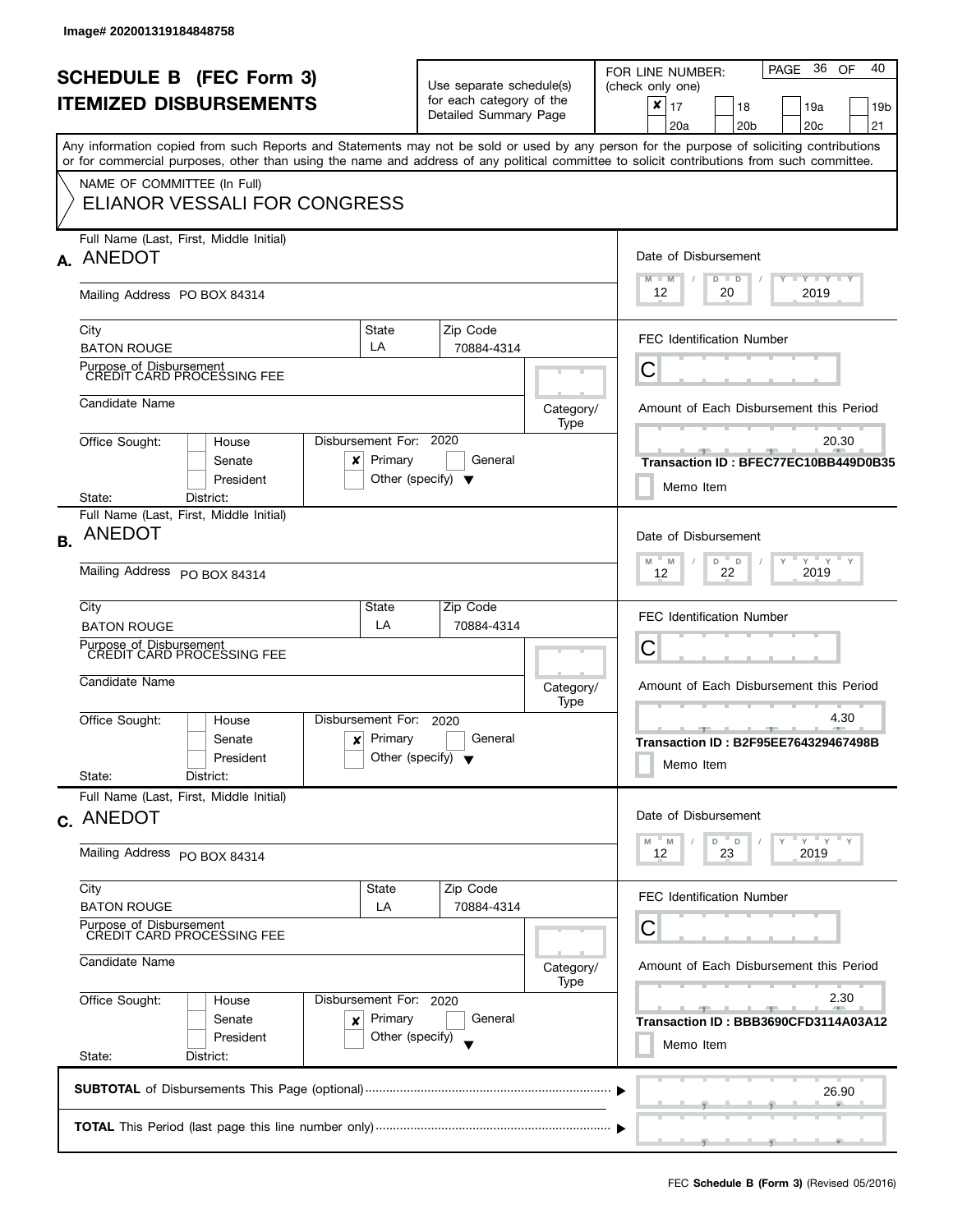|           | <b>SCHEDULE B (FEC Form 3)</b><br><b>ITEMIZED DISBURSEMENTS</b>                                                                            |                                                           | Use separate schedule(s)<br>for each category of the<br>Detailed Summary Page |                   | PAGE 37<br>40<br>OF<br>FOR LINE NUMBER:<br>(check only one)<br>×<br>17<br>18<br>19a<br>19 <sub>b</sub><br>20c<br>21<br>20a<br>20 <sub>b</sub> |  |
|-----------|--------------------------------------------------------------------------------------------------------------------------------------------|-----------------------------------------------------------|-------------------------------------------------------------------------------|-------------------|-----------------------------------------------------------------------------------------------------------------------------------------------|--|
|           | or for commercial purposes, other than using the name and address of any political committee to solicit contributions from such committee. |                                                           |                                                                               |                   | Any information copied from such Reports and Statements may not be sold or used by any person for the purpose of soliciting contributions     |  |
|           | NAME OF COMMITTEE (In Full)<br>ELIANOR VESSALI FOR CONGRESS                                                                                |                                                           |                                                                               |                   |                                                                                                                                               |  |
|           | Full Name (Last, First, Middle Initial)<br>A. ANEDOT                                                                                       |                                                           |                                                                               |                   | Date of Disbursement<br>$M - M$<br>$T$ $Y$ $Y$ $Y$ $Y$ $Y$<br>$D$ $D$                                                                         |  |
|           | Mailing Address PO BOX 84314                                                                                                               |                                                           |                                                                               |                   | 12<br>24<br>2019                                                                                                                              |  |
|           | City<br><b>BATON ROUGE</b>                                                                                                                 | State<br>LA                                               | Zip Code<br>70884-4314                                                        |                   | <b>FEC Identification Number</b>                                                                                                              |  |
|           | Purpose of Disbursement<br>CREDIT CARD PROCESSING FEE                                                                                      |                                                           |                                                                               |                   | С                                                                                                                                             |  |
|           | Candidate Name                                                                                                                             |                                                           |                                                                               | Category/<br>Type | Amount of Each Disbursement this Period                                                                                                       |  |
|           | Office Sought:<br>House<br>Senate<br>x<br>President                                                                                        | Disbursement For: 2020<br>Primary                         | General<br>Other (specify) $\blacktriangledown$                               |                   | 10.30<br><b>PERSONAL PROPERTY</b><br>Transaction ID: B2C5DB24F606C4069900<br>Memo Item                                                        |  |
|           | District:<br>State:<br>Full Name (Last, First, Middle Initial)                                                                             |                                                           |                                                                               |                   |                                                                                                                                               |  |
| <b>B.</b> | <b>ANEDOT</b>                                                                                                                              |                                                           |                                                                               |                   | Date of Disbursement                                                                                                                          |  |
|           | Mailing Address PO BOX 84314                                                                                                               | $Y = Y$<br>D<br>M<br>M<br>$\Box$<br>Y<br>2019<br>27<br>12 |                                                                               |                   |                                                                                                                                               |  |
|           | City<br><b>BATON ROUGE</b>                                                                                                                 | State<br>LA                                               | Zip Code<br>70884-4314                                                        |                   | <b>FEC Identification Number</b>                                                                                                              |  |
|           | Purpose of Disbursement<br>CREDIT CARD PROCESSING FEE                                                                                      |                                                           |                                                                               |                   | С                                                                                                                                             |  |
|           | Candidate Name                                                                                                                             |                                                           |                                                                               | Category/<br>Type | Amount of Each Disbursement this Period                                                                                                       |  |
|           | Office Sought:<br>House<br>Senate<br>x<br>President<br>State:<br>District:                                                                 | Disbursement For: 2020<br>Primary                         | General<br>Other (specify) $\blacktriangledown$                               |                   | 18.18<br>Transaction ID: B8FCE6FACA1FC4257AC2<br>Memo Item                                                                                    |  |
|           | Full Name (Last, First, Middle Initial)                                                                                                    |                                                           |                                                                               |                   | Date of Disbursement                                                                                                                          |  |
|           | c. ANEDOT                                                                                                                                  | $Y = Y = Y$<br>- M<br>D<br>$\mathsf D$<br>M               |                                                                               |                   |                                                                                                                                               |  |
|           | Mailing Address PO BOX 84314                                                                                                               | 2019<br>12<br>29                                          |                                                                               |                   |                                                                                                                                               |  |
|           | City<br><b>BATON ROUGE</b>                                                                                                                 | State<br>LA                                               | Zip Code<br>70884-4314                                                        |                   | <b>FEC Identification Number</b>                                                                                                              |  |
|           | Purpose of Disbursement<br>CREDIT CARD PROCESSING FEE                                                                                      |                                                           | C                                                                             |                   |                                                                                                                                               |  |
|           | Candidate Name                                                                                                                             | Category/<br>Type                                         | Amount of Each Disbursement this Period                                       |                   |                                                                                                                                               |  |
|           | Office Sought:<br>House                                                                                                                    | Disbursement For: 2020                                    |                                                                               | 56.86             |                                                                                                                                               |  |
|           | Senate<br>x<br>President<br>State:<br>District:                                                                                            | Primary<br>Other (specify)                                | General                                                                       |                   | Transaction ID: B722594C7BC494CBE939<br>Memo Item                                                                                             |  |
|           |                                                                                                                                            |                                                           |                                                                               |                   | 85.34                                                                                                                                         |  |
|           |                                                                                                                                            |                                                           |                                                                               |                   |                                                                                                                                               |  |
|           |                                                                                                                                            |                                                           |                                                                               |                   |                                                                                                                                               |  |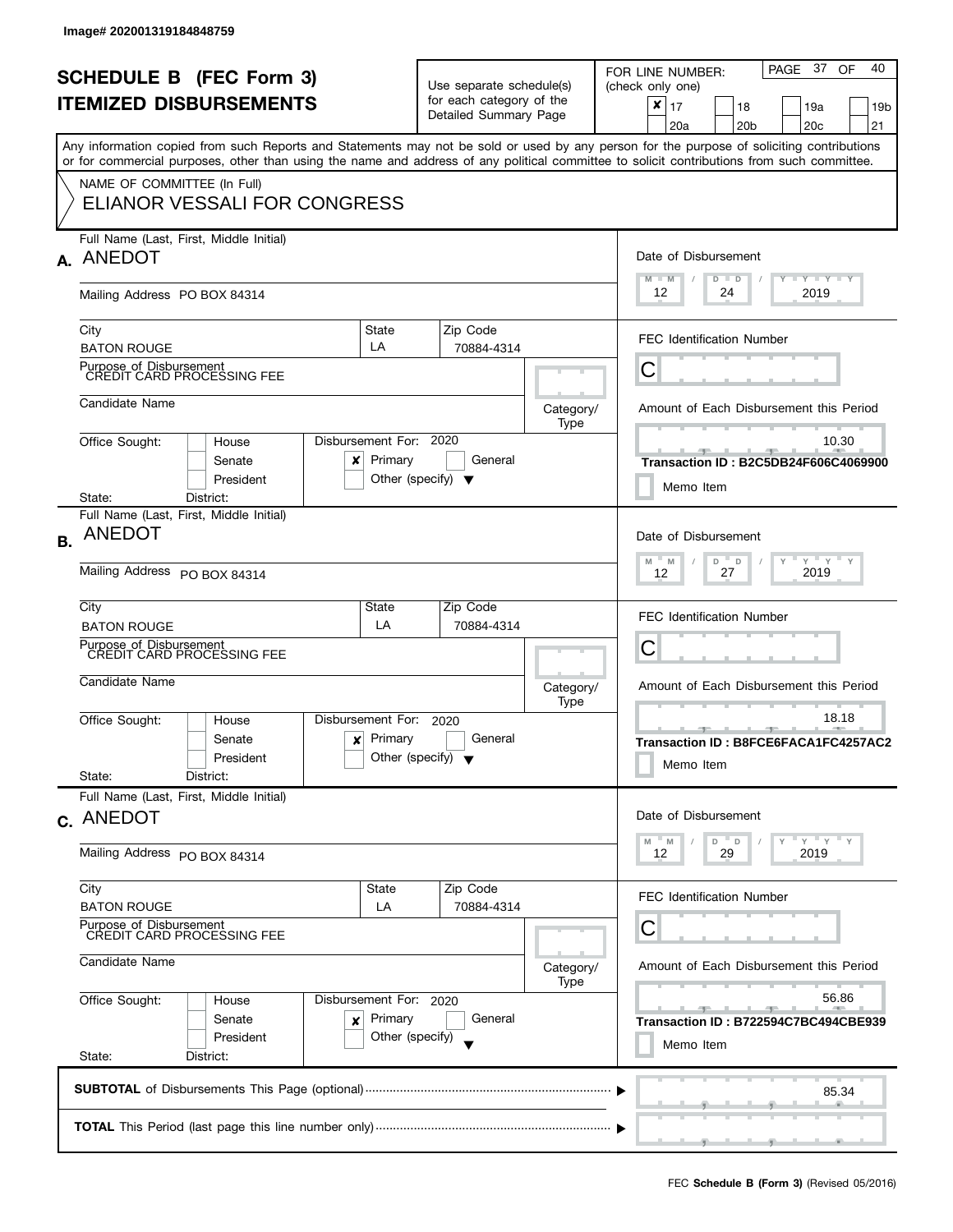|           | <b>SCHEDULE B (FEC Form 3)</b><br><b>ITEMIZED DISBURSEMENTS</b>                     |                                                       |                                                      | Use separate schedule(s)<br>for each category of the<br>Detailed Summary Page |                                              | 38<br>40<br>PAGE<br>OF<br>FOR LINE NUMBER:<br>(check only one)<br>$\pmb{\times}$<br>17<br>18<br>19a<br>19 <sub>b</sub><br>21<br>20a<br>20 <sub>b</sub><br>20 <sub>c</sub>                                                                                                               |  |
|-----------|-------------------------------------------------------------------------------------|-------------------------------------------------------|------------------------------------------------------|-------------------------------------------------------------------------------|----------------------------------------------|-----------------------------------------------------------------------------------------------------------------------------------------------------------------------------------------------------------------------------------------------------------------------------------------|--|
|           |                                                                                     |                                                       |                                                      |                                                                               |                                              | Any information copied from such Reports and Statements may not be sold or used by any person for the purpose of soliciting contributions<br>or for commercial purposes, other than using the name and address of any political committee to solicit contributions from such committee. |  |
|           | NAME OF COMMITTEE (In Full)<br>ELIANOR VESSALI FOR CONGRESS                         |                                                       |                                                      |                                                                               |                                              |                                                                                                                                                                                                                                                                                         |  |
|           | Full Name (Last, First, Middle Initial)<br>A. ANEDOT                                |                                                       |                                                      |                                                                               |                                              | Date of Disbursement<br>$M - M$<br>Y FY FY FY<br>$D$ $D$                                                                                                                                                                                                                                |  |
|           | Mailing Address PO BOX 84314                                                        | 12<br>30<br>2019                                      |                                                      |                                                                               |                                              |                                                                                                                                                                                                                                                                                         |  |
|           | City<br><b>BATON ROUGE</b>                                                          |                                                       | State<br>LA                                          | Zip Code<br>70884-4314                                                        |                                              | <b>FEC Identification Number</b>                                                                                                                                                                                                                                                        |  |
|           | Purpose of Disbursement<br>CREDIT CARD PROCESSING FEE                               |                                                       |                                                      |                                                                               |                                              | С                                                                                                                                                                                                                                                                                       |  |
|           | Candidate Name                                                                      |                                                       |                                                      |                                                                               | Category/<br>Type                            | Amount of Each Disbursement this Period                                                                                                                                                                                                                                                 |  |
|           | Office Sought:<br>House<br>Senate<br>President                                      | x                                                     | Disbursement For: 2020<br>Primary                    | General<br>Other (specify) $\blacktriangledown$                               |                                              | 108.68<br>Transaction ID: BE1E4FA9200C84F0A990<br>Memo Item                                                                                                                                                                                                                             |  |
| <b>B.</b> | District:<br>State:<br><b>ANEDOT</b><br>Mailing Address PO BOX 84314                | Full Name (Last, First, Middle Initial)               |                                                      |                                                                               |                                              | Date of Disbursement<br>$Y = Y$<br>D<br>M<br>M<br>$\Box$<br>Y<br>2019<br>30<br>12                                                                                                                                                                                                       |  |
|           | City<br><b>BATON ROUGE</b><br>Purpose of Disbursement<br>CREDIT CARD PROCESSING FEE |                                                       | State<br>LA                                          | Zip Code<br>70884-4314                                                        |                                              | <b>FEC Identification Number</b><br>C                                                                                                                                                                                                                                                   |  |
|           | Candidate Name                                                                      |                                                       |                                                      |                                                                               | Category/                                    | Amount of Each Disbursement this Period                                                                                                                                                                                                                                                 |  |
|           | Office Sought:<br>House<br>Senate<br>President<br>State:<br>District:               | ×                                                     | Disbursement For:<br>Primary                         | 2020<br>General<br>Other (specify) $\sqrt{}$                                  | Type                                         | 6.90<br>Transaction ID: BE313FE9B9D824563A45<br>Memo Item                                                                                                                                                                                                                               |  |
|           | Full Name (Last, First, Middle Initial)<br>c. ANEDOT                                | Date of Disbursement                                  |                                                      |                                                                               |                                              |                                                                                                                                                                                                                                                                                         |  |
|           | Mailing Address PO BOX 84314                                                        | $Y = Y = Y$<br>M<br>D T<br>D<br>M<br>31<br>2019<br>12 |                                                      |                                                                               |                                              |                                                                                                                                                                                                                                                                                         |  |
|           | City<br><b>BATON ROUGE</b>                                                          |                                                       | State<br>LA                                          | Zip Code<br>70884-4314                                                        |                                              | <b>FEC Identification Number</b>                                                                                                                                                                                                                                                        |  |
|           | Purpose of Disbursement<br>CREDIT CARD PROCESSING FEE<br>Candidate Name             |                                                       |                                                      | Category/<br>Type                                                             | C<br>Amount of Each Disbursement this Period |                                                                                                                                                                                                                                                                                         |  |
|           | Office Sought:<br>House<br>Senate<br>President<br>State:<br>District:               | ×                                                     | Disbursement For: 2020<br>Primary<br>Other (specify) | General                                                                       |                                              | 285.06<br>Transaction ID: B9516973844D242B2AA0<br>Memo Item                                                                                                                                                                                                                             |  |
|           |                                                                                     |                                                       |                                                      |                                                                               |                                              | 400.64                                                                                                                                                                                                                                                                                  |  |
|           |                                                                                     |                                                       |                                                      |                                                                               |                                              | 5234.80                                                                                                                                                                                                                                                                                 |  |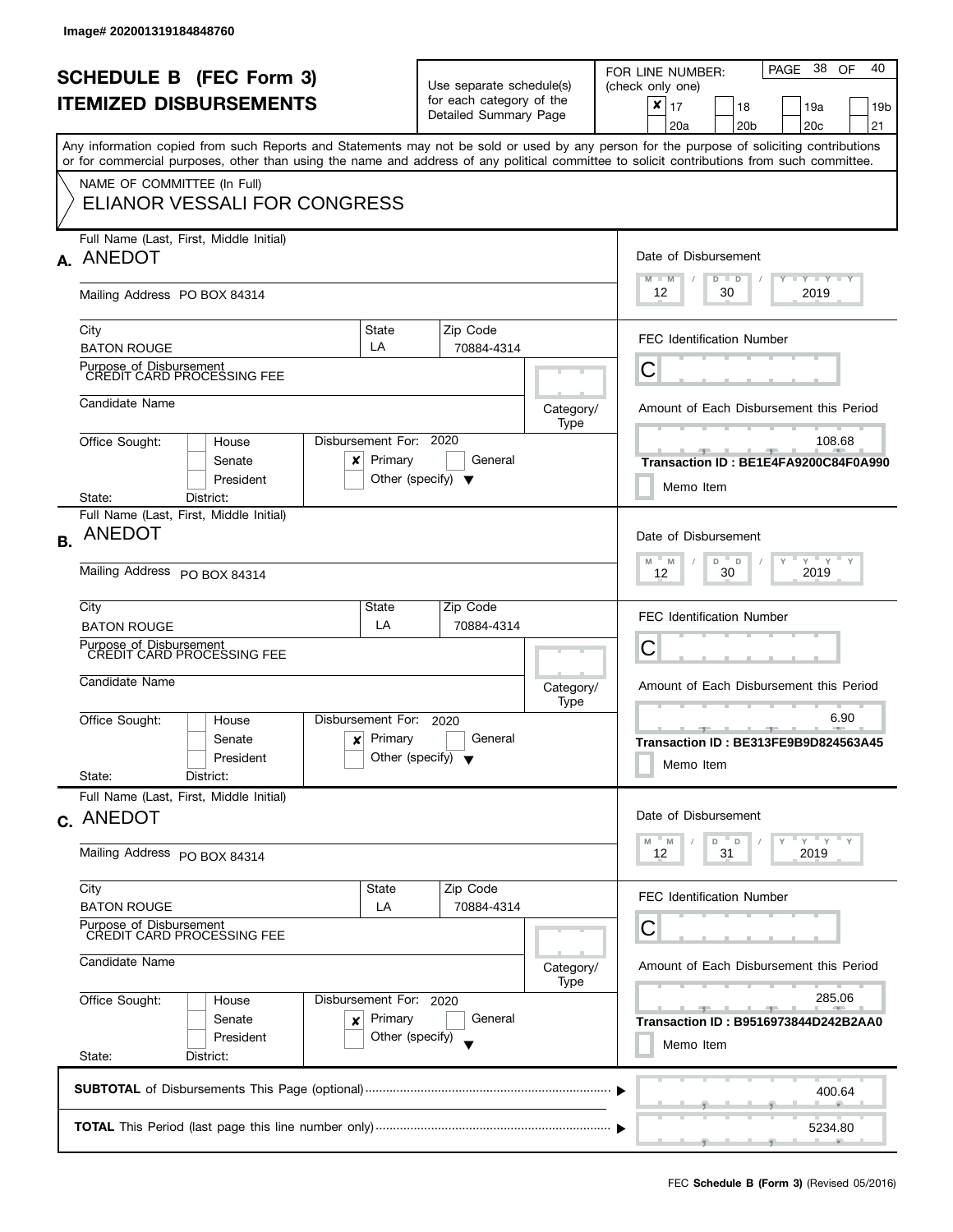| <b>SCHEDULE C</b> (FEC Form 3)                                               |              |                            |                                                                                                                               |                                     | 39<br>40<br>OF                                               |  |  |  |
|------------------------------------------------------------------------------|--------------|----------------------------|-------------------------------------------------------------------------------------------------------------------------------|-------------------------------------|--------------------------------------------------------------|--|--|--|
| <b>LOANS</b>                                                                 |              |                            | PAGE<br>Use separate schedule(s)<br>FOR LINE NUMBER:<br>for each category of the<br>(check only one)<br>Detailed Summary Page |                                     |                                                              |  |  |  |
| NAME OF COMMITTEE (In Full)<br>ELIANOR VESSALI FOR CONGRESS                  |              |                            |                                                                                                                               |                                     | Transaction ID: C1B5FA7DE039D42499DC                         |  |  |  |
| LOAN SOURCE Full Name (Last, First, Middle Initial)<br>VESSALI, ELIANOR, , , |              |                            |                                                                                                                               | Memo Item                           | Election:<br>2020<br>Primary<br>$\boldsymbol{x}$<br>General  |  |  |  |
| Mailing Address<br>PO BOX 11171                                              |              |                            |                                                                                                                               |                                     | Other (specify) $\blacktriangledown$                         |  |  |  |
| City<br><b>COLLEGE STATION</b>                                               |              | State<br>TX.               | ZIP Code<br>77842-1171                                                                                                        |                                     | $\boldsymbol{\mathsf{x}}$<br>Personal Funds of the Candidate |  |  |  |
| Original Amount of Loan                                                      |              | Cumulative Payment To Date |                                                                                                                               |                                     | Balance Outstanding at Close of This Period                  |  |  |  |
|                                                                              | 25000.00     |                            | 0.00                                                                                                                          |                                     | 25000.00                                                     |  |  |  |
| <b>TERMS</b><br>Date Incurred                                                |              |                            | Date Due                                                                                                                      | Interest Rate<br>(If none, enter 0) | Secured:                                                     |  |  |  |
| $M$ 11 $M$<br>$D$ 29 $D$<br>Υ                                                | ž019         | $\mathsf D$<br>D           | Υ<br>NONE                                                                                                                     | 0.00                                | $\mathbf{x}$ $_{\text{No}}$<br>$%$ (apr)<br>Yes              |  |  |  |
| List All Endorsers or Guarantors (if any) to Loan Source                     |              |                            |                                                                                                                               |                                     |                                                              |  |  |  |
| 1. Full Name (Last, First, Middle Initial)                                   |              |                            | Name of Employer                                                                                                              |                                     |                                                              |  |  |  |
| Mailing Address                                                              |              |                            |                                                                                                                               | Occupation                          |                                                              |  |  |  |
| City                                                                         | State        | ZIP Code                   | Amount<br>Guaranteed<br>Outstanding:                                                                                          |                                     |                                                              |  |  |  |
| 2. Full Name (Last, First, Middle Initial)                                   |              |                            | Name of Employer                                                                                                              |                                     |                                                              |  |  |  |
| Mailing Address                                                              |              |                            | Occupation                                                                                                                    |                                     |                                                              |  |  |  |
| City                                                                         | State        | ZIP Code                   | Amount<br>Guaranteed<br>Outstanding:                                                                                          |                                     |                                                              |  |  |  |
| 3. Full Name (Last, First, Middle Initial)                                   |              |                            |                                                                                                                               | Name of Employer                    |                                                              |  |  |  |
| <b>Mailing Address</b>                                                       |              |                            | Occupation                                                                                                                    |                                     |                                                              |  |  |  |
| City                                                                         | State        | ZIP Code                   | Amount<br>Guaranteed<br>Outstanding:                                                                                          |                                     |                                                              |  |  |  |
| 4. Full Name (Last, First, Middle Initial)                                   |              |                            |                                                                                                                               | Name of Employer                    |                                                              |  |  |  |
| Mailing Address                                                              |              |                            |                                                                                                                               | Occupation                          |                                                              |  |  |  |
| City                                                                         | <b>State</b> | ZIP Code                   | Amount<br>Guaranteed<br>Outstanding:                                                                                          |                                     |                                                              |  |  |  |
|                                                                              |              |                            |                                                                                                                               |                                     | 25000.00                                                     |  |  |  |